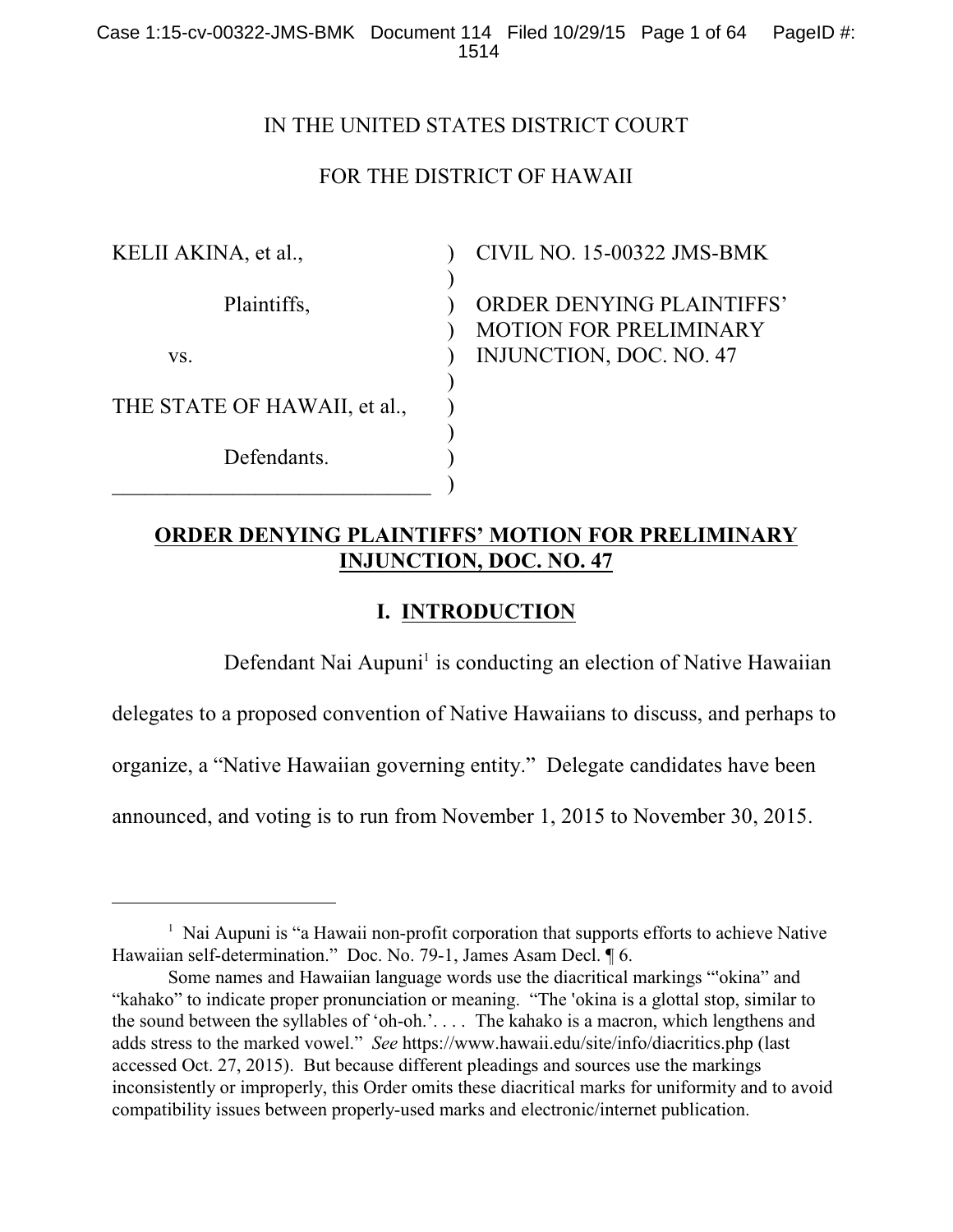### Case 1:15-cv-00322-JMS-BMK Document 114 Filed 10/29/15 Page 2 of 64 PageID #: 1515

Plaintiffs<sup>2</sup> have filed a Motion for Preliminary Injunction seeking, among other relief, to halt this election.

The voters and delegates in this election are based on a "Roll" of "qualified Native Hawaiians" as set forth in Act 195, 2011 Haw. Sess. Laws, as amended (the "Native Hawaiian Roll" or "Roll"). A "qualified Native Hawaiian" is defined as an individual, age eighteen or older, who certifies that they (1) are "a descendant of the aboriginal peoples who, prior to 1778, occupied and exercised sovereignty in the Hawaiian islands, the area that now constitutes the State of Hawaii," Haw. Rev. Stat. ("HRS")  $\S$  10H-3(a)(2)(A), and (2) have "maintained a significant cultural, social, or civic connection to the Native Hawaiian community and wishes to participate in the organization of the Native Hawaiian governing entity." HRS § 10H-3(a)(2)(B).

Through a registration process, the Native Hawaiian Roll Commission (the "commission") asked or required prospective registrants to the Roll to make the following three declarations:

• Declaration One. I affirm the unrelinquished sovereignty of the Native Hawaiian people, and my intent to participate in the process of self-governance.

<sup>&</sup>lt;sup>2</sup> The Plaintiffs are Kelii Akina, Kealii Makekau, Joseph Kent, Yoshimasa Sean Mitsui, Pedro Kanae Gapero, and Melissa Leinaala Moniz. Their backgrounds, as relevant to this suit, are discussed later in this Order.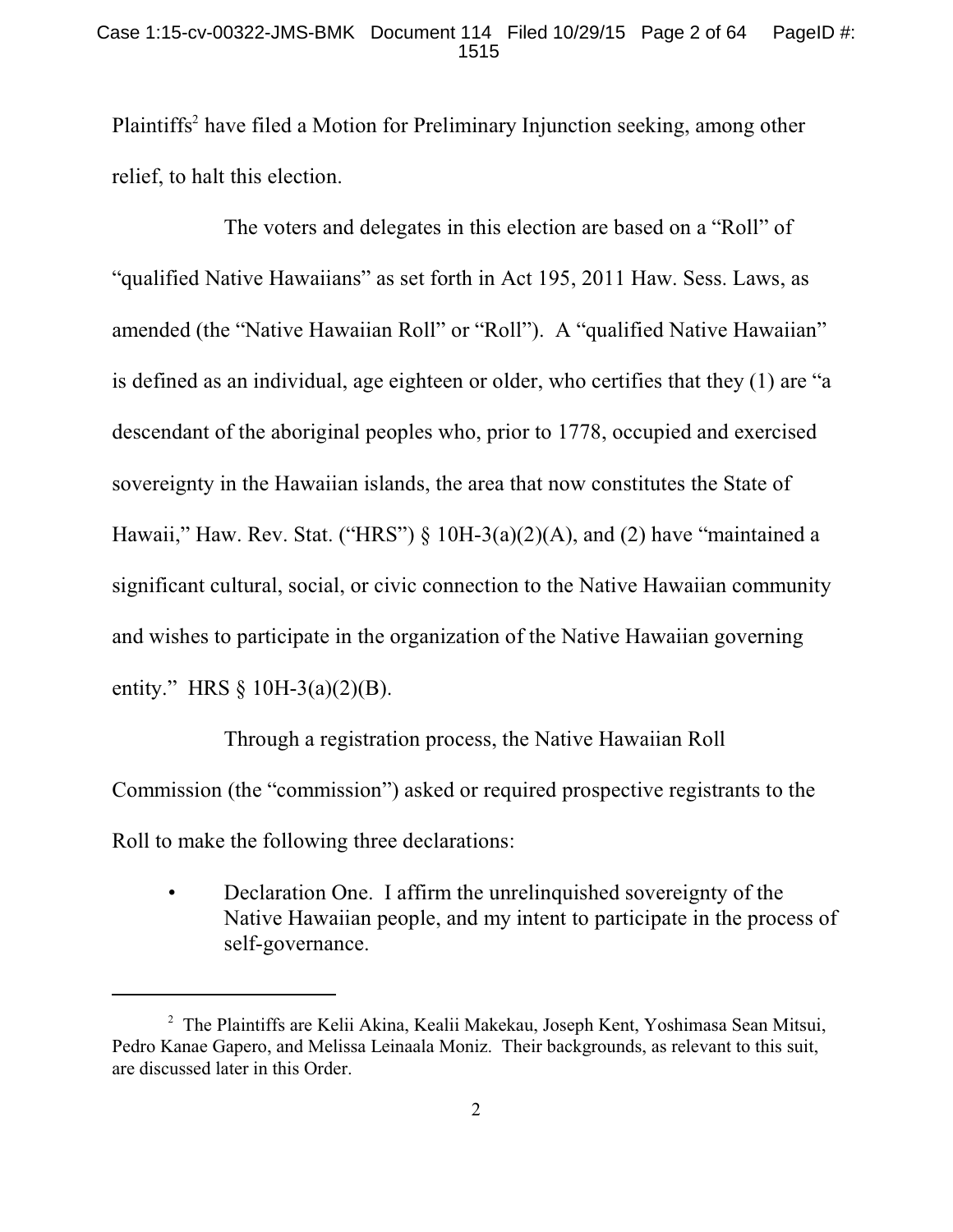- Declaration Two. I have a significant cultural, social or civic connection to the Native Hawaiian community.
- Declaration Three. I am a Native Hawaiian: a lineal descendant of the people who lived and exercised sovereignty in the Hawaiian islands prior to 1778, or a person who is eligible for the programs of the Hawaiian Homes Commission Act, 1920, or a direct lineal descendant of that person.

Doc. No. 1, Compl. ¶ 42; Doc. No. 47-9, Pls.' Ex. A. Separately, the Roll also includes as qualified Native Hawaiians "all individuals already registered with the State as verified Hawaiians or Native Hawaiians through the office of Hawaiian affairs [("OHA")] as demonstrated by the production of relevant [OHA] records[.]" HRS § 10H-3(a)(4). Those on the Roll through an OHA registry do not have to affirm Declarations One or Two.

Plaintiffs filed suit on August 13, 2015, alleging that these "restrictions on registering for the Roll" violate the U.S. Constitution and the Voting Rights Act of 1965, 52 U.S.C. § 10301. Doc. No. 1, Compl. ¶ 1. As to the constitutional claims, they allege violations of (1) the Fifteenth Amendment; (2) the Equal Protection and Due Process clauses of the Fourteenth Amendment; and (3) the First Amendment. They further allege that Nai Aupuni is acting "under color of state law" for purposes of 42 U.S.C. § 1983, and is acting jointly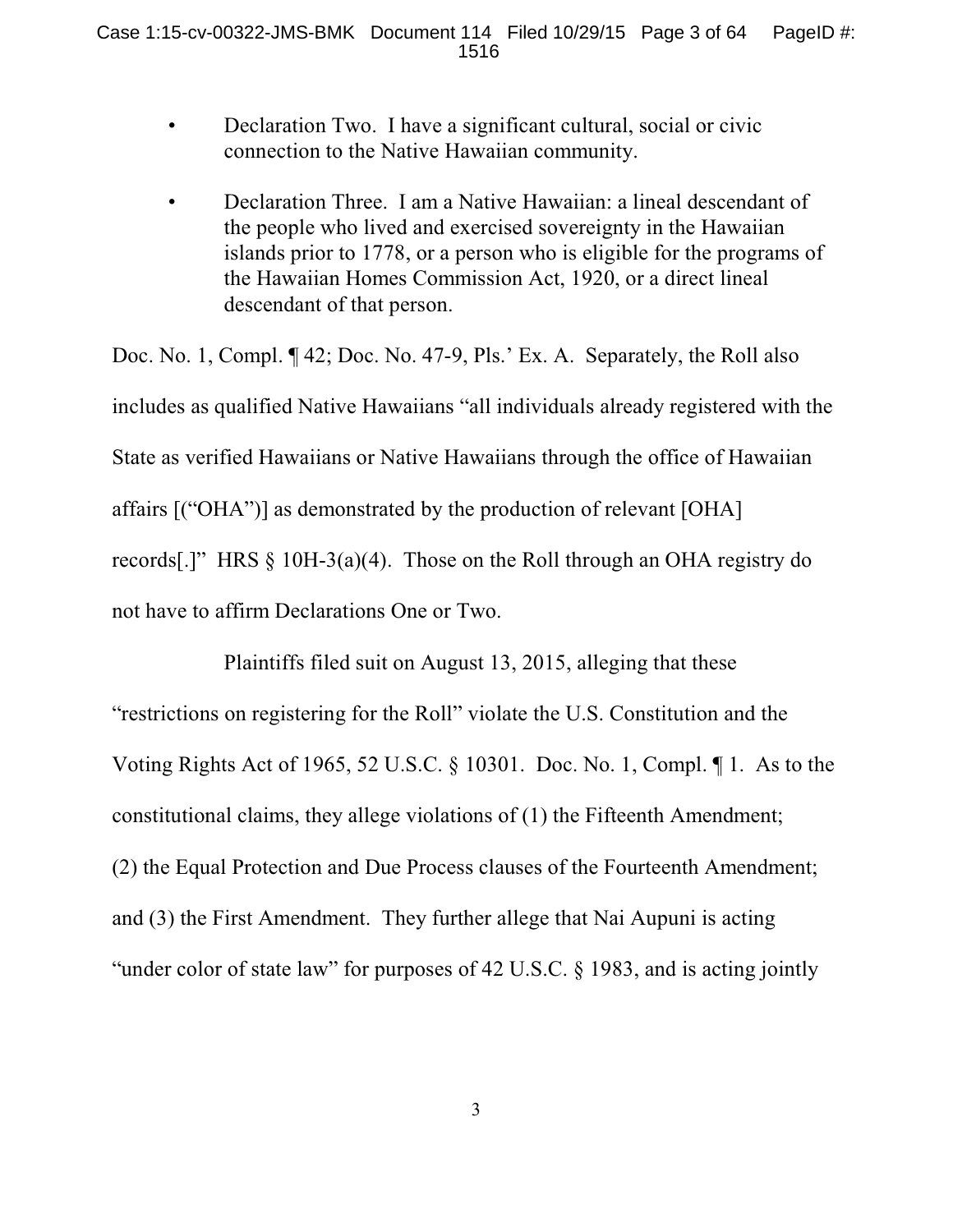with other state actors.<sup>3</sup> *Id.*  $\P$  59, 68, 70, 72, 74. The Complaint seeks to enjoin Defendants "from requiring prospective applicants for any voter roll to confirm Declaration One, Declaration Two, or Declaration Three, or to verify their ancestry." *Id.* at 32, Prayer ¶ 2. The Complaint also seeks to enjoin "the use of the Roll that has been developed using these procedures, and the calling, holding, or certifying of any election utilizing the Roll." *Id*. ¶ 3.

To that end, Plaintiffs have moved for a preliminary injunction, seeking an Order preventing Defendants "from undertaking certain voter registration activities and from calling or holding racially-exclusive elections for Native Hawaiians, as explained in Plaintiffs' Complaint." Doc. No. 47, Pls.' Mot. at 3. They seek to stop the election of delegates, and thereby halt the proposed convention.

The court heard Plaintiffs' Motion for Preliminary Injunction on October 20, 2015, and fully considered all written and oral argument, as well as

<sup>&</sup>lt;sup>3</sup> In addition to Nai Aupuni, the Complaint names as Defendants: (1) the Akamai Foundation; (2) the State of Hawaii, Governor David Ige, the Commissioners of the Native Hawaiian Roll Commission (Chair John D. Waihee III, Naalehu Anthony, Lei Kihoi, Robin Danner, Mahealani Wendt), and Clyde W. Namuo, Executive Director, Native Hawaiian Roll Commission, all in their official capacities (collectively the "State Defendants"); and (3) OHA Trustees (Chair Robert Lindsey, Jr., Colette Y. Machado, Peter Apo, Haunani Apoliona, Rowena M.N. Akana, John D. Waihee, IV, Carmen Hulu Lindsey, Dan Ahuna, Leinaala Ahu Isa), and Kamanaopono Crabbe, OHA Chief Executive, all in their official capacities (collectively, the "OHA Defendants").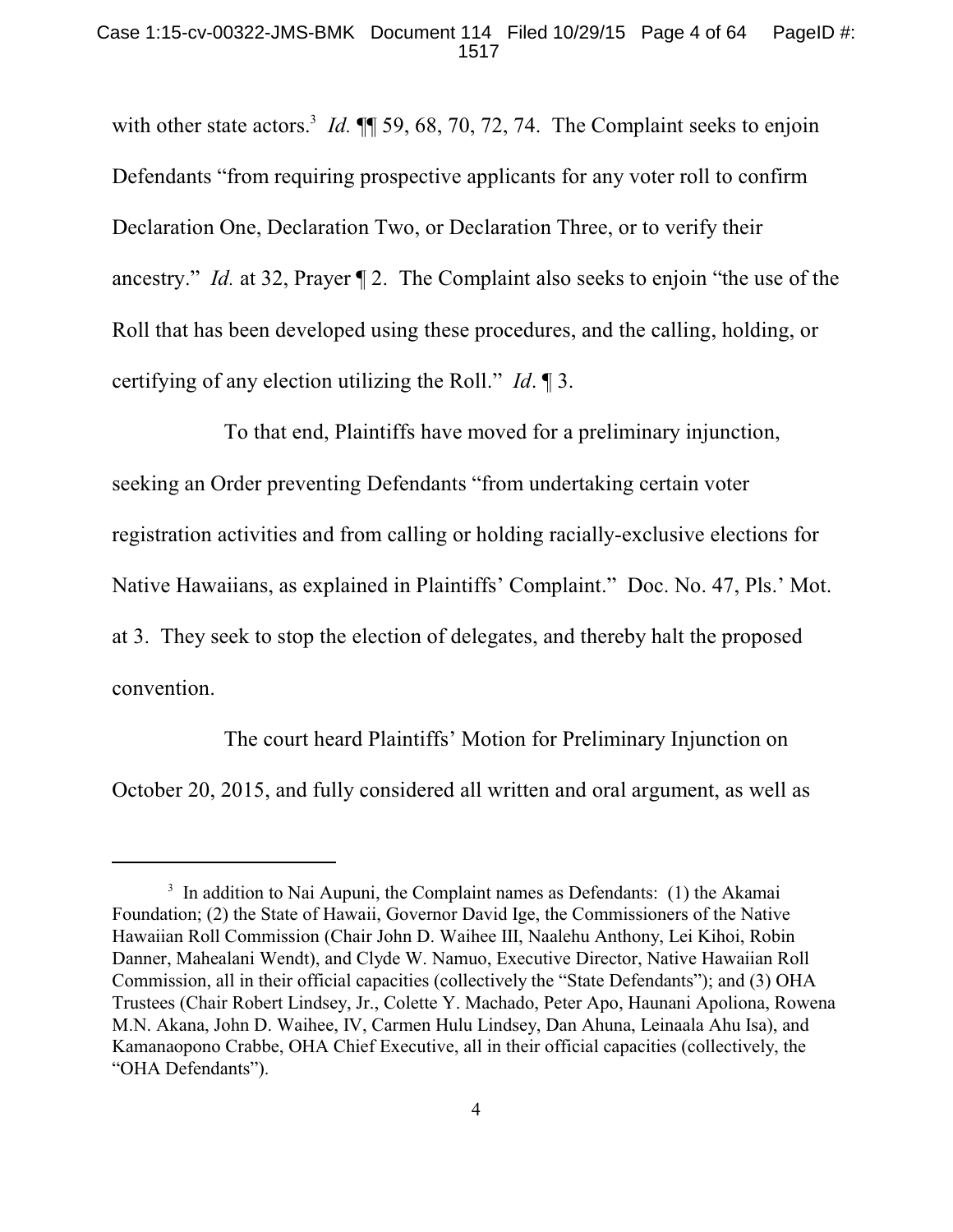the evidence properly submitted in the record. The court issued an oral ruling on October 23, 2015, explaining much of the court's reasoning and analysis. This written ruling provides further background and explanation, but is substantively the same as the oral ruling. $4$  Based on the following, Plaintiffs' Motion is DENIED.

## **II. BACKGROUND**

### **A. Act 195 and the Native Hawaiian Roll**

On July 6, 2011, then-Governor Neil Abercrombie signed into law

Act 195, which is codified in substantial part in HRS Chapter 10H. Act 195

begins by declaring that "[t]he Native Hawaiian people are hereby recognized as

<sup>&</sup>lt;sup>4</sup> On October 26, 2015, Plaintiffs filed a Notice of Interlocutory Appeal of the court's ruling. Doc. No. 106. "The general rule is that once a notice of appeal has been filed, the lower court loses jurisdiction over the subject matter of the appeal." *Bennett v. Gemmill (In re. Combined Metals Reduction Co.)*, 557 F.2d 179, 200 (9th Cir. 1977). Nevertheless, even after an appeal has been filed, a district court "may act to assist the court of appeals in the exercise of its jurisdiction." *Davis v. United States*, 667 F.2d 822, 824 (9th Cir. 1982). And, as summarized in *Inland Bulk Transfer Co. v. Cummins Engine Co.*, 332 F.3d 1007 (6th Cir. 2003), a district court's written opinion memorializing a court's prior oral ruling can certainly be "in aid of the appeal." *Id*. at 1013 (citing cases). *See also In re Grand Jury Proceedings Under Seal*, 947 F.2d 1188, 1190 (4th Cir. 1991) (concluding that a district court's written order memorializing oral ruling aided an intervening appeal such that the notice of appeal did not divest the district court of jurisdiction to issue the written order). At the October 23, 2015 hearing, the court anticipated the present posture by announcing that its oral ruling "is intended to be a summary of a more comprehensive written order to follow [and] [t]he written order is intended, if an appeal is taken from my ruling, to be in aid of the appellate process." Doc. No. 105, Tr. (Oct. 23, 2015) at 7. That is, on October 23, 2015, the court gave a detailed oral ruling pursuant to Federal Rules of Civil Procedure  $52(a)(1) & (2)$ , and issues this substantively-identical written decision with further background and explanation.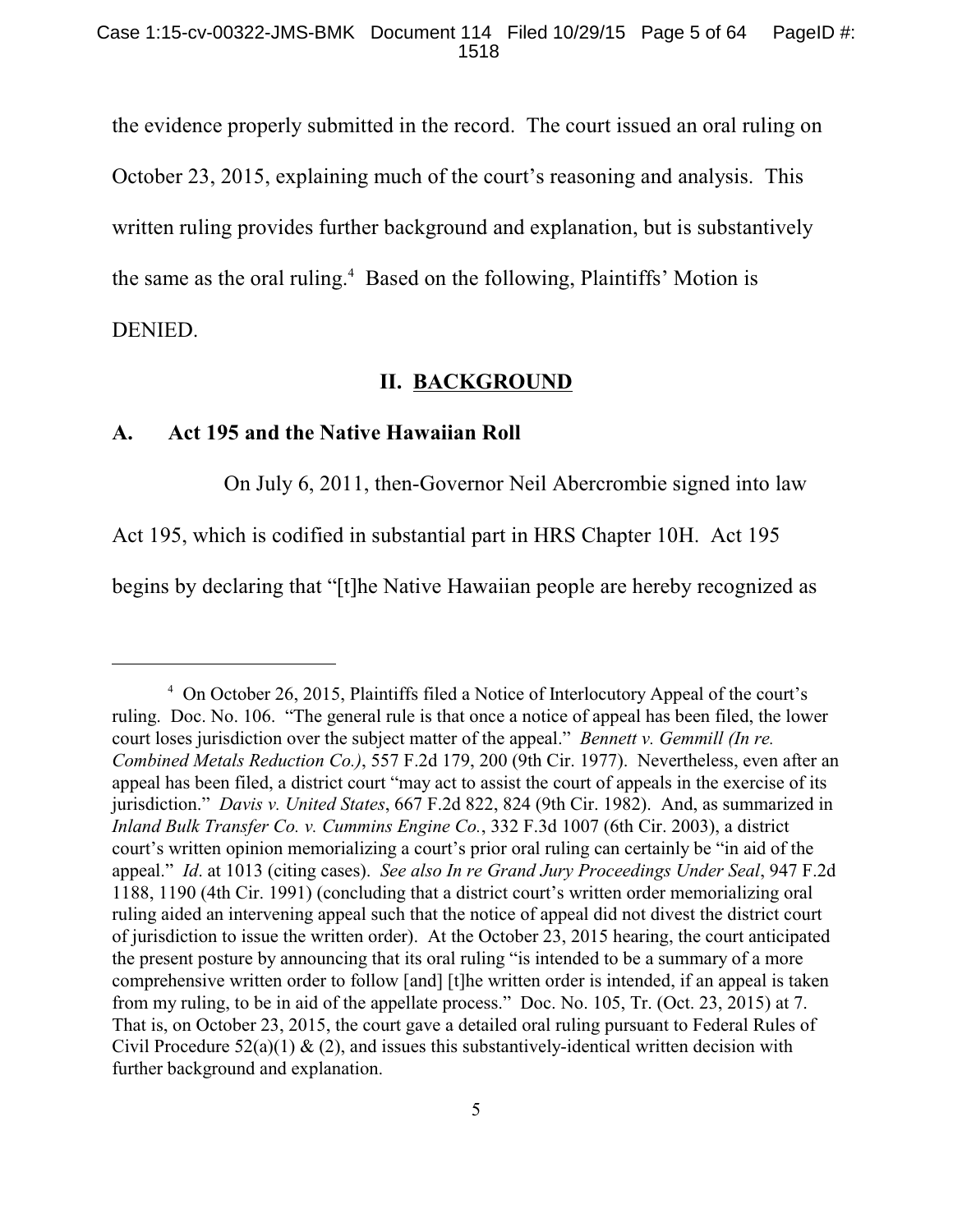the only indigenous, aboriginal, maoli people of Hawaii." HRS § 10H-1. The

purpose of Act 195 is to:

provide for and to implement the recognition of the Native Hawaiian people by means and methods that will facilitate their self-governance, including the establishment of, or the amendment to, programs, entities, and other matters pursuant to law that relate, or affect ownership, possession, or use of lands by the Native Hawaiian people, and by further promoting their culture, heritage, entitlements, health, education, and welfare.

HRS § 10H-2.

Act 195 establishes a five-member commission, which is responsible

for preparing and maintaining a roll of "qualified Native Hawaiians." HRS § 10H-

3(a)(1). As summarized above,  $\S$  10H-3(a)(2) (as amended by Act 77, 2013 Haw.

Sess. Laws), defines a "qualified Native Hawaiian" as

an individual whom the commission determines has satisfied the following criteria and who makes a written statement certifying that the individual:

 $(A)$  Is:

(i) An individual who is a descendant of the aboriginal peoples who, prior to 1778, occupied and exercised sovereignty in the Hawaiian islands, the area that now constitutes the State of Hawaii;

(ii) An individual who is one of the indigenous, native people of Hawaii and who was eligible in 1921 for the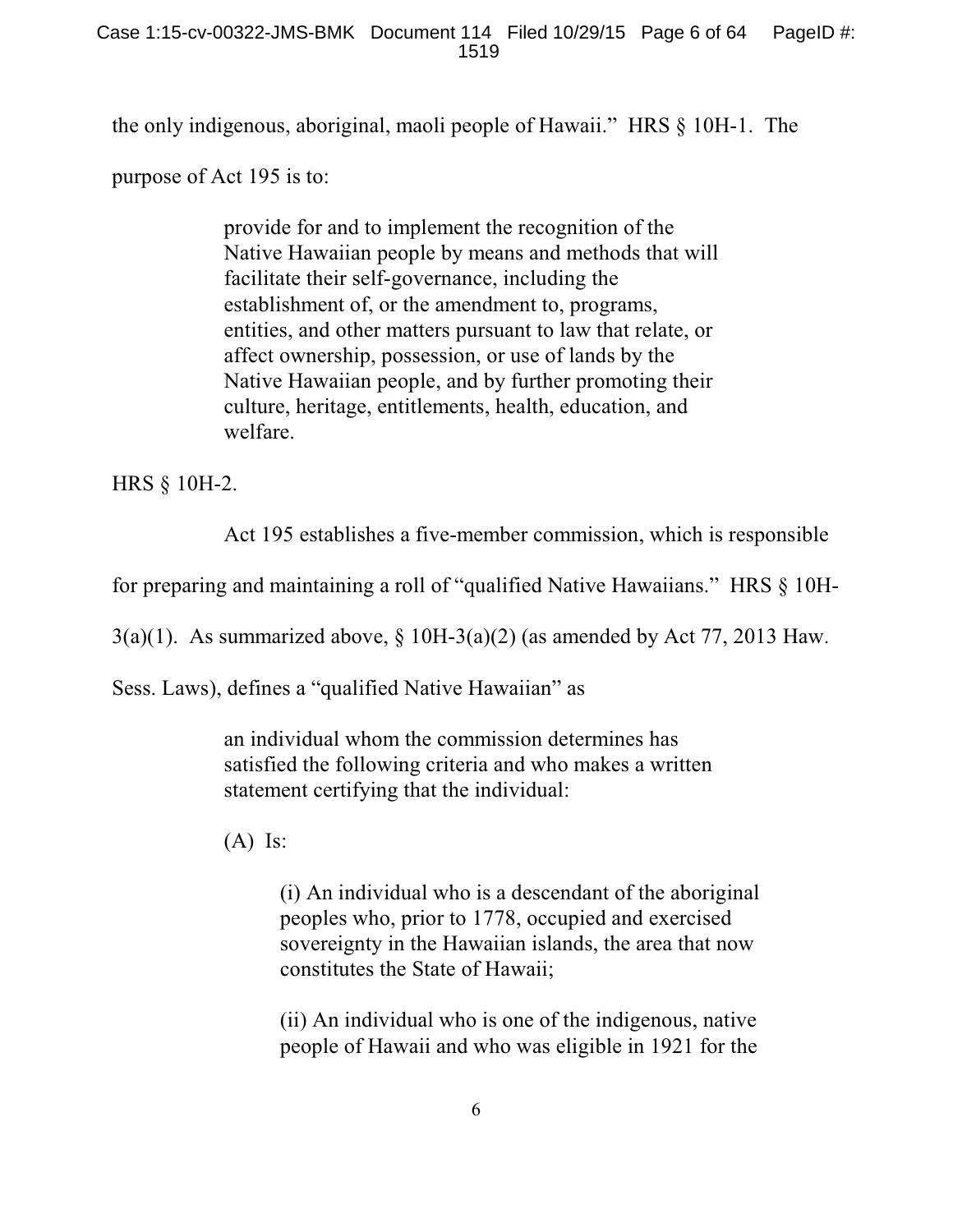programs authorized by the Hawaiian Homes Commission Act, 1920, or a direct lineal descendant of that individual; or

(iii) An individual who meets the ancestry requirements of Kamehameha Schools or of any Hawaiian registry program of the [OHA];

(B) Has maintained a significant cultural, social, or civic connection to the Native Hawaiian community and wishes to participate in the organization of the Native Hawaiian governing entity; and

(C) Is eighteen years of age or older[.]

HRS  $\S$  10H-3(a)(2).<sup>5</sup> Further, the commission is responsible for:

including in the roll of qualified Native Hawaiians all individuals already registered with the State as verified Hawaiians or Native Hawaiians through the [OHA] as demonstrated by the production of relevant [OHA]

And it defines "Native Hawaiian" as:

<sup>&</sup>lt;sup>5</sup> Elsewhere, Hawaii law defines "Hawaiian" and "Native Hawaiian" consistently with HRS § 10H-3(a)(2). Specifically, for purposes of OHA, HRS § 10-2 defines "Hawaiian" as:

any descendant of the aboriginal peoples inhabiting the Hawaiian Islands which exercised sovereignty and subsisted in the Hawaiian Islands in 1778, and which peoples thereafter have continued to reside in Hawaii.

any descendant of not less than one-half part of the races inhabiting the Hawaiian Islands previous to 1778, as defined by the Hawaiian Homes Commission Act, 1920, as amended; provided that the term identically refers to the descendants of such blood quantum of such aboriginal peoples which exercised sovereignty and subsisted in the Hawaiian Islands in 1778 and which peoples thereafter continued to reside in Hawaii.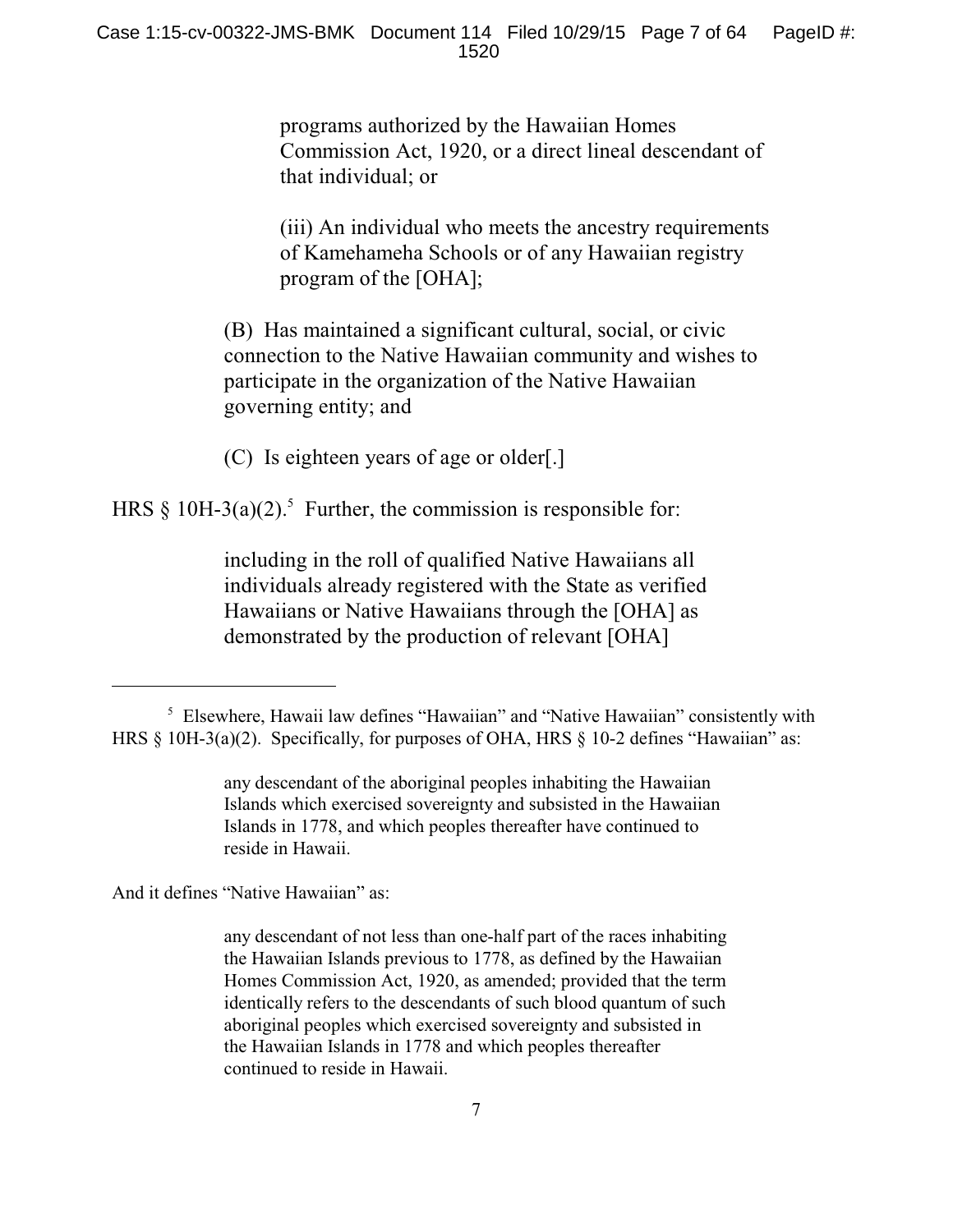records, and extending to those individuals all rights and recognitions conferred upon other members of the roll.

HRS  $§$  10H-3(a)(4).

Under these provisions, persons who are included on the Roll through

§ 10H-3(a)(4) as having "already registered with the State" through OHA do not

have to certify that they have "maintained a significant cultural, social, or civic

connection to the Native Hawaiian community," nor that they "wish[] to

participate in the organization of the Native Hawaiian governing entity" as set

forth in § 10H-3(a)(2). And Nai Aupuni's President, Dr. James Asam, attests that:

[Nai Aupuni] understood that OHA's Hawaiian Registry process did not require attestation of the "unrelinquished sovereignty of the Native Hawaiian people", and "intent to participate in the process of self-governance" ("Declaration One"). [Nai Aupuni] concluded, *on its own*, that having this alternate registration process was favorable because it provided Native Hawaiians who may take issue with Declaration One with the opportunity to participate in the [Nai Aupuni] process.

Doc. No. 79-1, Asam Decl. ¶ 19; *see also* Doc. No. 83-1, Kamanaopono Crabbe

Decl. ¶ 11 ("[A]n OHA Database registrant may be transferred to the Roll

Commission and included on the Roll without affirming the declarations required

under Act 195."). Indeed, according to the Complaint, many of these OHA-

registrants were placed on the Roll without their knowledge or consent. Doc. No.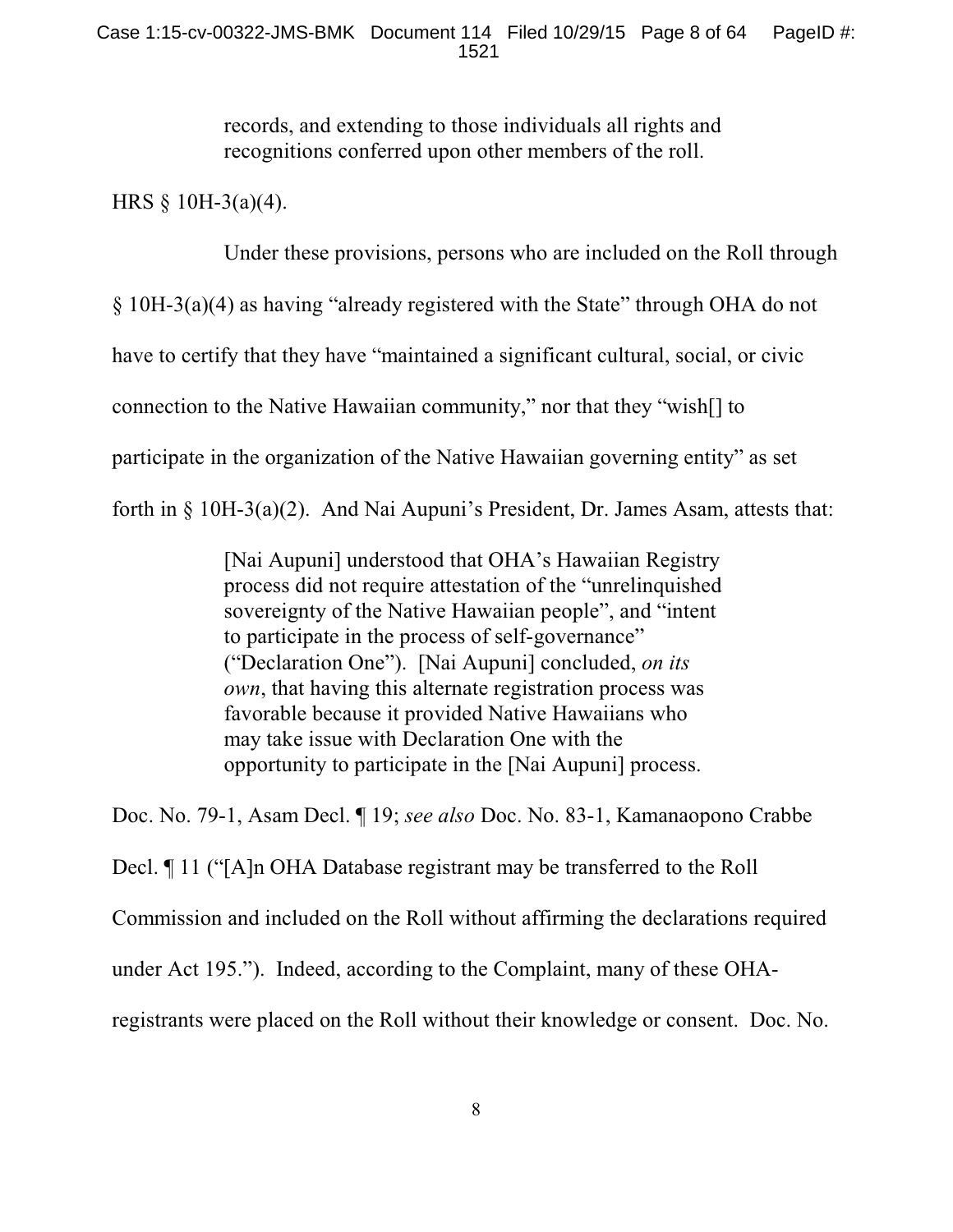1, Compl. ¶ 35. 6

At the October 20, 2015 hearing, the parties stipulated that approximately 62 percent of the Roll comes from an OHA registry, and the other 38 percent come directly through the Roll commission process. *See* Doc. No. 104, Tr. (Oct. 20, 2015) at 57-58. It follows that approximately 62 percent of the Roll did not have to affirm Declarations One or Two. That is, approximately 62 percent of the Roll did not have to make an affirmation regarding sovereignty or significant connection to the Native Hawaiian community.<sup>7</sup>

Implementing statutes and their later amendments vested OHA with broad authority to administer two categories of funds: a 20 percent share of the revenue from the 1.2 million acres of lands granted to the State pursuant to  $\S$  5(b) of the Admission Act, which OHA is to administer 'for the betterment of the conditions of native Hawaiians,' Haw. Rev. Stat. § 10-13.5 (1993), and any state or federal appropriations or private donations that may be made for the benefit of "native Hawaiians" and/or "Hawaiians," Haw. Const., Art. XII, § 6*. See generally* Haw. Rev. Stat. §§ 10-1 to 10- 16.

*Rice v. Cayetano*, 528 U.S. 495, 509 (2000). *Rice* held that OHA is a public state agency, responsible for "the administration of state laws and obligations," and that OHA elections are "the affair of the State of Hawaii." *Id.* at 520.

 $\frac{7}{7}$  The exact origin of Declaration One ("I affirm the unrelinquished sovereignty of the Native Hawaiian people, and my intent to participate in the process of self-governance") is not clear from the current record. When asked about Declaration One at the October 20, 2015 hearing, Roll commission executive director Clyde Namuo testified that "[t]he Akaka Bill had been around for at least 10 years by the time the Roll Commission started its work. The issue of (continued...)

OHA was established under 1978 Amendments to the Hawaii Constitution, and has its <sup>6</sup> mission "[t]he betterment of conditions of native Hawaiians . . . [and] Hawaiians." HRS § 10-3.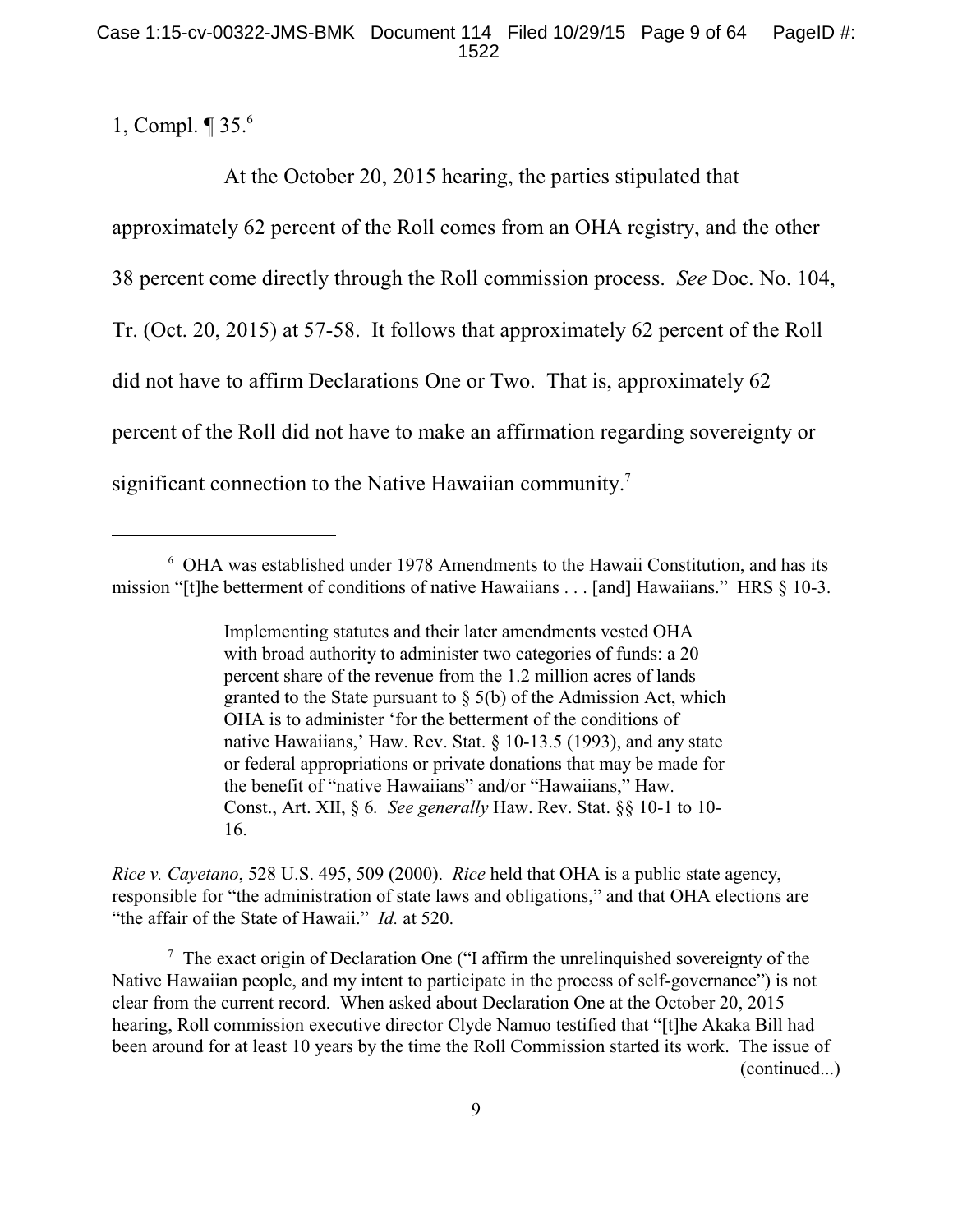### Case 1:15-cv-00322-JMS-BMK Document 114 Filed 10/29/15 Page 10 of 64 PageID #: 1523

Under Act 195, the Governor of Hawaii appointed the five members of the commission selected "from nominations submitted by qualified Native Hawaiians and qualified Native Hawaiian membership organizations," where "a qualified Native Hawaiian membership organization includes an organization that, on [July 6, 2011], has been in existence for at least ten years, and whose purpose has been and is the betterment of the conditions of the Native Hawaiian people." HRS § 10H-3(b). The commission is funded by OHA, Act 195 § 4, and is placed "within the [OHA] for administrative purposes only." HRS § 10H-3(a).

The commissioners are responsible for (1) "[p]reparing and maintaining a roll of qualified Native Hawaiians;" (2) "[c]ertifying that the individuals on the roll of qualified Native Hawaiians meet the definition of qualified Native Hawaiians;" and (3) "[r]eceiving and maintaining documents that verify ancestry; cultural, social, or civic connection to the Native Hawaiian community; and age from individuals seeking to be included in the roll of qualified Native Hawaiians." HRS § 10H-3(a).

The commission is required to "publish notice of the certification of

 $\frac{7}{2}$ ...continued)

unrelinquished sovereignty has been . . . included in every version of the Akaka Bill since its inception." Doc. No. 104, Tr. (Oct. 20, 2015) at 14. A full discussion of the "Akaka Bill" is well beyond the scope of this Order. A version of the Akaka Bill, known as "The Native Hawaiian Government Reorganization Act of 2009," H.R. 2314/S. 1011, 111th Cong. (2009), is discussed at Doc. No. 93-1, Amicus Br. Ex. A at 6 (80 Fed. Reg. at 59118).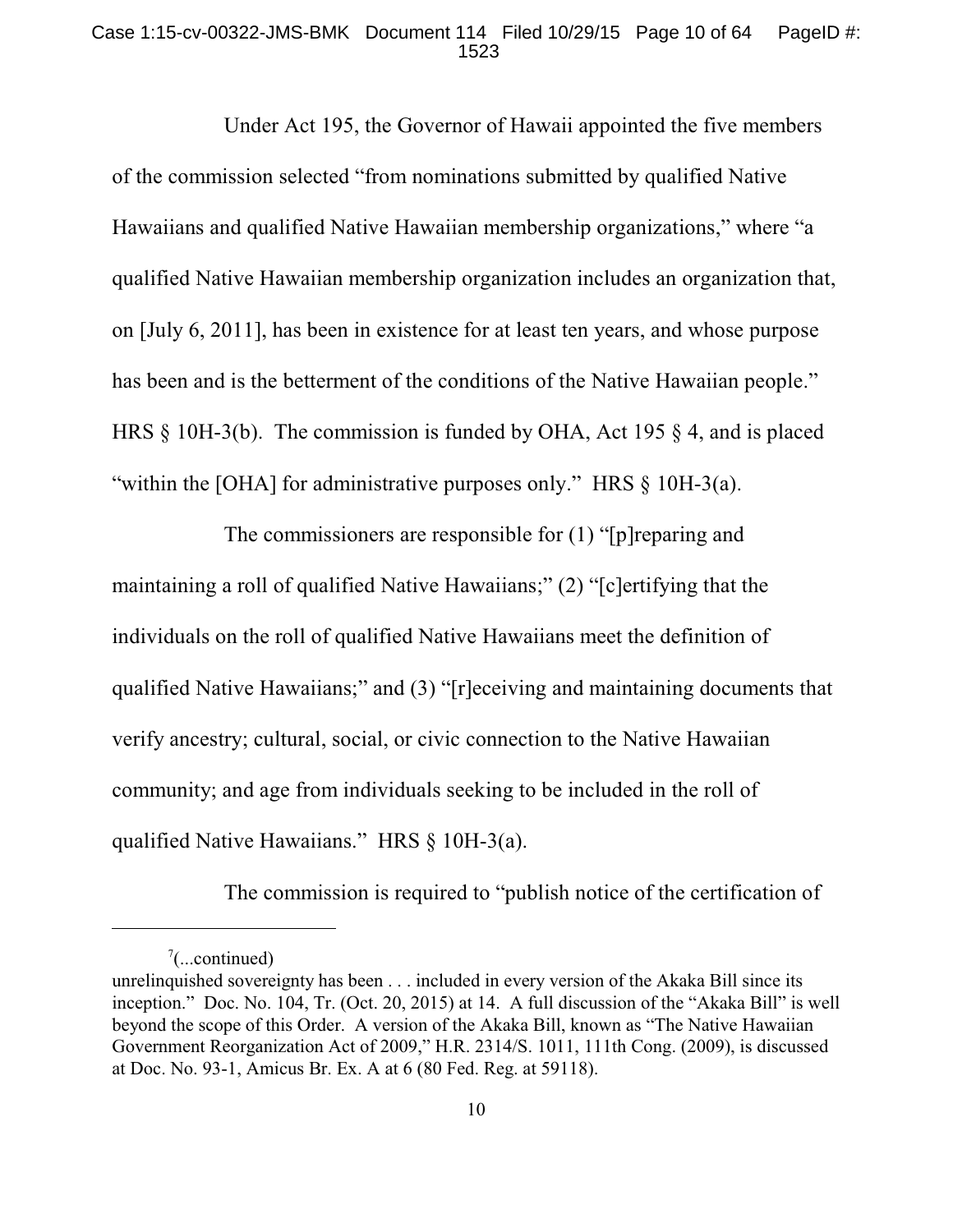the qualified Native Hawaiian roll, update the roll as necessary, and publish notice

of the updated roll of qualified Native Hawaiians[.]" HRS § 10H-4(a). Under the

Act,

The publication of the initial and updated rolls shall serve as the basis for the eligibility of qualified Native Hawaiians whose names are listed on the rolls to participate in the organization of the Native Hawaiian governing entity.

HRS § 10H-4(b). Further,

The publication of the roll of qualified Native Hawaiians, as provided in section 10H-4, is intended to facilitate the process under which qualified Native Hawaiians may independently commence the organization of a convention of qualified Native Hawaiians, established for the purpose of organizing themselves.

HRS § 10H-5. 8

The governor shall dissolve the Native Hawaiian roll commission upon being informed by the Native Hawaiian roll commission that it has published notice of any updated roll of qualified Native Hawaiians, as provided in section 10H-4, and thereby completed its work.

HRS § 10H-6.

Nothing contained in this chapter shall diminish, alter, or amend any existing rights or privileges enjoyed by the Native Hawaiian people that are not inconsistent with this chapter.

(continued...)

<sup>&</sup>lt;sup>8</sup> Act 195 created the following other provisions regarding dissolution, effect, reaffirmation of delegation of federal authority, and severability: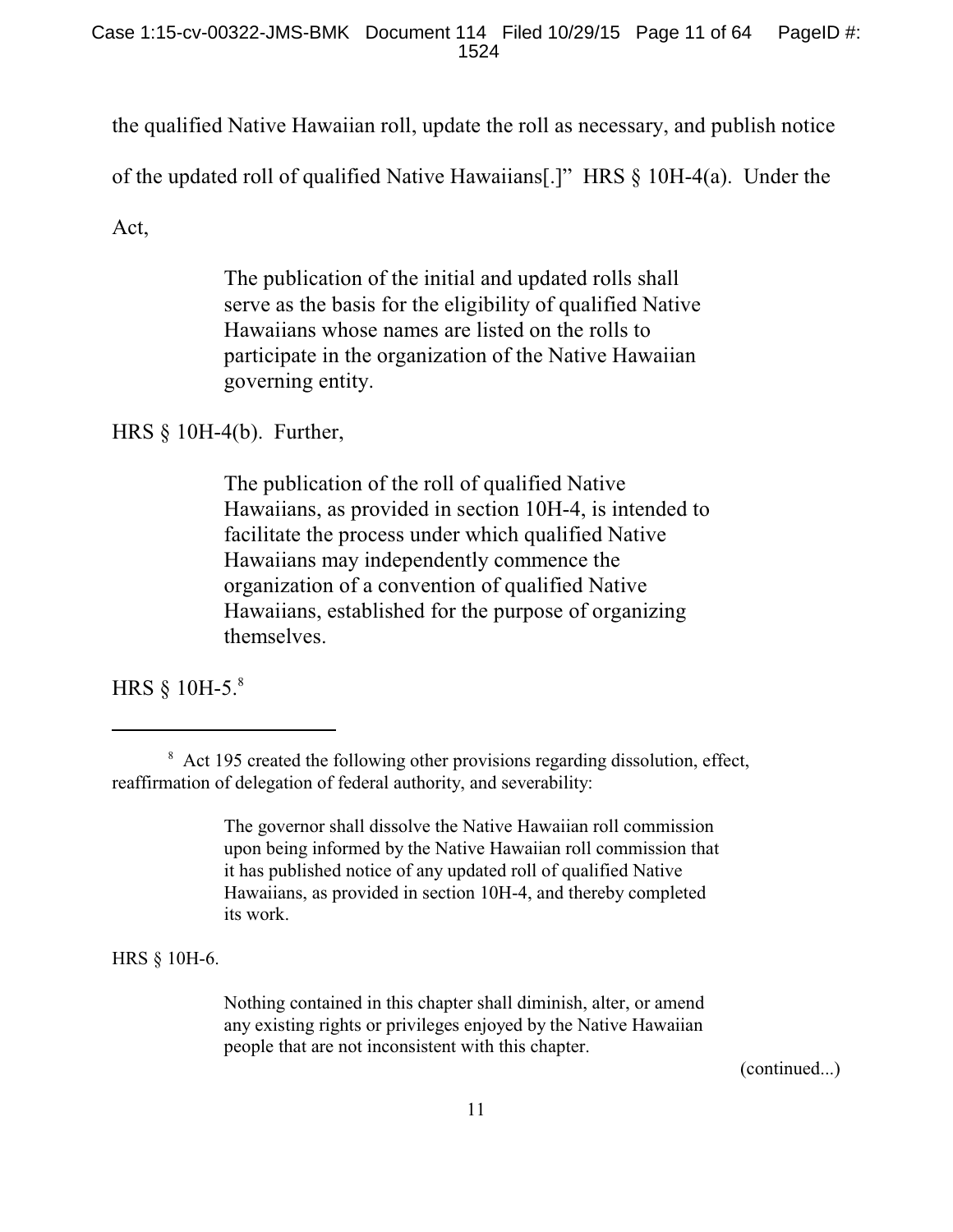### Case 1:15-cv-00322-JMS-BMK Document 114 Filed 10/29/15 Page 12 of 64 PageID #: 1525

The commission "began accepting registrations for the Roll in July of 2012." Doc. No. 80-1, Clyde Namuo Decl. ¶ 3. Registration "has been closed at times in the past, but [at least as of September 30, 2015] it is presently open." *Id*. "Registrations can be done either online or by paper registration." *Id.* Further, from time to time after Act 195 was amended in 2013 to require the commission to include OHA registrants in 2013, Act 77, 2013 Haw. Sess. Laws, OHA has transmitted to the commission updated "lists of individuals registered through OHA's registries and verified by OHA as Hawaiian or Native Hawaiian." *Id.* ¶ 6.

 $\frac{8}{2}$ ...continued) HRS § 10H-7.

> (a) The delegation by the United States of authority to the State of Hawaii to address the conditions of the indigenous, native people of Hawaii contained in the Act entitled "An Act to Provide for the Admission of the State of Hawaii into the Union", approved March 18, 1959 (Public Law 86-3), is reaffirmed.

(b) Consistent with the policies of the State of Hawaii, the members of the qualified Native Hawaiian roll, and their descendants, shall be acknowledged by the State of Hawaii as the indigenous, aboriginal, maoli population of Hawaii.

HRS § 10H-8.

If any provision of this Act, or the application thereof to any person or circumstance is held invalid, the invalidity does not affect other provisions or applications of this Act, which can be given effect without the invalid provision or application, and to this end the provisions of this Act are severable.

Act 195 § 6 (uncodified).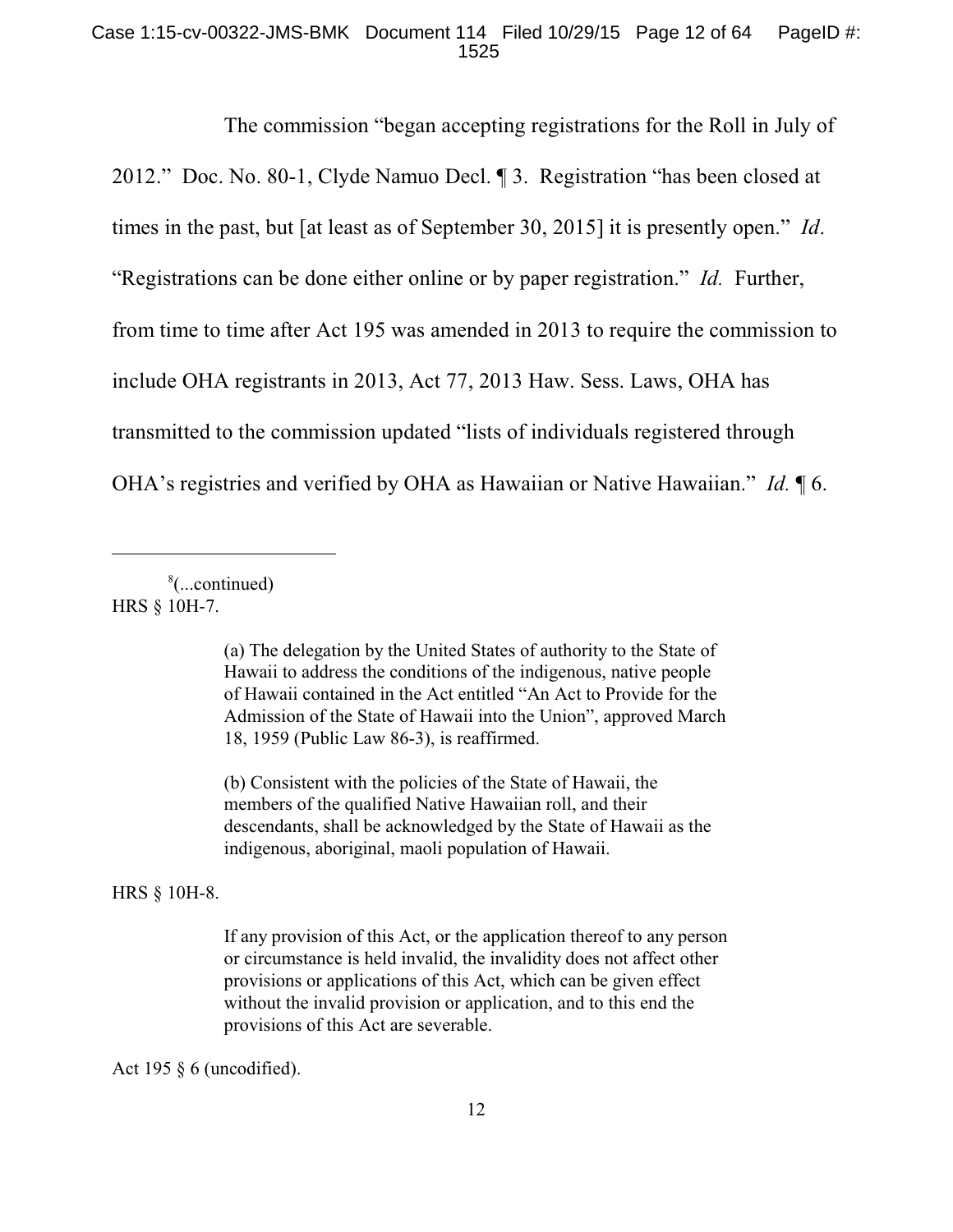The website of the "Kanaiolowalu" project of the commission lists 122,785 registered members on the Roll. *See* www.kanaiolowalu.org (last accessed Oct. 29, 2015).

Before OHA began transferring names of OHA registrants to the commission, the commission issued and distributed a press release on August 7, 2013 that, among other things, provided members on OHA lists a telephone number to call if they "[do] not wish to have their names transferred" to the Roll. Doc. No. 80-1, Namuo Decl. ¶ 5. On September 20, 2013, OHA transmitted an initial list of registrants to the commission that excluded approximately 36 persons who had requested that their names be withheld from the transfer. *Id.* ¶ 6.

On approximately October 10, 2013, the commission posted information on its website about removal from the Roll. It included a removal request form that could, and still can, be downloaded and sent to the commission. *Id.*  $\parallel$  8. At various times in October to December of 2013, the commission also sent newsletters and emails to OHA registrants that included information on how to remove oneself from the Roll. *Id.* ¶¶ 9, 10. And from March 24, 2014 to April 4, 2014, the commission made available for public viewing (with binders in various locations, and on its website) a "pre-certified" list of individuals on the Roll. *Id.* ¶ 11. The purpose was, in part, to allow individuals to remove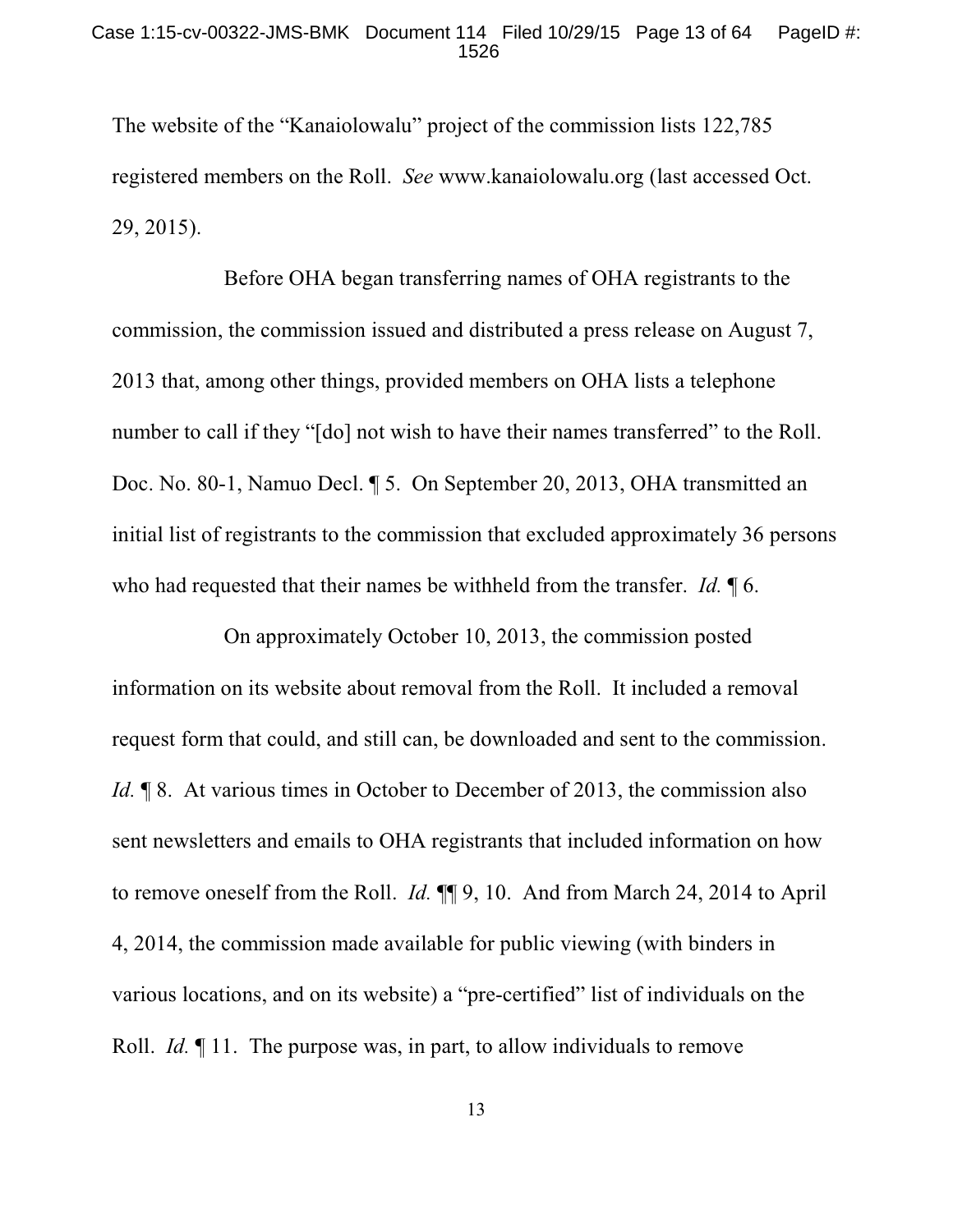themselves if they so chose. *Id.* ¶ 12.

Similarly, "[o]n at least three separate occasions in August, September, and October 2013, OHA provided public notice of the Act 77 transfer to OHA Database registrants[.]" Doc. No. 83-1, Crabbe Decl. ¶ 12. They "were informed of their right to complete and submit a short form . . . to opt-out of the Act 77 transfer." *Id*. ¶ 13. On August 14, 2013, "OHA sent email notification to OHA Database registrants regarding OHA's transfer of information to the Roll Commission pursuant to Act 77," *id.* ¶ 14, and that notification included information regarding such an "opt-out form." *Id*. OHA's chief executive, Dr. Crabbe, attests that this email was sent to an email address on file for Plaintiff Moniz. *Id.* When asked at the October 20, 2015 hearing about Plaintiff Gapero, Dr. Crabbe testified that he had no specific knowledge regarding Gapero, but he "[is] confident that [OHA] took the appropriate measures to inform all those who were on the [OHA] databases[.]" Doc. No. 104, Tr. (Oct. 20, 2015) at 22.

### **B. Nai Aupuni, the Akamai Foundation, and a Grant from OHA**

As noted above, Nai Aupuni "is a Hawaii non-profit corporation that supports efforts to achieve Native Hawaiian self-determination." Doc. No. 79-1, Asam Decl. ¶ 6. It was incorporated on December 23, 2014, and was intended to be independent of OHA and the State of Hawaii. *Id*.; Doc. No. 79-6, Nai Aupuni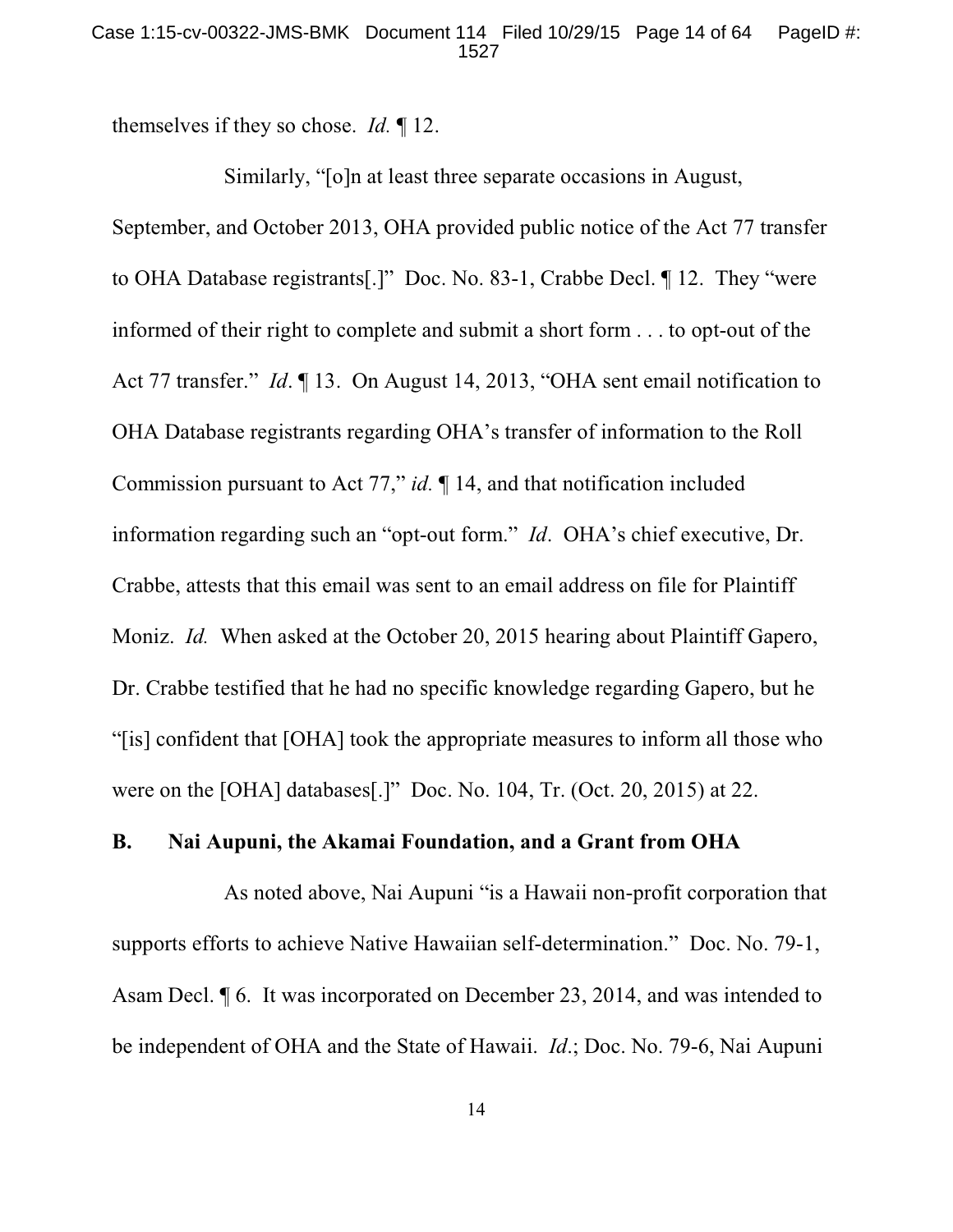Ex. 4 (By-Laws) at 1. It "is comprised of five directors who are Native Hawaiian, [and] are active in the Native Hawaiian community[.]" Doc. No. 79-1, Asam Decl. ¶ 29. The current directors are James Kuhio Asam, Pauline Nakoolani Namuo, Naomi Kealoha Ballesteros, Geraldine Abbey Miyamoto, and Selena Lehua Schuelke. Nai Aupuni was formed "to provide a process for Native Hawaiians to further self-determination and self-governance for Native Hawaiians." *Id*.

OHA has a policy of supporting Native Hawaiian self-governance. Doc. No. 83-1, Crabbe Decl. ¶ 17. On October 16, 2014, the OHA Board of Trustees "realign[ed] its budget" -- consisting of trust funds under  $\S$  5(f) of the Admissions Act for its purpose of supporting the betterment of Native Hawaiians -- to "provide funds to an independent entity to formulate a democratic process through which Native Hawaiians could consider organizing, for themselves, a governing entity." *Id*. Nai Aupuni subsequently "requested grant funds from the OHA so that [it] may conduct its election of delegates, convention and ratification vote process." Doc. No. 79-1, Asam Decl. ¶ 14.

"On April 27, 2015, at [Nai Aupuni's] request," OHA, the Akamai Foundation ('Akamai') and Nai Aupuni entered into a Grant Agreement whereby OHA provided \$2,595,000 of Native Hawaiian trust funds to Akamai as a grant for the purpose of [Nai Aupuni] conducting an election of delegates, convention and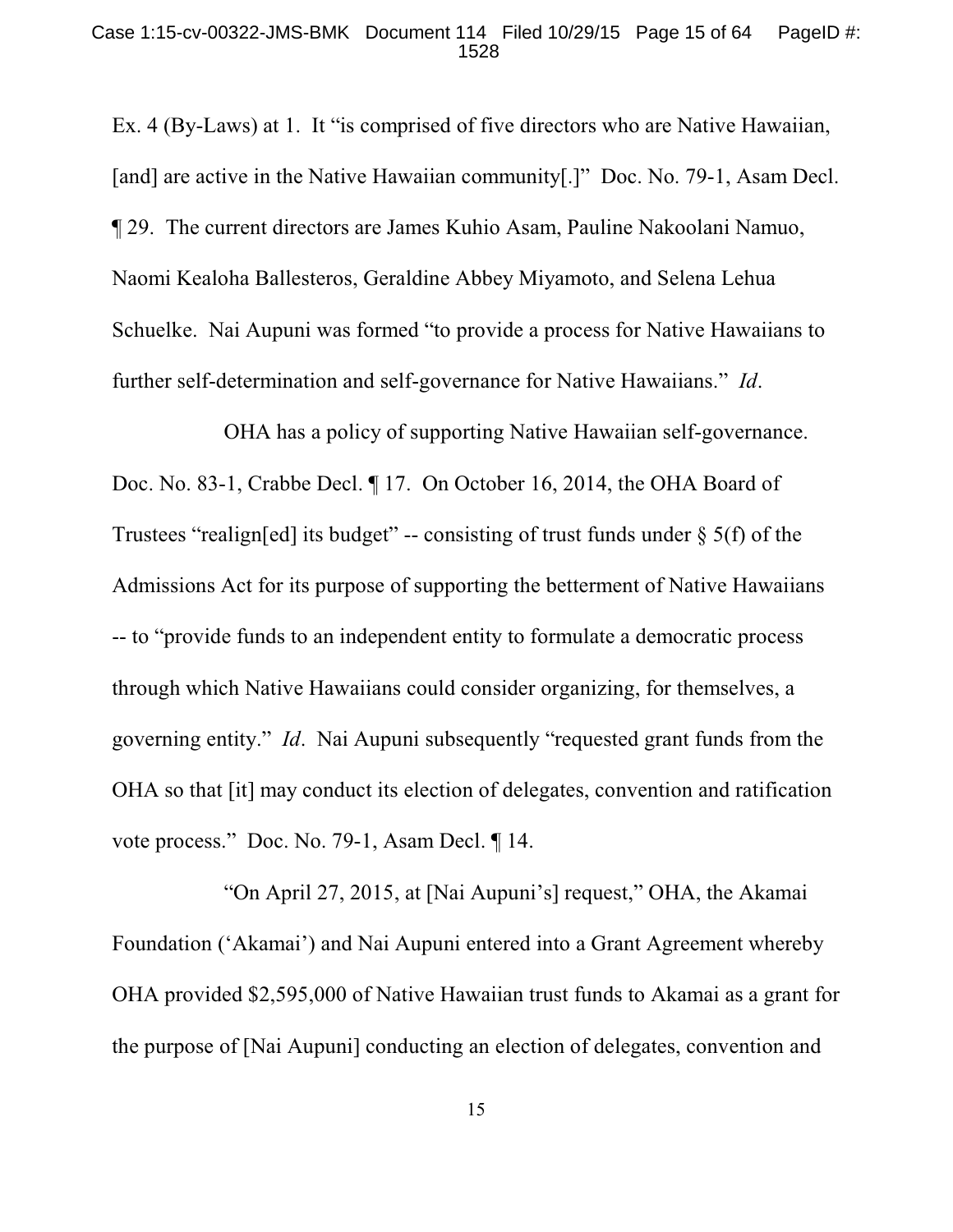ratification vote[.]" *Id.*; Doc. No. 79-2, Louis F. Perez III Decl.¶ 3. "Akamai is a

non-profit Internal Revenue Code (IRC) Section 501(c)(3) organization

incorporated in the State of Hawaii[.]" Doc. No. 79-2, Perez Decl. ¶ 2. "Akamai's

mission and work is community development." *Id.*

The Grant Agreement contains the following autonomy clause:

**Nai Aupuni's Autonomy.** As set forth in the separate Fiscal Sponsorship Agreement, OHA hereby agrees that neither OHA nor [Akamai] will directly or indirectly control or affect the decisions of [Nai Aupuni] in the performance of the Scope of Services, and OHA agrees that [Nai Aupuni] has no obligation to consult with OHA or [Akamai] on its decisions regarding the performance of the Scope of Services. [Nai Aupuni] hereby agrees that the decisions of [Nai Aupuni] and its directors, paid consultants, vendors, election monitors, contractors, and attorneys regarding the performance of the Scope of Services will not be directly or indirectly controlled or affected by OHA.

Doc. No. 79-1, Asam Decl.  $\P$  14. "Pursuant to the Grant Agreement, OHA is prohibited from exercising direct or indirect control over [Nai Aupuni]; provided only that [Nai Aupuni's] use of the grant does not violate OHA's fiduciary duty to allocate Native Hawaiian trust funds for the betterment of Native Hawaiians." Doc. No. 83-1, Crabbe Decl. ¶ 19. "Similarly, [Nai Aupuni] has no obligation under the Grant Agreement to consult with OHA." *Id.* ¶ 21. There is no evidence in the record that OHA in fact controlled or directed Nai Aupuni as to any aspect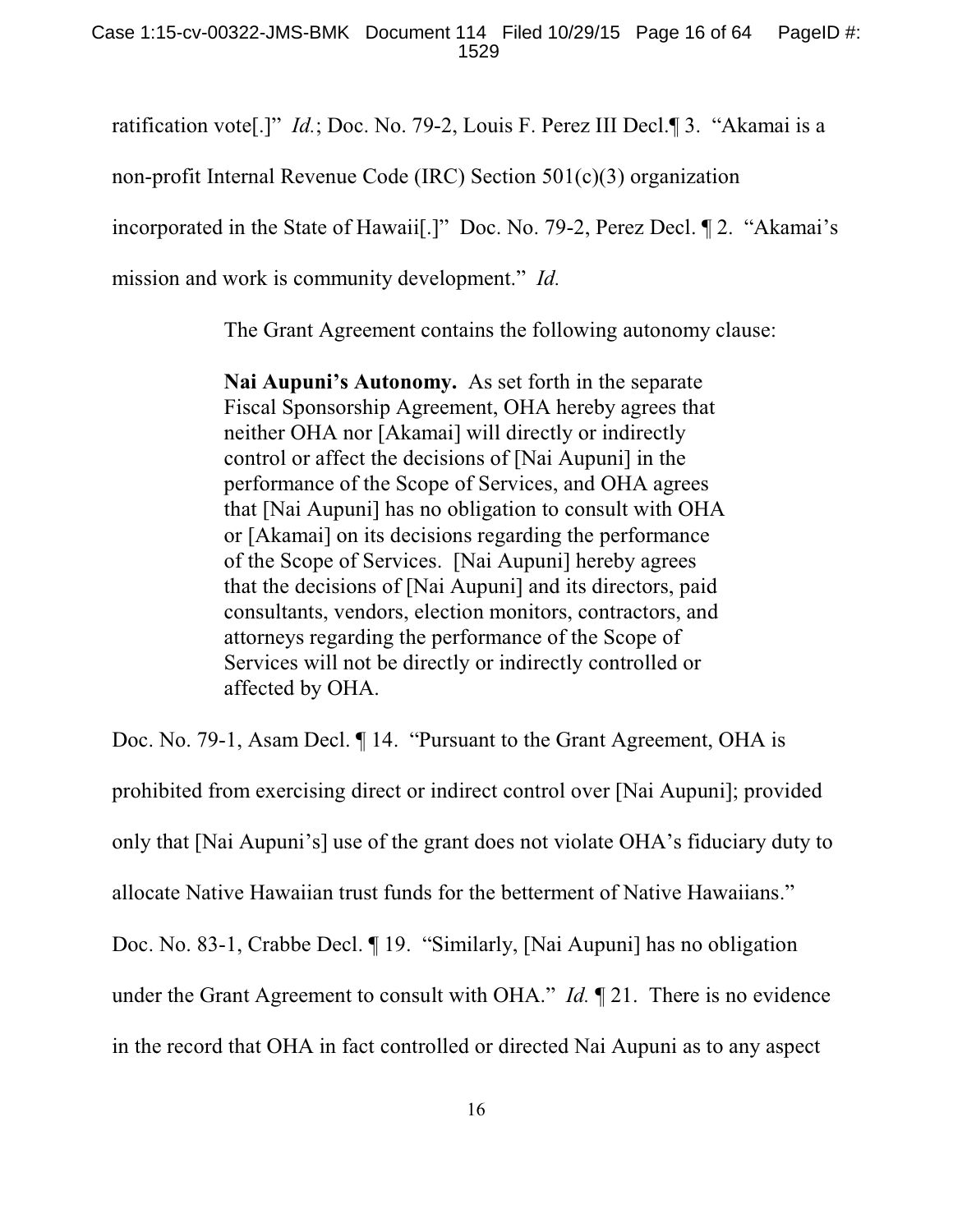of the Grant Agreement.

As referenced in the Grant Agreement clause, on April 27, 2015, Nai Aupuni and Akamai entered into a separate Fiscal Sponsorship Agreement. They did so "because [Nai Aupuni] does not have a  $501(c)(3)$  exemption." Doc. No. 79-1, Asam Decl. ¶ 15; Doc. No. 79-2, Perez Decl. ¶ 4. And on May 8, 2015 "OHA, [Nai Aupuni] and Akamai entered into a Letter Agreement that addressed the timing and disbursement of the grant funds." Doc. No. 79-1, Asam Decl. ¶ 16; Doc. No. 79-2, Perez Decl. ¶ 6.

### **C. Nai Aupuni's Planned Election and Convention**

Nai Aupuni's directors decided that "the voter[s] for election of delegates and the delegates should be limited to Native Hawaiians." Doc. No. 79- 1, Asam Decl. ¶ 13. "While [Nai Aupuni] anticipated that the convention delegates will discuss and perhaps propose a recommendation on membership of the governing entity, [Nai Aupuni] decided, on its own, that Native Hawaiian delegates should make that determination and that its election and convention process thus should be composed of Native Hawaiians." *Id.* (emphasis omitted). "Prior to entering into the Grant Agreement, [Nai Aupuni] informed OHA that it intended to use the Roll but that it continued to investigate whether there are other available lists of Native Hawaiians that it may also use to form its voter list." Doc.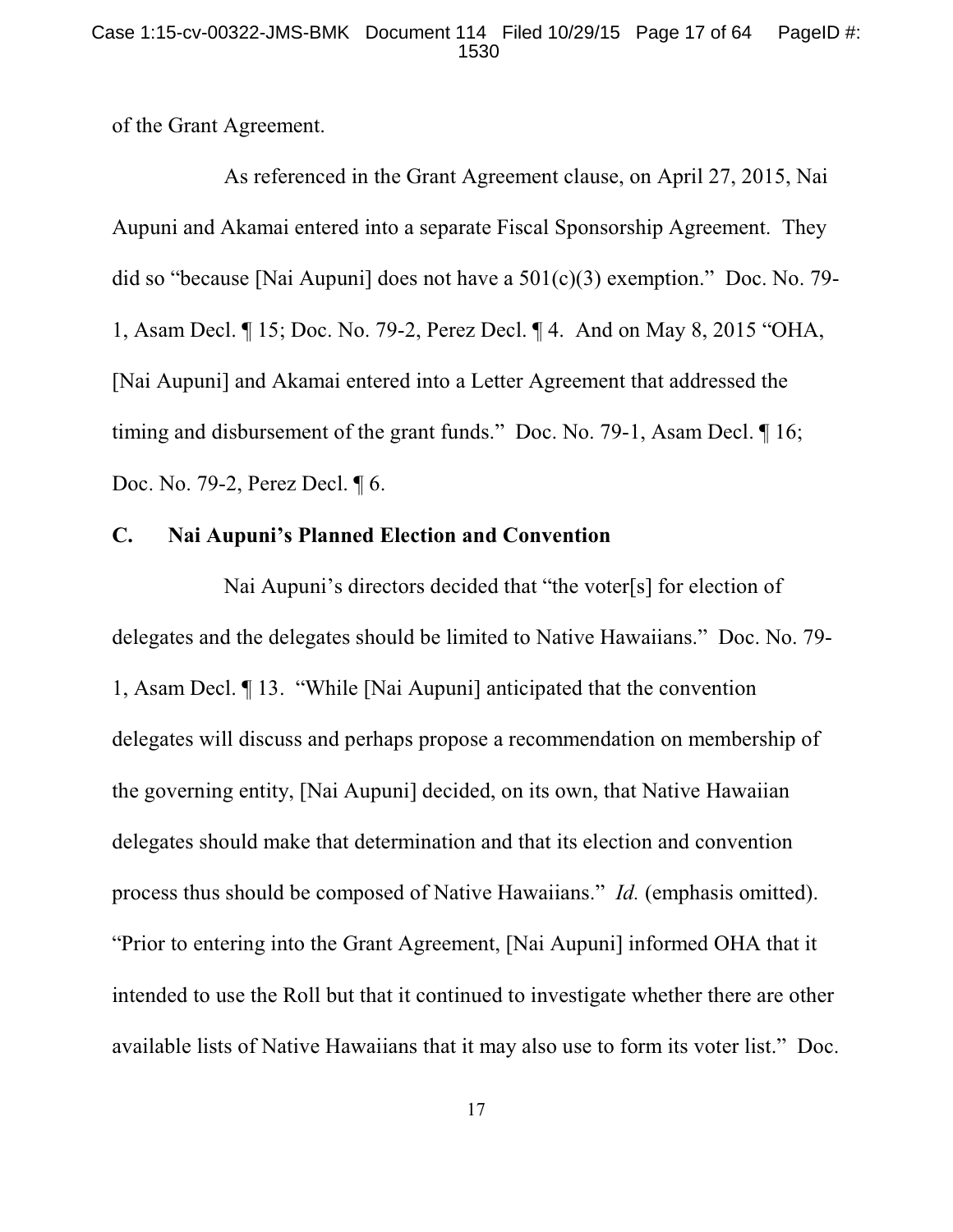No. 83-1, Crabbe Decl. ¶ 20; *see also* Doc. No. 79-1, Asam Decl. ¶ 13. Both OHA and Nai Aupuni agree that "under the Grant Agreement, [Nai Aupuni] has the sole discretion to determine whether to go beyond the inclusion of the Roll in developing its list of individuals eligible to participate in Native Hawaiians' selfgovernance process." Doc. No. 83-1, Crabbe Decl. ¶ 20; Doc. No. 79-1, Asam Decl. ¶ 13.

"[Nai Aupuni] directors discussed . . . the utility of available lists of adult Native Hawaiians other than the [commission's] list. After considering this issue for over two-months, [Nai Aupuni] directors determined that the [commission's] list was the best available option because it is extraordinarily expensive and time consuming to compile a list of Native Hawaiians." Doc. No. 79-1, Asam Decl. ¶ 18 (emphasis omitted). "[O]n June 1, 2015, the [Nai Aupuni] board decided, on its own, that it would use the [commission's] certified list as supplemented by OHA's Hawaiian Registry program." *Id.* (emphasis omitted).

When asked at the October 20, 2015 hearing about Act 195, Dr. Asam testified credibly that "[t]here is no indication on my part or the board's part that [Nai Aupuni] needed to comply with Act 195." Doc. No. 104, Tr. (Oct. 20, 2015) at 41. That is, Dr. Asam indicated that he "didn't feel Act 195 controlled the decision-making of [Nai Aupuni]," and that it "could act independently of Act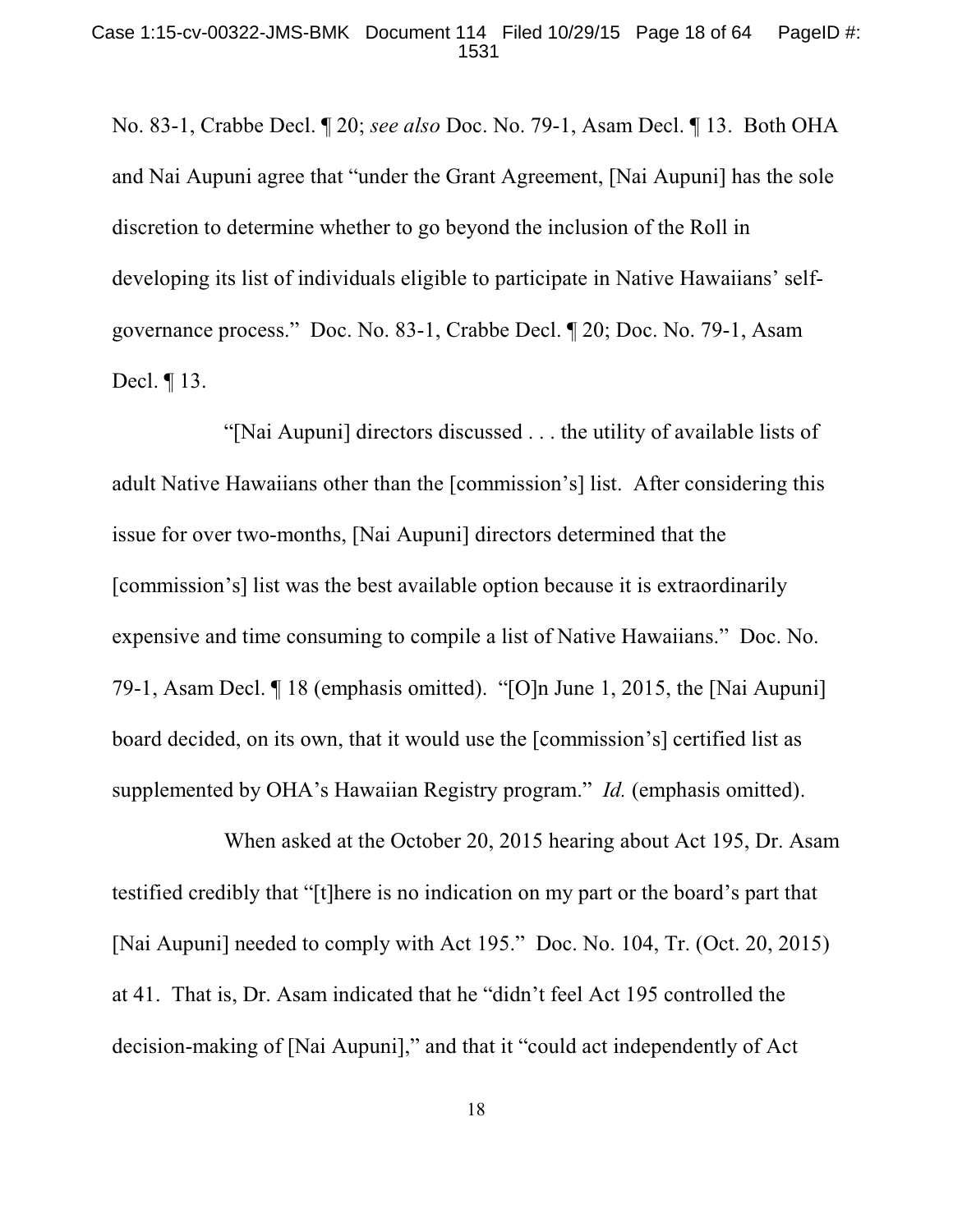195." *Id*. Nai Aupuni "[wasn't] driven by Act 195 at all." *Id*. at 42. The court finds this testimony credible, and accepts it as true.

"Although [Nai Aupuni] understood that unlike the [commission] process, [OHA's] Hawaiian Registry process . . . did not require registrants to declare 'a significant cultural, social or civic connection to the Native Hawaiian community,' ('Declaration Two'), [Nai Aupuni] believes that registering with OHA in and of itself demonstrates a significant connection." Doc. No. 79-1, Asam Decl. ¶ 20 (emphasis omitted). "[Nai Aupuni] believes that most of the OHA registrants have this connection because they either reside in Hawaii, are eligible to be a beneficiary of programs under the Hawaiian Homes Commission Act, participate in Hawaiian language schools or programs, attended or have family members who attend or attended Kamehameha Schools, participate in OHA programs, are members of Native Hawaiian organizations or are regarded as Native Hawaiian in the Native Hawaiian community." *Id*.

"On June 18, 2015, [Nai Aupuni] and Election-America ('EA') entered into an Agreement for EA to provide services to conduct the delegate election." *Id.* ¶ 21. On August 3, 2015, "EA sent to approximately 95,000 certified Native Hawaiians a Notice of the election of delegates that included information about becoming a delegate candidate." *Id*. ¶ 25; Doc. No. 79-14, Nai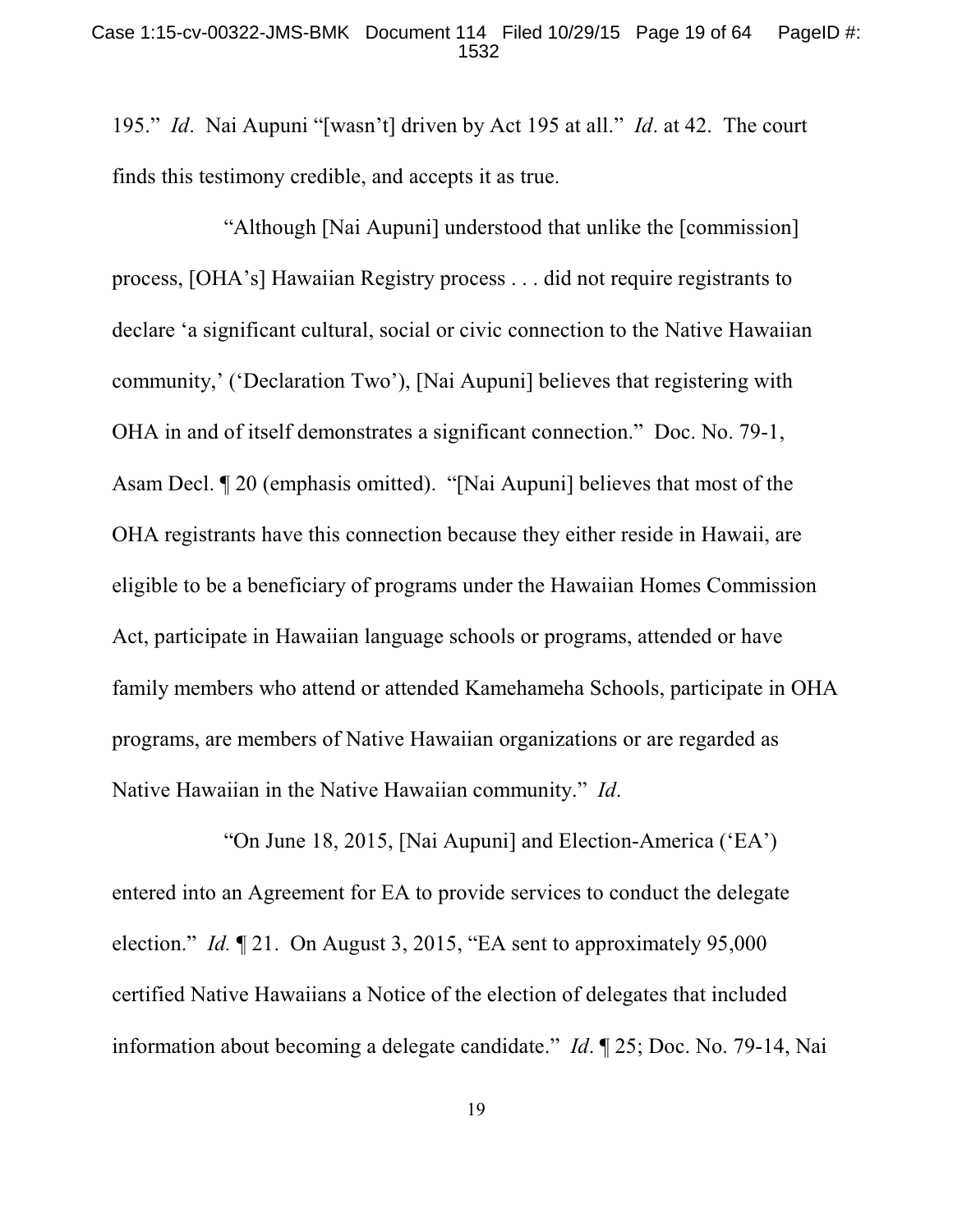Aupuni Ex. 12. The Notice included the following timeline for 2015 to 2016:

| End of September:      | List of qualified delegate<br>candidates announced.                                      |
|------------------------|------------------------------------------------------------------------------------------|
| October 15:            | Voter registration by the Roll<br>Commission closes.                                     |
| November 1:            | Ballots will be sent to voters<br>certified by the Roll<br>Commission as of $10/15/15$ . |
| November 30:           | Voting ends.                                                                             |
| Day after voting ends: | Election results announced<br>publicly.                                                  |

After the election of delegates, the target dates for the Aha [(convention)] and any ratification vote are as follows:

Between February and April 2016: Aha held on Oahu over the course of eight consecutive weeks (40 work days, Monday through Friday).

Two months after the Aha concludes: If delegates recommend a governance document, a ratification vote will be held among all certified Native Hawaiian voters.

Doc. No. 79-14, Nai Aupuni Ex. 12.

According to Dr. Asam, "[Nai Aupuni], on its own, decided on these

dates and deadlines, the apportionment plan and the election process set forth in

the Notice." Doc. No. 79-1, Asam Decl. ¶ 25 (emphasis omitted). This statement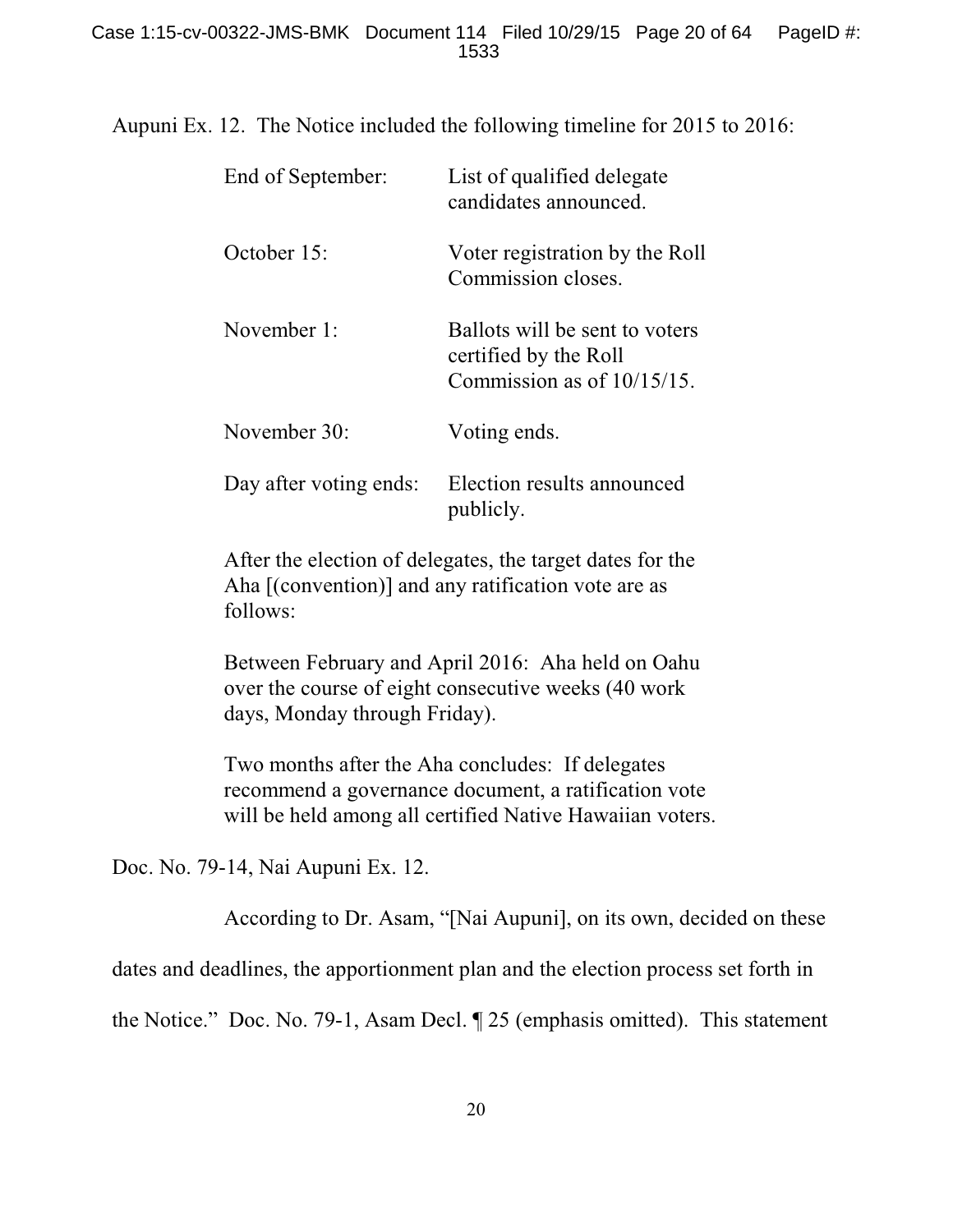is consistent with evidence from the commission's executive director, Doc. No.

80-1, Namuo Decl. ¶ 22, and from OHA's chief executive. Doc. No. 83-1, Crabbe

Decl. ¶ 22. "For purposes of determining who is eligible to vote in the November

delegate election, [Nai Aupuni] will allow individuals that the [commission] has

certified as of October 15, 2015." Doc. No. 79-1, Asam Decl. ¶ 25. And Dr.

Asam attests that:

[Nai Aupuni] intends to proceed with and support the delegate election in November, regardless of whether the Roll Commission has certified the final version of the Roll by that date. In February to April [2016], [Nai Aupuni] intends to proceed with and support the elected delegates [to] come together in a convention to consider matters relating to self-governance. In or about June 2016, or thereafter, [Nai Aupuni] intends to proceed with and support a ratification vote of any governing document that the delegates may propose.

*Id.* ¶ 32.

# **D. The Department of the Interior's Notice of Proposed Rulemaking**

On October 1, 2015, the United States Department of the Interior

("Department") published a Notice of Proposed Rulemaking ("NPRM") titled

"Procedures for Reestablishing a Formal Government-to-Government

Relationship With the Native Hawaiian Community." Doc. No. 93-1, Amicus Br.

Ex. A (80 Fed. Reg. 59113 (Oct. 1, 2015)). The public comment period is open,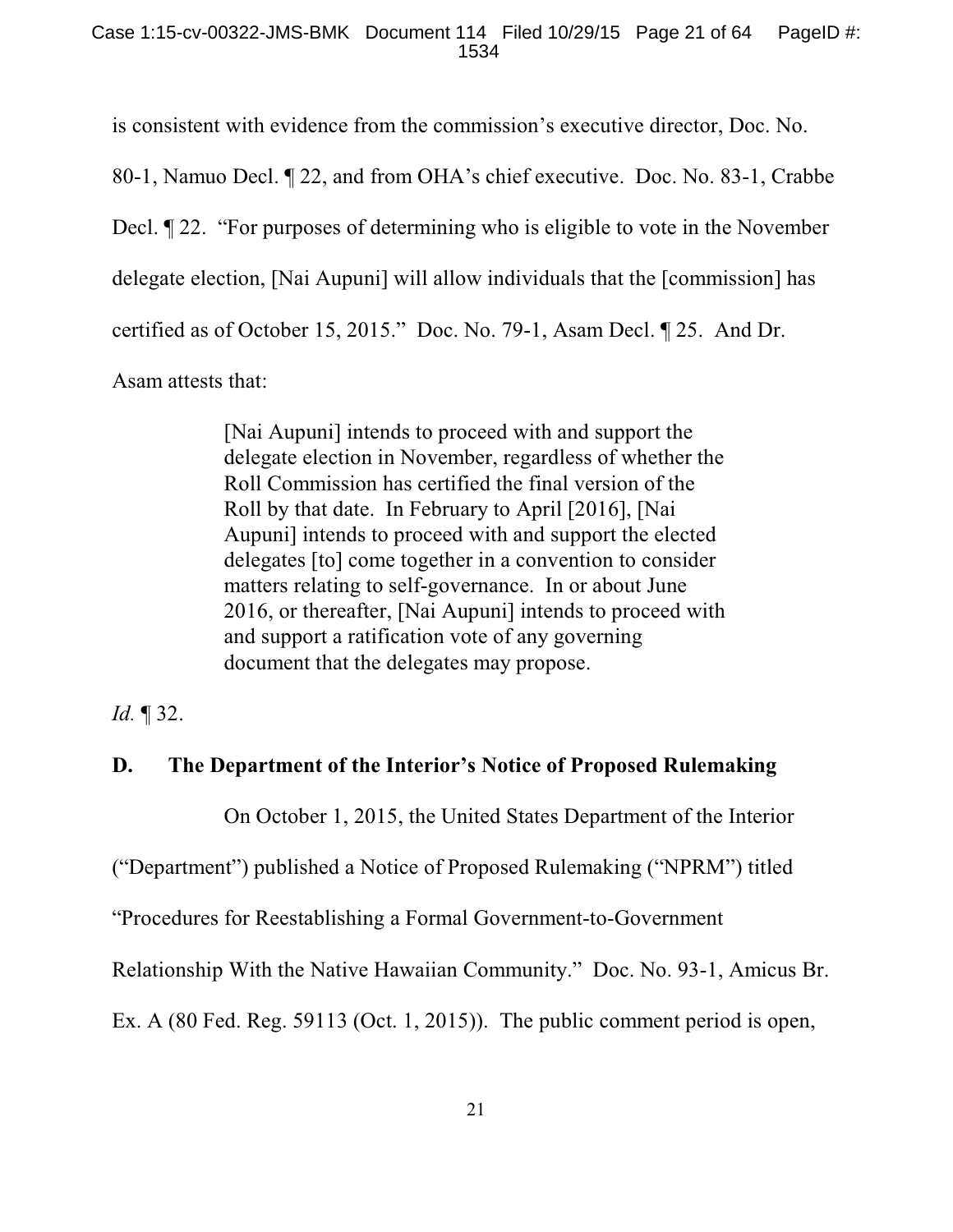#### Case 1:15-cv-00322-JMS-BMK Document 114 Filed 10/29/15 Page 22 of 64 PageID #: 1535

with comments on the proposed rule due by December 30, 2015. 80 Fed. Reg. at 59114. The Department has submitted an amicus brief that explains, as background information to the NPRM, some of the context for the actions of the Roll commission, OHA, and Nai Aupuni. *See* Doc. No. 93. As the Department describes it, the NPRM is based in part on the United States' "special political and trust relationship that Congress has already established with the Native Hawaiian community," Doc. No. 93, Amicus Br. at 5, as well as the suggestion by the Ninth Circuit in *Kahawaiolaa v. Norton*, 386 F.3d 1271, 1283 (9th Cir. 2004), for the Department to apply its expertise to "determine whether native Hawaiians, or some native Hawaiian groups, could be acknowledged on a government-togovernment basis." 80 Fed. Reg. at 59117-18. A full description of this NPRM is not necessary here, and is well beyond the scope of current proceedings. Some aspects, however, are particularly relevant.

"The NPRM proposes an administrative procedure, as well as criteria, for determining whether to reestablish a formal government-to-government relationship between the United States and the Native Hawaiian community." Doc. No. 93, Amicus Br. at 4 (citing Proposed Rule ("PR") 50.1). It was issued after a 2014 Advance Notice of Proposed Rulemaking ("ANPRM"), which "solicited public comment regarding whether the Department should facilitate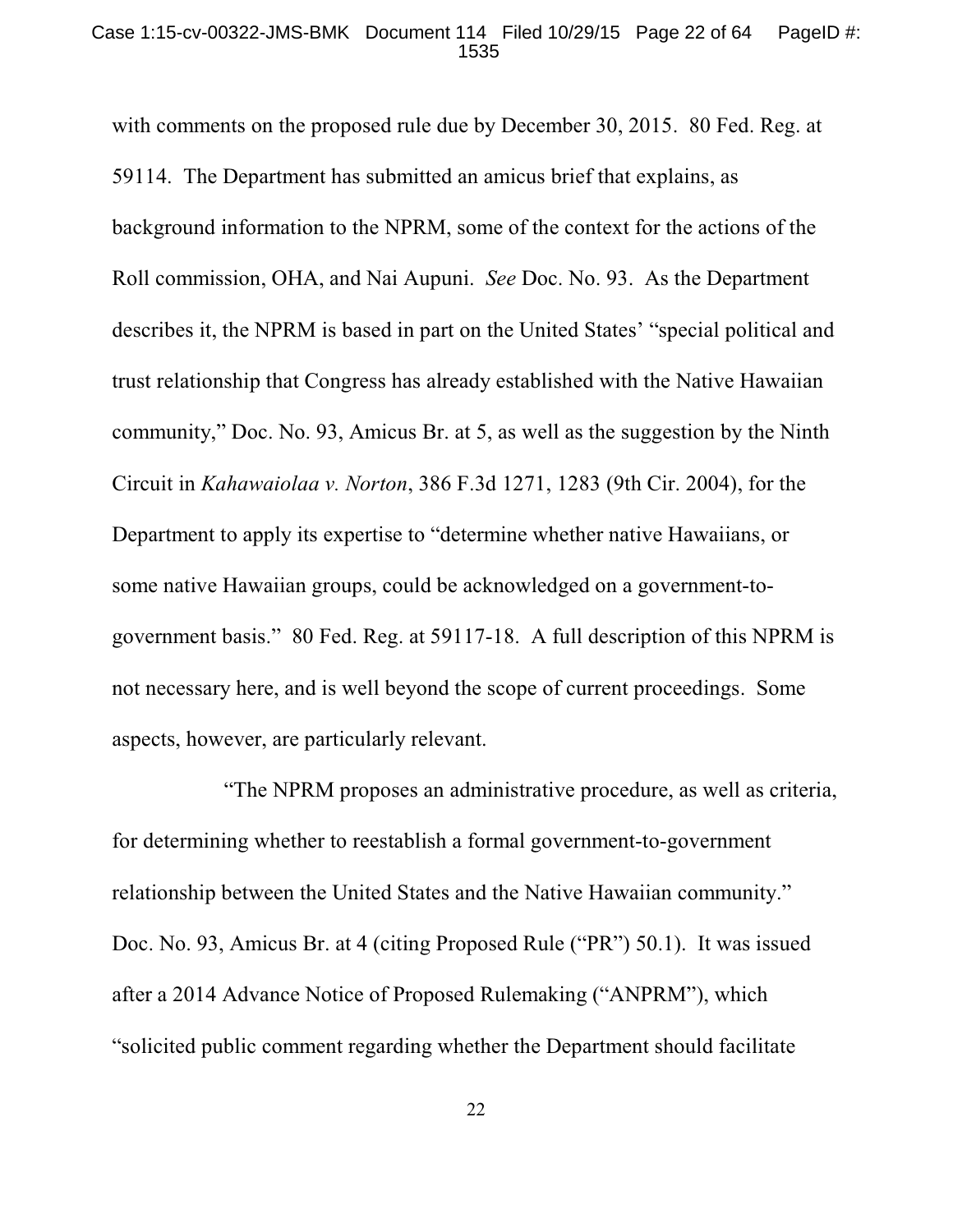(1) reorganization of a Native Hawaiian government and (2) reestablishment of a formal government-to-government relationship with the Native Hawaiian community." *Id.* at 3-4 (citing 79 Fed. Reg. 35297, 35302-03). After considering comment to the ANPRM, "the Department determined that it would not propose a rule presuming to reorganize a Native Hawaiian government or prescribing the form or structure of that government; the Native Hawaiian community itself should determine whether and how to reorganize a government." *Id.* at 4. Rather, "[t]he process of drafting a constitution or other governing document and reorganizing a government should be driven by the Native Hawaiian community, not by the United States." 80 Fed. Reg. at 59119. And, similar to Act 195's definition of a "qualified Native Hawaiian," the NPRM defines a "Native Hawaiian" as "any individual who is a: (1) Citizen of the United States; and (2) Descendant of the aboriginal people who, prior to 1778, occupied and exercised sovereignty in the area that now constitutes the State of Hawaii." 80 Fed. Reg. at 59129 (PR § 50.4).

And so, "[t]he Department's proposed rule contemplates a multistep process for a Native Hawaiian government to request a government-to-government relationship with the United States, if it chooses to do so." Doc. No. 93, Amicus Br. at 5. It contemplates the use of the Native Hawaiian Roll for determining who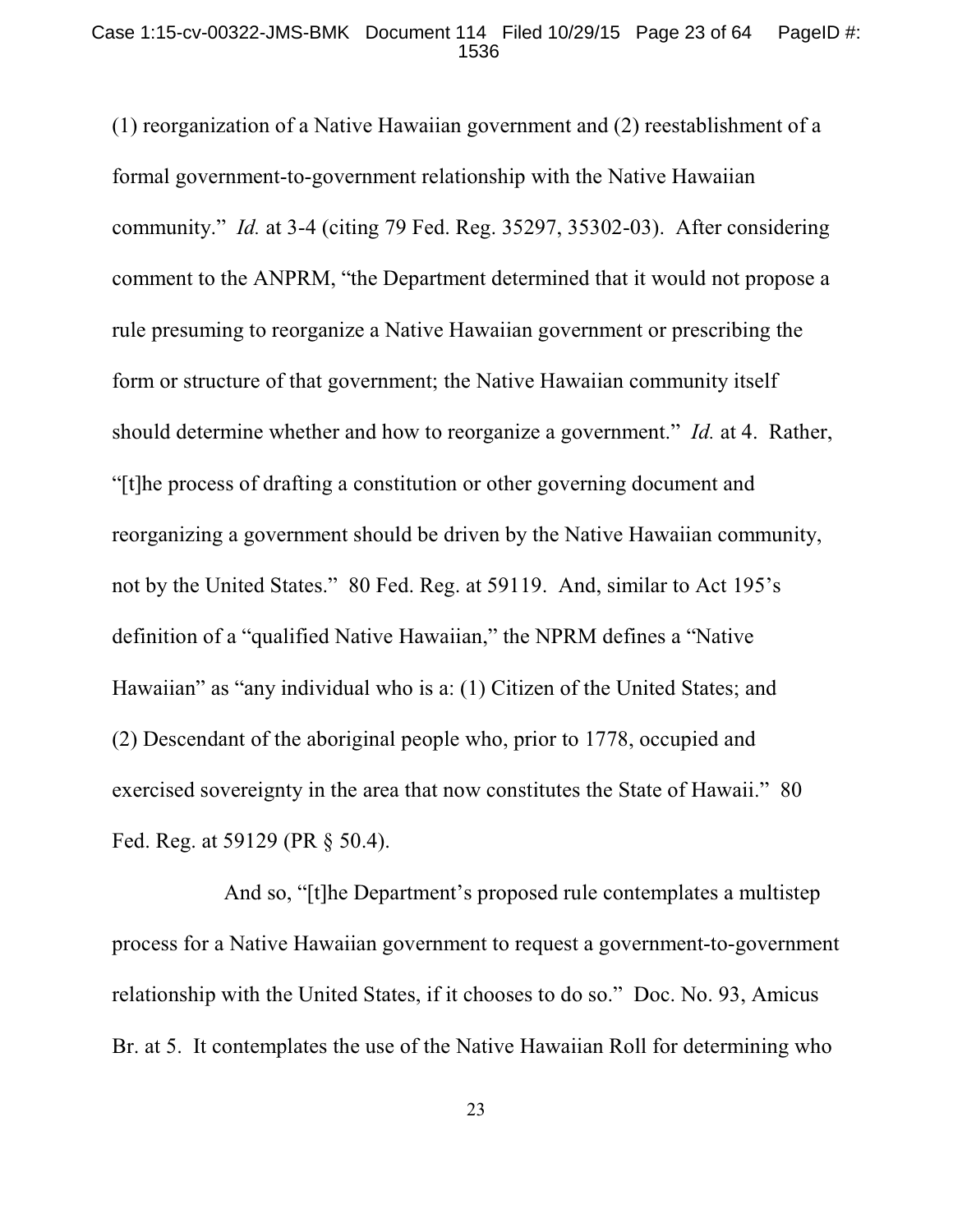may participate in any referendum, but does not require such use. *Id.* at 6 (citing PR §§ 50.12(b), 50.14(b)(5)(iii), (c); and 80 Fed. Reg. at 59121). "T]he Secretary [of the Interior] [would, however,] reestablish a formal government-to-government relationship with only one sovereign Native Hawaiian government, which may include political subdivisions with limited powers of self-governance defined in the Native Hawaiian government's governing document." 80 Fed. Reg. at 59129 (PR § 50.3).

The NPRM would require "specific evidence of broad-based community support," Doc. No. 93, Amicus Br. at 6, and would require a Native Hawaiian governing entity to demonstrate that its governing document was "based on meaningful input from representative segments of the Native Hawaiian community and reflects the will of the Native Hawaiian community." 80 Fed. Reg. at 59130 (PR § 50.11); *see also* 80 Fed. Reg. at 59119 ("The process should be fair and inclusive and reflect the will of the Native Hawaiian community.").

## **E. The Legal Challenge**

Plaintiffs' suit challenges the constitutionality of the Roll process and the election for delegates to Nai Aupuni's proposed convention on various grounds, with each of the six Plaintiffs having slightly different claims: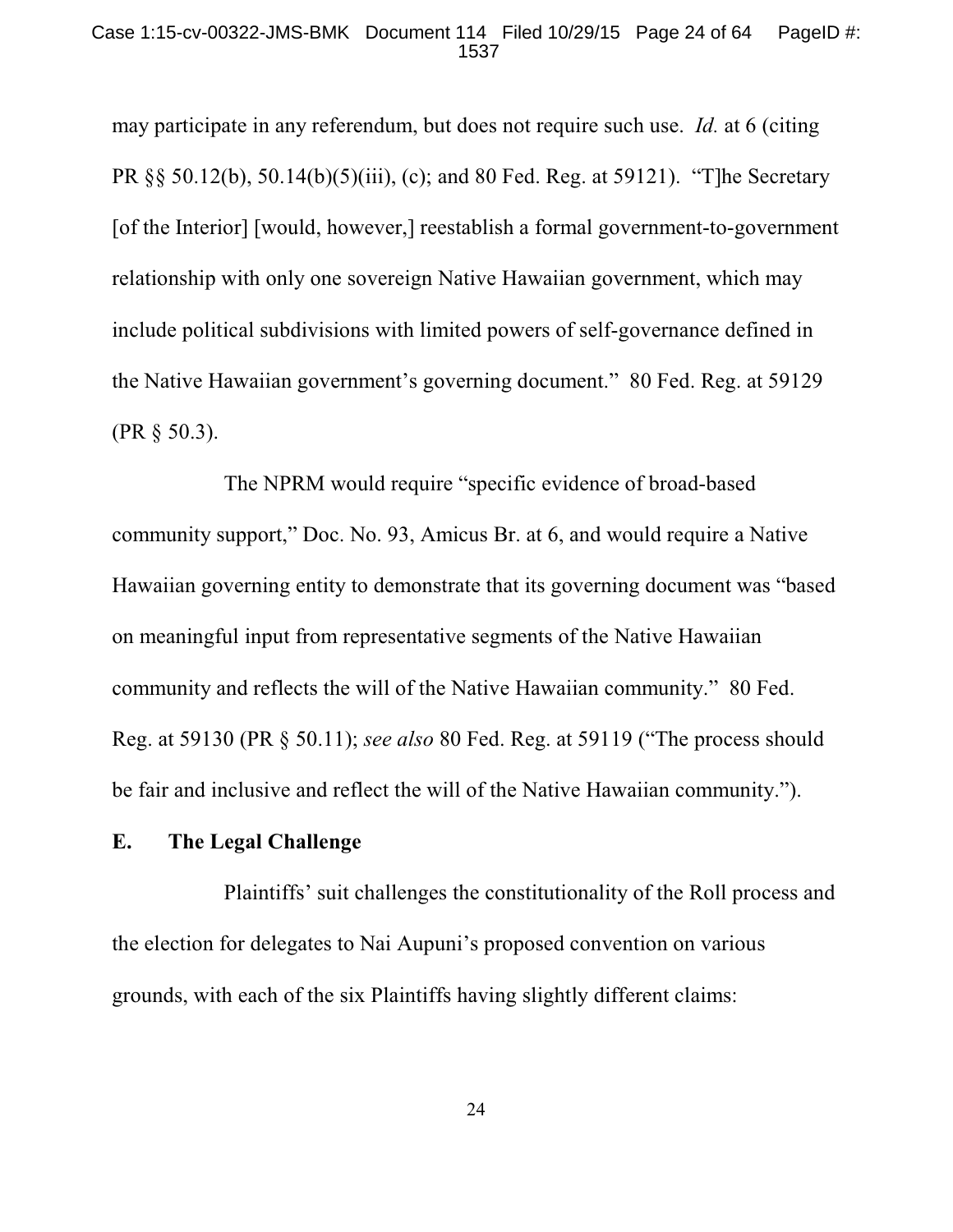## *1. The Six Plaintiffs*

As alleged in the Complaint and in his declaration, Plaintiff Kelii Akina is a Hawaii resident of Native Hawaiian ancestry. Doc. No. 1, Compl. ¶ 6. Doc. No. 47-8, Akina Decl. ¶¶ 7-8. He contends he was denied registration on the Roll because he would not affirm "the unrelinquished sovereignty of the Native Hawaiian people" in Declaration One, and objects to that statement. Doc. No. 47- 8, Akina Decl. ¶¶ 11-12. He would like to register and vote in Nai Aupuni's election. *Id.* ¶ 16. He would also like to run for delegate to the convention, but cannot run because he claims he could not register. *Id.* ¶¶ 19-20. He contends he was discriminated against because of his viewpoint regarding Declaration One. *Id*. ¶ 18.

Plaintiff Kealii Makekau is a Hawaii resident of Native Hawaiian ancestry. Doc. No. 47-2, Makekau Decl. ¶¶ 2-3. He would like to register and vote in the election "that those on the Kanaiolowalu Roll are eligible to vote in," *id.*  $\llbracket$  12, and contends he was denied the right to vote because he objects to Declaration One -- he could not truthfully affirm that he supports "the unrelinquished sovereignty of the Native Hawaiian people." *Id*. ¶¶ 7-8. He contends he was discriminated against because of his viewpoint regarding Declaration One. *Id*. ¶ 14.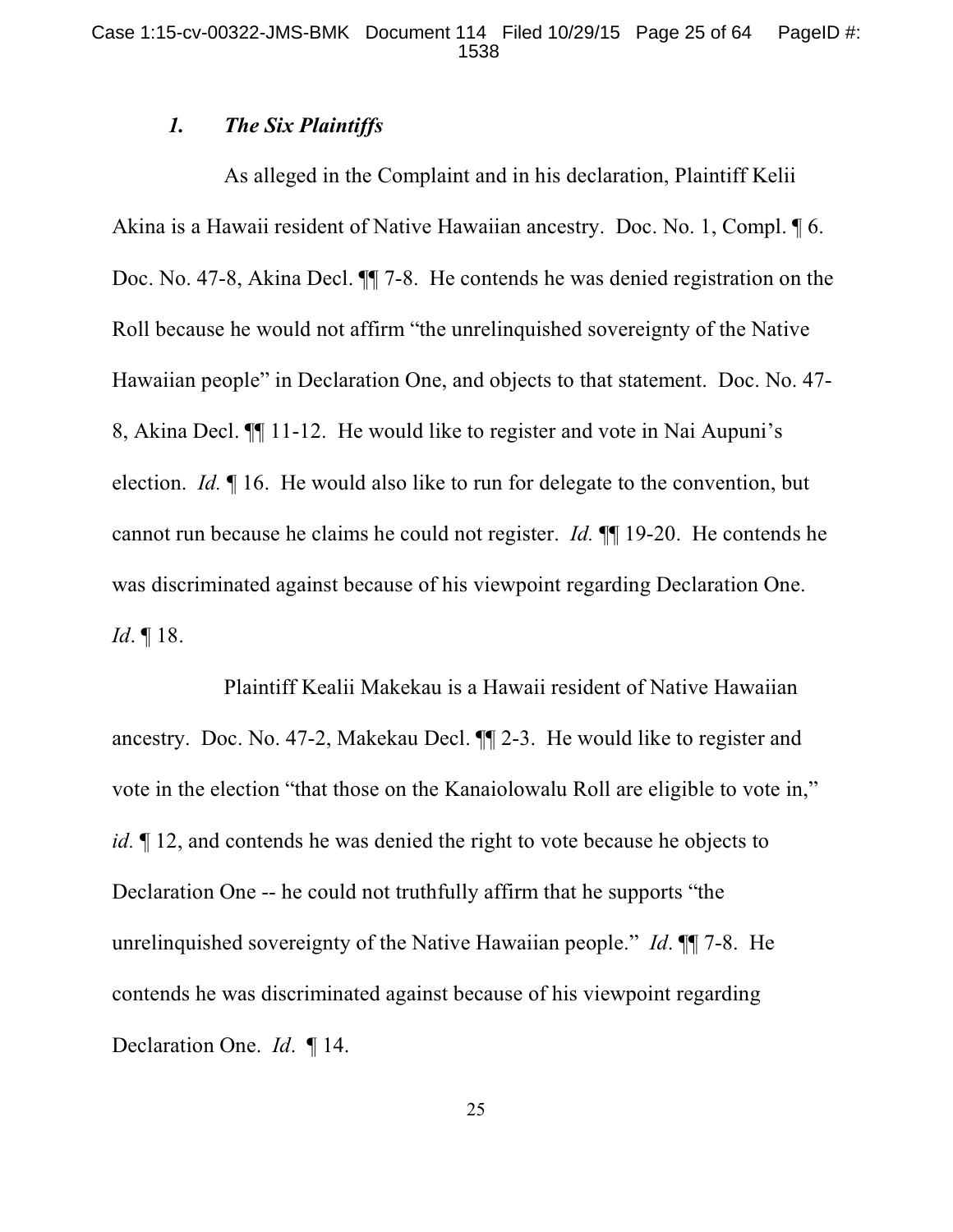### Case 1:15-cv-00322-JMS-BMK Document 114 Filed 10/29/15 Page 26 of 64 PageID #: 1539

Plaintiff Joseph William Kent is a Hawaii resident of non-Hawaiian ancestry as defined in Act 195. Doc. No. 47-6, Kent Decl. ¶¶ 2, 5. He attempted to register on the Roll, but was denied registration because he could not affirm Hawaiian ancestry and did not have a "significant connection to the Native Hawaiian Community." *Id.*  $\P$  6-7. He wants to "participate in the governance of my State through the democratic process," and "participate in the election that those on the Kanaiolowalu Roll will be able to participate in." *Id.* ¶ 10. He objects to the inability to "sign up for an election in the United States of America because of [his] race." *Id.* ¶ 11.

Plaintiff Yoshimasa Sean Mitsui is a Hawaii resident of Japanese ancestry. Doc. No. 47-3, Mitsui Decl. ¶¶ 2,5. He would like to register on the Roll and vote in the upcoming election of delegates, but could not truthfully affirm Native Hawaiian ancestry, or "significant connections to the Native Hawaiian community." *Id.* ¶¶ 4, 6-8. He contends he is "being denied the right to vote in that election because of [his] race." *Id.* ¶ 8.

Plaintiff Pedro Kanae Gapero is a Hawaii resident of Native Hawaiian ancestry. Doc. No. 47-4, Pedro Gapero Decl. ¶¶ 2-3. He claims he was registered on the Roll without his knowledge or consent. *Id*. ¶ 4. He objects to "the use of his name . . . without [his] free, prior and informed consent." *Id*.  $\mathcal{A}$  6. He contends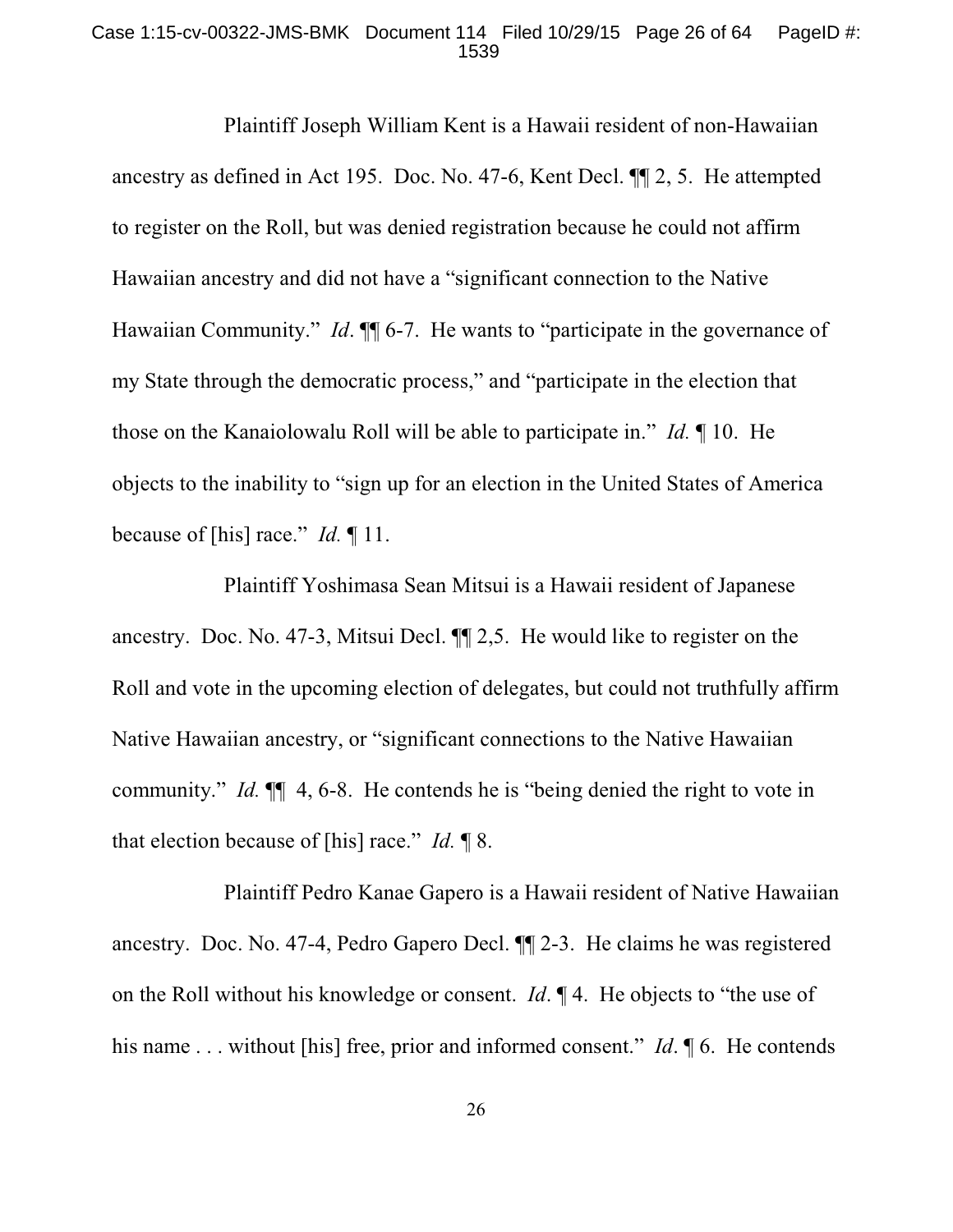### Case 1:15-cv-00322-JMS-BMK Document 114 Filed 10/29/15 Page 27 of 64 PageID #: 1540

that such use "violates [his] rights and provides an unauthorized assertion that [he] support[s] a position that [he] did not affirmatively consent to support." *Id.* ¶ 7.

Plaintiff Melissa Leinaala Moniz is a resident of Texas of Native Hawaiian ancestry. Doc. No. 47-5, Moniz Decl. ¶ 2, 4. She registered with Kau Inoa (an OHA registry). *Id*. ¶ 2. She attests that she was registered on the Roll without her permission. *Id*.  $\oint$  6. She believes that the Roll is "race-based and has caused great division among Hawaiians." *Id.* ¶ 8. She believes that the use of her name on the Roll without her permission "provides an unauthorized showing that [she] support[s] the Kanaiolowalu Roll and its purpose, which [she] [does] not." *Id*. ¶ 9.

# *2. The Complaint*

Plaintiffs' Complaint alleges nine separate counts, as follows:

Count One (titled "Violation of the Fifteenth Amendment and 42 U.S.C. § 1983") alleges that "Act 195 and the registration process used by defendants restrict who may register for the Roll on the basis of individuals' Hawaiian ancestry." Doc. No. 1, Compl. ¶ 80. It alleges that "[t]he registration process used by the defendants is conduct undertaken under color of Hawaii law," *id*. ¶ 83, and that "Act 195 and the defendants' registration procedures deny and abridge the rights of Plaintiffs Kent and Mitsui to vote on account of race, in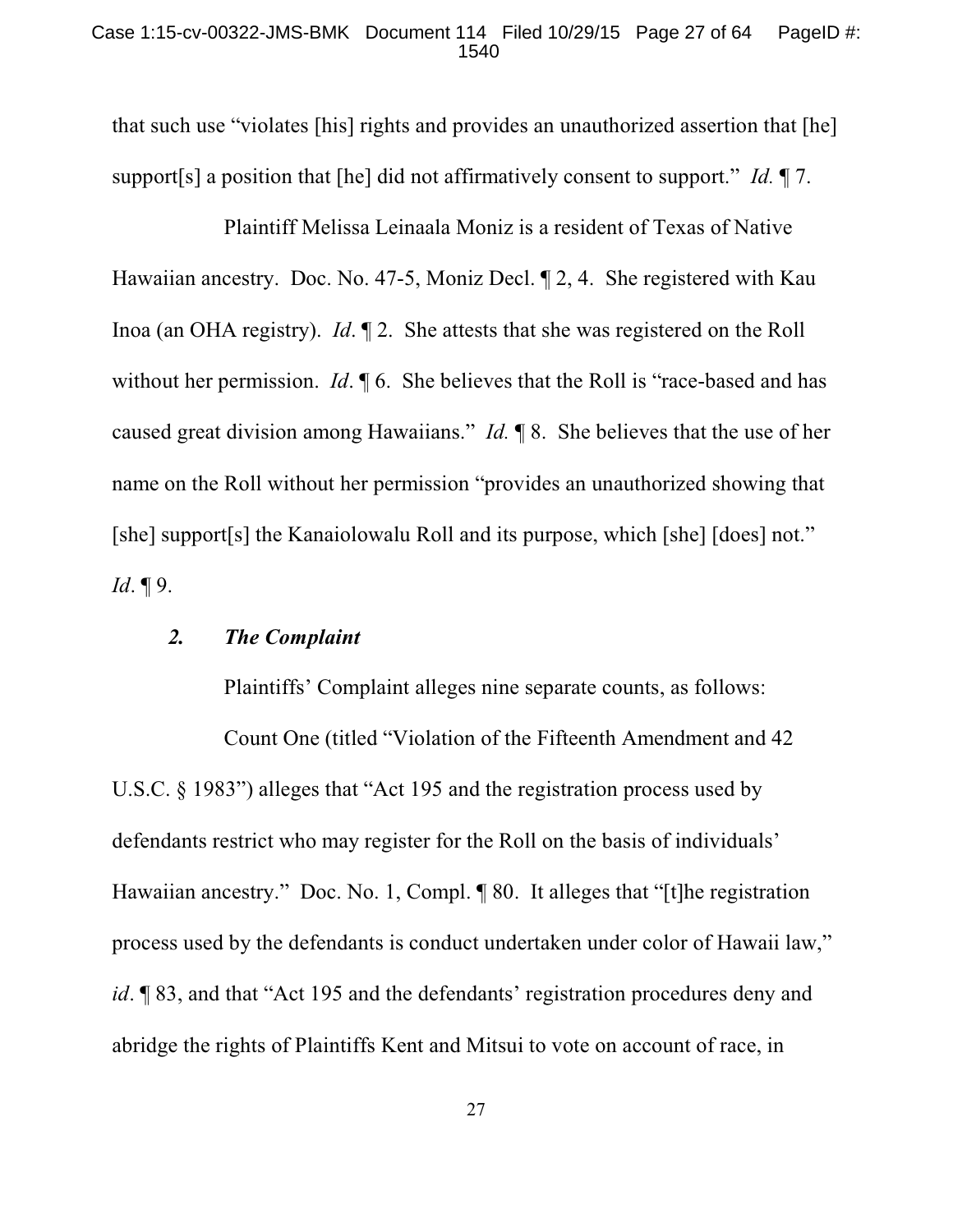violation of the Fifteenth Amendment." *Id.* ¶ 84.

Count Two (titled "Violation of the Equal Protection Clause of the Fourteen Amendment and 42 U.S.C. § 1983") alleges that "Act 195 and the registration process used by the defendants discriminate against Plaintiffs Kent and Mitsui on account of their race," *id*. ¶ 87, and thus "violate[s] the rights of Plaintiffs Kent and Mitsui under the Fourteenth Amendment to the equal protection of the laws." *Id.* ¶ 89.

Count Three (titled "Violation of Section 2 of the Voting Rights Act") alleges that "Act 195 intentionally discriminates, and has the result of discriminating, against Plaintiffs Kent and Mitsui on the basis of their race, in violation of Section 2 of the Voting Rights Act [(52 U.S.C. § 10301)]." *Id.* ¶ 94.

 Count Four (titled "Violations of the First Amendment, Fourteenth Amendment, and 42 U.S.C. § 1983") alleges that "[i]t is not possible to register for the Roll without confirming [Declaration One]." *Id.* ¶ 97. It claims that "[a]s a practical matter, requiring confirmation of [Declaration One] will stack the electoral deck, guaranteeing that Roll registrants will support the outcome favored by the defendants in any subsequent vote." *Id*. ¶ 98. It alleges that "[r]equiring agreement with Declaration One in order to register for the Roll is conduct undertaken under color of Hawaii law," *id.* ¶ 99, and that "[b]y conditioning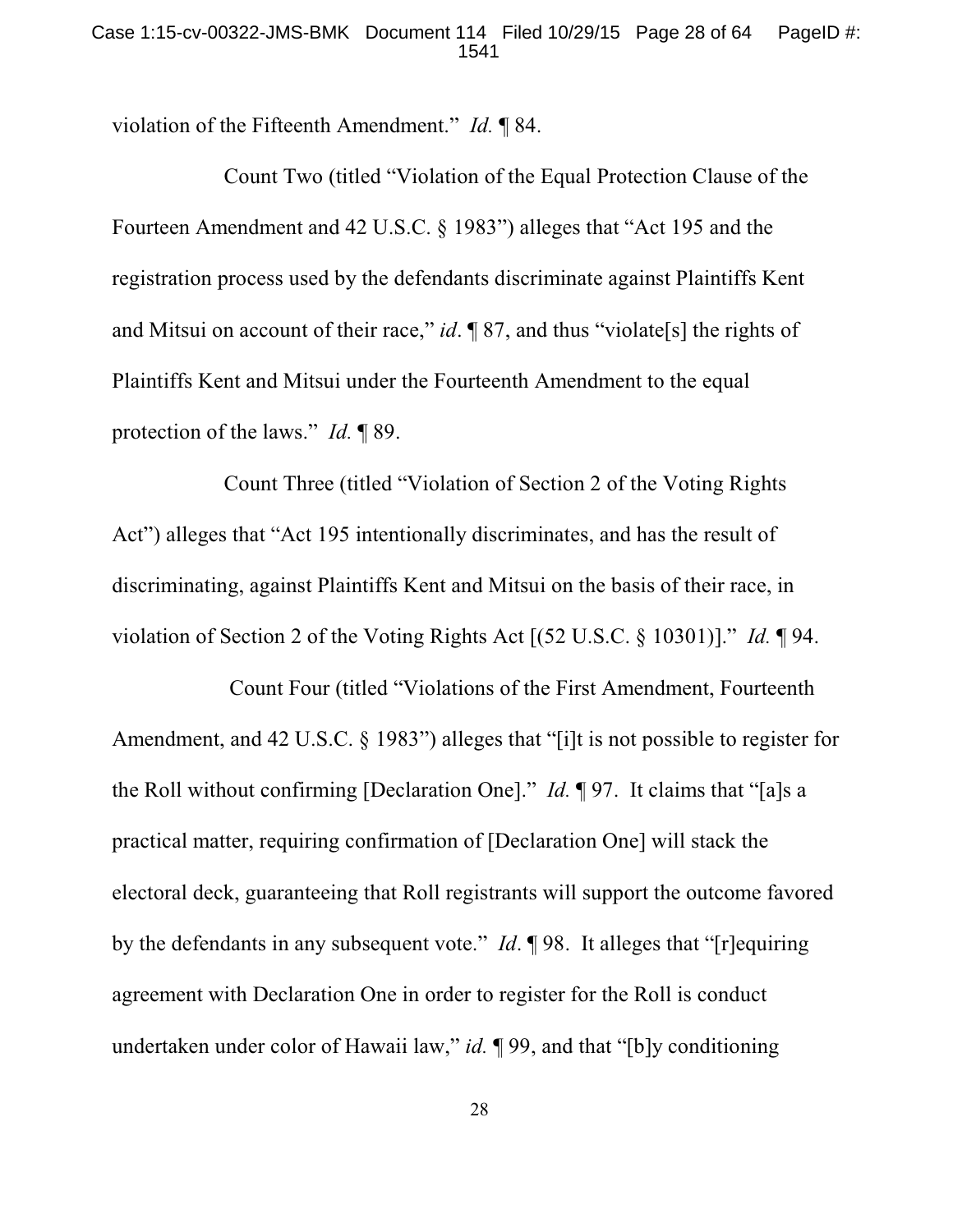registration upon agreement with Declaration One, the defendants are compelling speech based on its content." *Id.* 100. It contends that "[r]equiring agreement with Declaration One in order to register for the Roll discriminates against those who do not agree with that statement, including Plaintiffs Akina and Makekau." *Id*. **[101.** These practices are alleged violations of the First and Fourteenth Amendments. *Id.* ¶¶ 104-05.

Count Five (titled "Violation of the Fifteenth Amendment and 42 U.S.C. § 1983") alleges that "[o]n information and belief, the process for determining who may be a candidate for the proposed constitutional convention restricts candidacy to Native Hawaiians, as defined by Hawaii law." *Id.* ¶ 109. It contends that "[t]he disqualification of candidates based on race is conduct undertaken under color of Hawaii law," *id.* ¶ 111, and thus "violates the Fifteenth Amendment rights of all Hawaii voters, including Plaintiffs Akina, Makekau, Kent, Mitsui, and Gapero." *Id.* ¶ 112.

Count Six (titled "Violation of Section 2 of the Voting Rights Act") alleges that "[t]he disqualification of candidates based on race ensures that the political process leading to nomination or election in the State are not equally open to participation by citizens who are not Hawaiian," *id*. ¶ 114, and "results in a discriminatory abridgement of the right to vote." *Id.* ¶ 115. This violates Section 2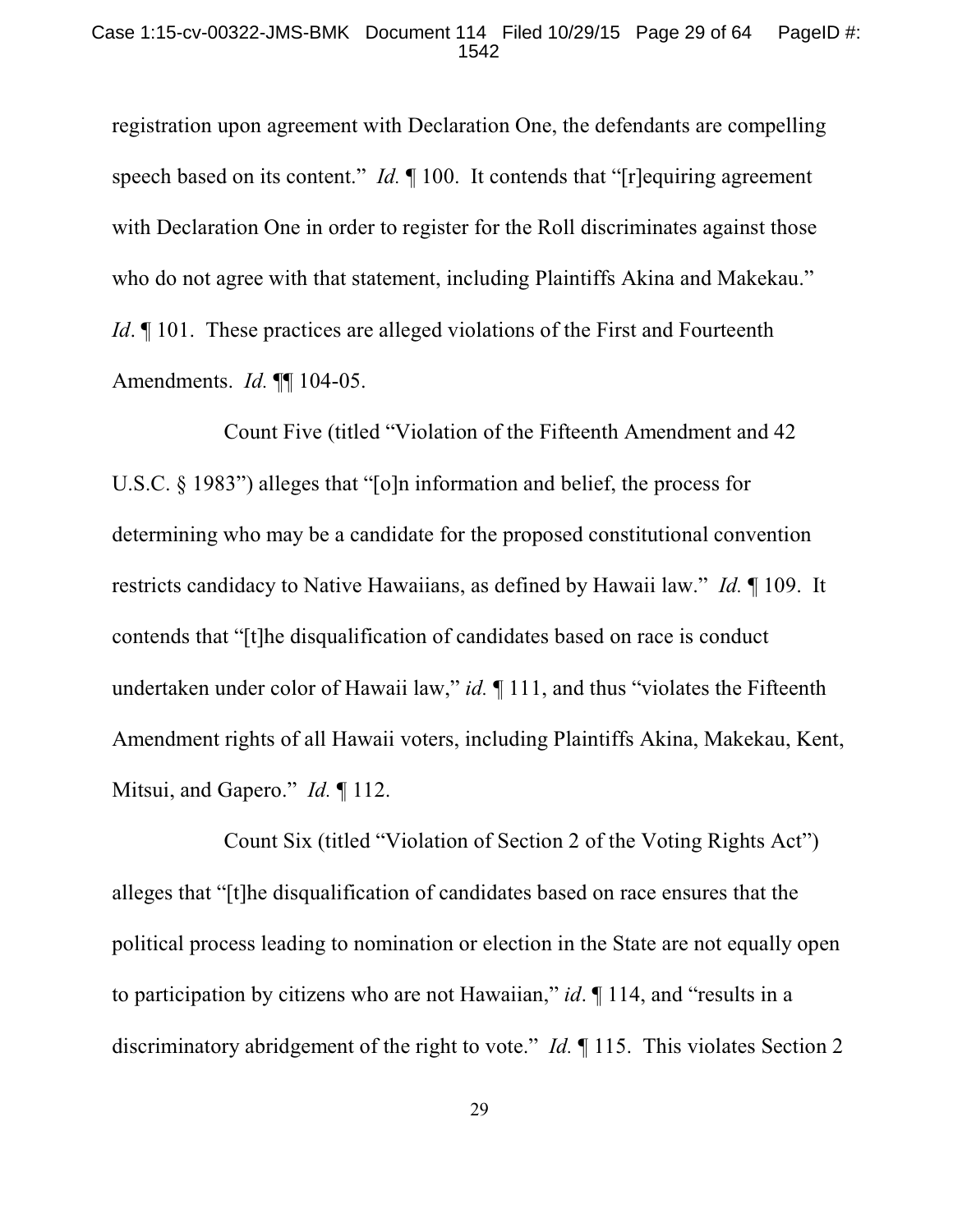of the Voting Right Act. *Id.* ¶ 116.

Count Seven (titled "Violation of the Equal Protection Clause of the Fourteenth Amendment and 42 U.S.C. § 1983") challenges Declaration Two, which states "I have a significant cultural, social or civic connection to the Native Hawaiian community." *Id.* ¶ 118. It alleges that "Plaintiffs Kent and Mitsui cannot affirm this statement as they understand it." *Id.* ¶ 119. It contends that "[r]equiring Plaintiffs Kent and Mitsui to confirm this statement . . . is a burden on Plaintiffs Kent and Mitsui that is not required for the sake of election integrity, administrative convenience, or any other significant reason." *Id.* ¶ 120. It concludes that "[r]equiring Plaintiffs Kent and Mitsui to have particular connections with the Native Hawaiian community violates the rights of Plaintiffs Kent and Mitsui under the Fourteenth Amendment to the equal protection of the law." *Id.* ¶ 123.

Count Eight (titled "Violation of the Due Process Clause of the Fourteenth Amendment and 42 U.S.C. § 1983") contends that "[b]y requiring Plaintiffs to confirm Declarations One, Two, and Three, the registration process used by the defendants will cause the planned election to be conducted in a manner that is fundamentally unfair." *Id*. ¶ 126. It allegedly "burdens the right to vote of all Plaintiffs in violation of their constitutional rights to Due Process." *Id*. ¶ 127.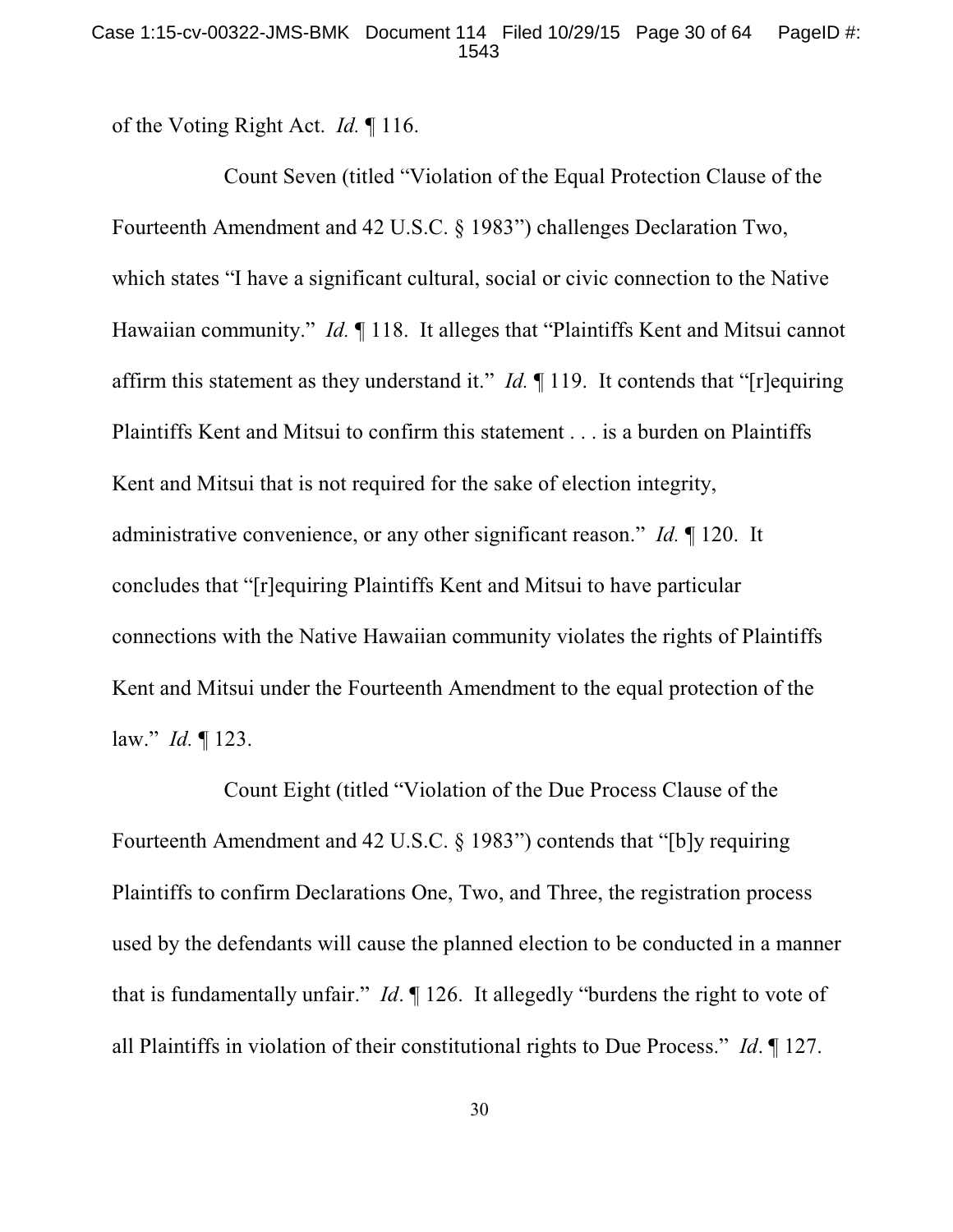### Case 1:15-cv-00322-JMS-BMK Document 114 Filed 10/29/15 Page 31 of 64 PageID #: 1544

Finally, Count Nine (titled "Violation of the First Amendment and 42 U.S.C. § 1983") alleges that "[v]oter registration is speech protected by the First Amendment," *id*. ¶ 130, and that "[f]orcibly registering an individual amounts to compelled speech." *Id*. ¶ 131. It contends that Plaintiffs Gapero and Moniz do not wish to bolster the legitimacy of the Roll," *id*.  $\P$  134, and "have not agreed, and do not agree, with Declaration One." *Id*. ¶ 136. Thus, "[b]y registering Plaintiffs Gapero and Moniz without their consent and without notice to them, the [commission] compelled their speech and violated their First Amendment right to refrain from speaking." *Id*. ¶ 137.

As summarized above, the Complaint asks the court to:

1. Issue a declaratory judgment finding that the registration procedures relating to the Roll violate the U.S. Constitution and federal law, as set forth above;

2. Issue preliminary and permanent relief enjoining the defendants from requiring prospective applicants for any voter roll to confirm Declaration One, Declaration Two, or Declaration Three, or to verify their ancestry;

3. Issue preliminary and permanent relief enjoining the use of the Roll that has been developed using these procedures, and the calling, holding, or certifying of any election utilizing the Roll;

4. Order Defendants to pay reasonable attorneys' fees incurred by Plaintiffs, including litigation expenses and costs, pursuant to 52 U.S.C. § 10310(e) and 42 U.S.C.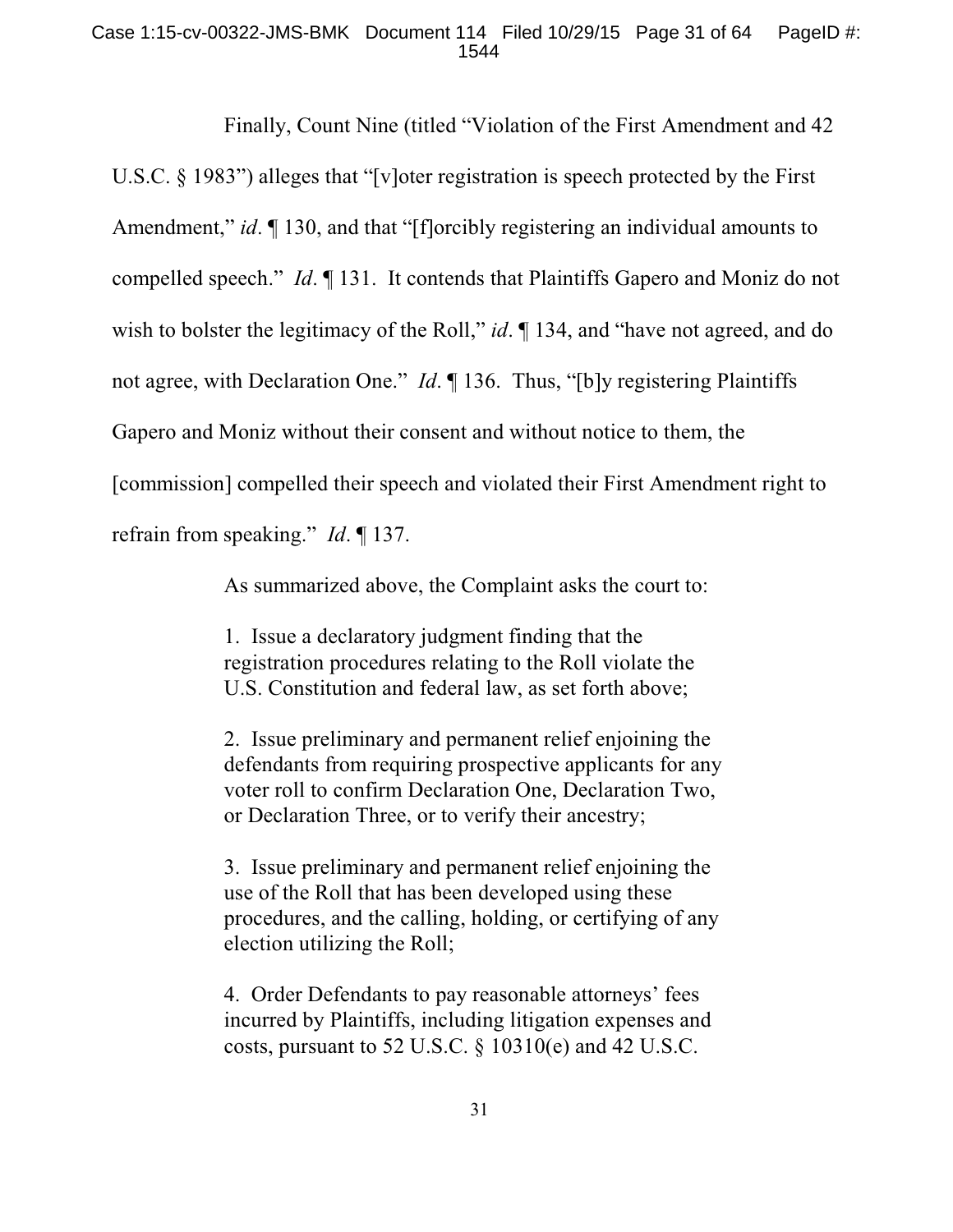## § 1988; [and]

5. Retain jurisdiction under Section 3(c) of the Voting Rights Act, 52 U.S.C. § 10302(c), for such a period as the Court deems appropriate and decree that, during such period, no voting qualification or prerequisite to voting or standard, practice, or procedure with respect to voting different from that in force at the time this proceeding was commenced shall be enforced by Defendants unless and until the Court finds that such qualification, prerequisite, standard, practice, or procedure does not have the purpose and will not have the effect of denying or abridging the right to vote on account of race or color[.]

*Id.* at 31-32.

The Motion for Preliminary Injunction incorporates such relief by seeking "an Order preventing [Defendants] from undertaking certain voter registration activities and from calling or holding racially-exclusive elections for Native Hawaiians, as explained in Plaintiffs' Complaint." Doc. No. 47, Pls.' Mot. at 3 (referring to "Doc. No. 1, p. 32, Prayer for Relief").

# **III. STANDARD OF REVIEW**

"A preliminary injunction is an extraordinary remedy never awarded as of right." *Winter v. Nat. Res. Def. Council, Inc*., 555 U.S. 7, 24 (2008) (citation omitted). It is "an extraordinary and drastic remedy, one that should not be granted unless the movant, by a clear showing, carries the burden of persuasion." *Lopez v.*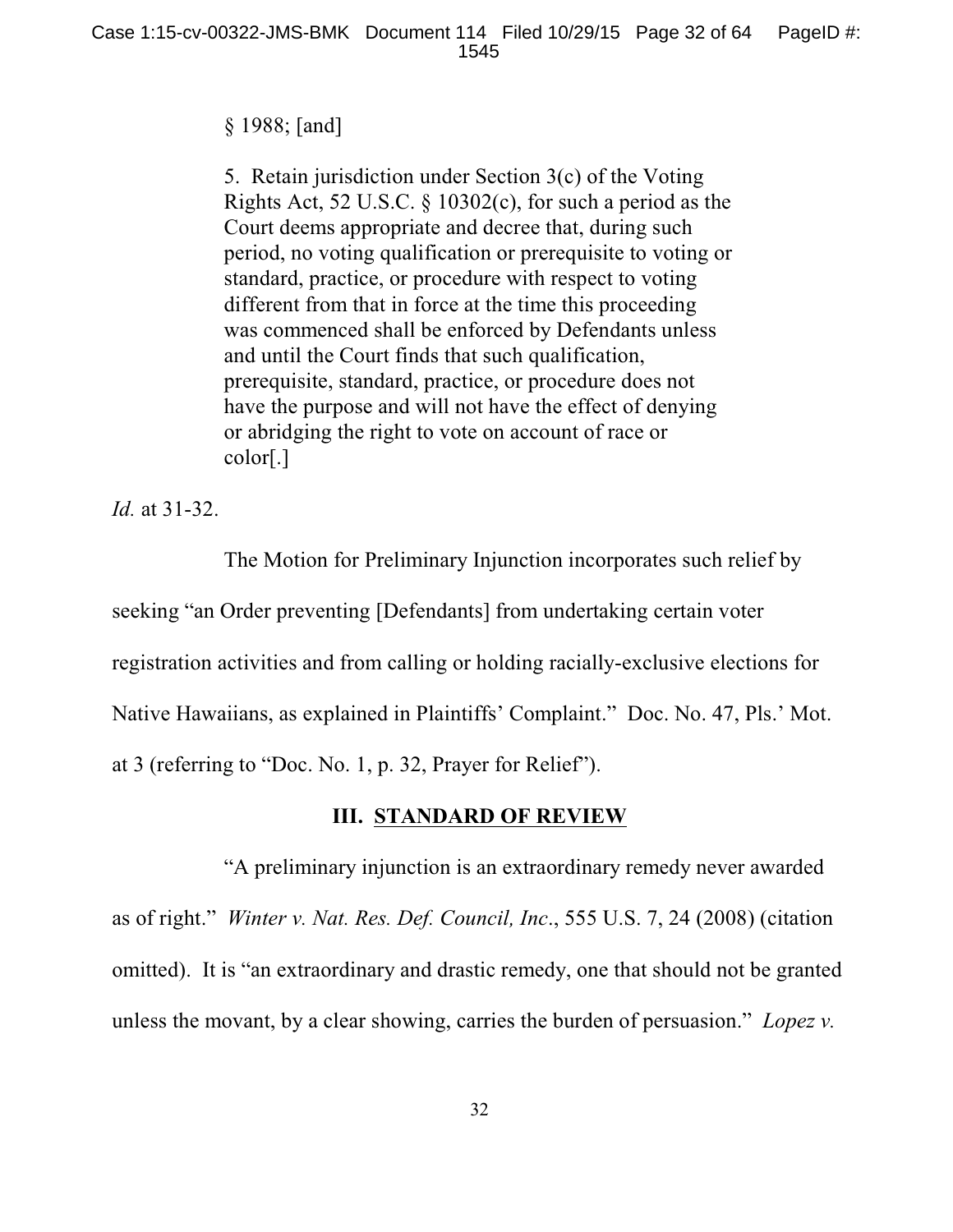*Brewer*, 680 F.3d 1068, 1072 (9th Cir. 2012) (internal quotation marks and citation omitted).

To obtain a preliminary injunction, a plaintiff "must establish that he is likely to succeed on the merits, that he is likely to suffer irreparable harm in the absence of preliminary relief, that the balance of equities tips in his favor, and that an injunction is in the public interest." *Winter*, 555 U.S. at 20. "[I]f a plaintiff can only show that there are 'serious questions going to the merits' -- a lesser showing than likelihood of success on the merits -- then a preliminary injunction may still issue if the 'balance of hardships tips sharply in the plaintiff's favor,' and the other two *Winter* factors are satisfied." *Shell Offshore, Inc. v. Greenpeace, Inc*., 709 F.3d 1281, 1291 (9th Cir. 2013) (quoting *Alliance for the Wild Rockies v. Cottrell*, 632 F.3d 1127, 1135 (9th Cir. 2011)). "The elements . . . must be balanced, so that a stronger showing of one element may offset a weaker showing of another." *Lopez*, 680 F.3d at 1072. All four elements must be established. *DISH Network Corp. v. F.C.C.*, 653 F.3d 771, 776 (9th Cir. 2011).

### **IV. DISCUSSION**

### **A. Plaintiffs Have Standing to Bring this Challenge**

The court begins by addressing standing. The court has a duty to address jurisdiction and standing "even when not otherwise suggested." *Steel Co.*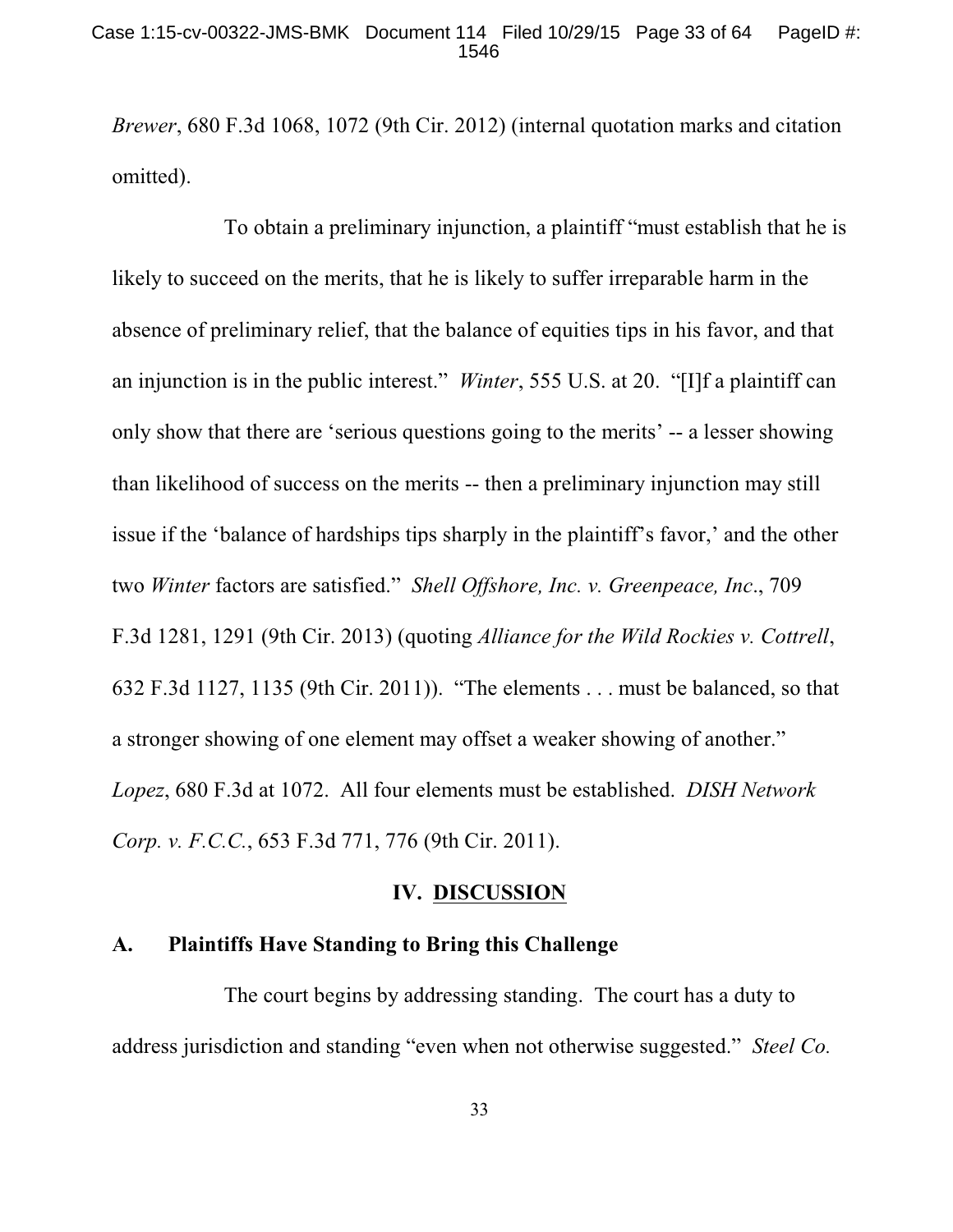*v. Citizens for a Better Env't*, 523 U.S. 83, 94 (1998) (citation omitted); *see also Bernhardt v. Cty. of L.A.*, 279 F.3d 862, 868 (9th Cir. 2002) ("[F]ederal courts are required sua sponte to examine jurisdictional issues such as standing.") (citations omitted). And indeed Defendants have challenged Plaintiffs' standing, at least as to some claims, contending that they have not suffered a particularized injury. *See* Doc. No. 83, OHA Def.'s Opp'n at 14 ("[A] plaintiff lacks standing to challenge the mere fact of a classification itself.") (citing *Carroll v. Nakatani*, 342 F.3d 934, 946 (9th Cir. 2003)); Doc. No. 79, Nai Aupuni Opp'n at 29 (joining OHA's arguments regarding standing).

"Article III restricts federal courts to the resolution of cases and controversies." *Davis v. Fed. Election Comm'n*, 554 U.S. 724, 732 (2008) (citation omitted). "To qualify as a case fit for federal-court adjudication, 'an actual controversy must be extant at all stages of review, not merely at the time the complaint is filed.'" *Arizonans for Official English v. Arizona*, 520 U.S. 43, 67 (1997) (quoting *Preiser v. Newkirk*, 422 U.S. 395, 401 (1975)). "[A] claimant must present an injury that is concrete, particularized, and actual or imminent; fairly traceable to the defendant's challenged behavior; and likely to be redressed by a favorable ruling." *Davis*, 554 U.S. at 733 (citing *Lujan v. Defs. of Wildlife*, 504 U.S. 555, 560-61 (1992)). "[T]he injury required for standing need not be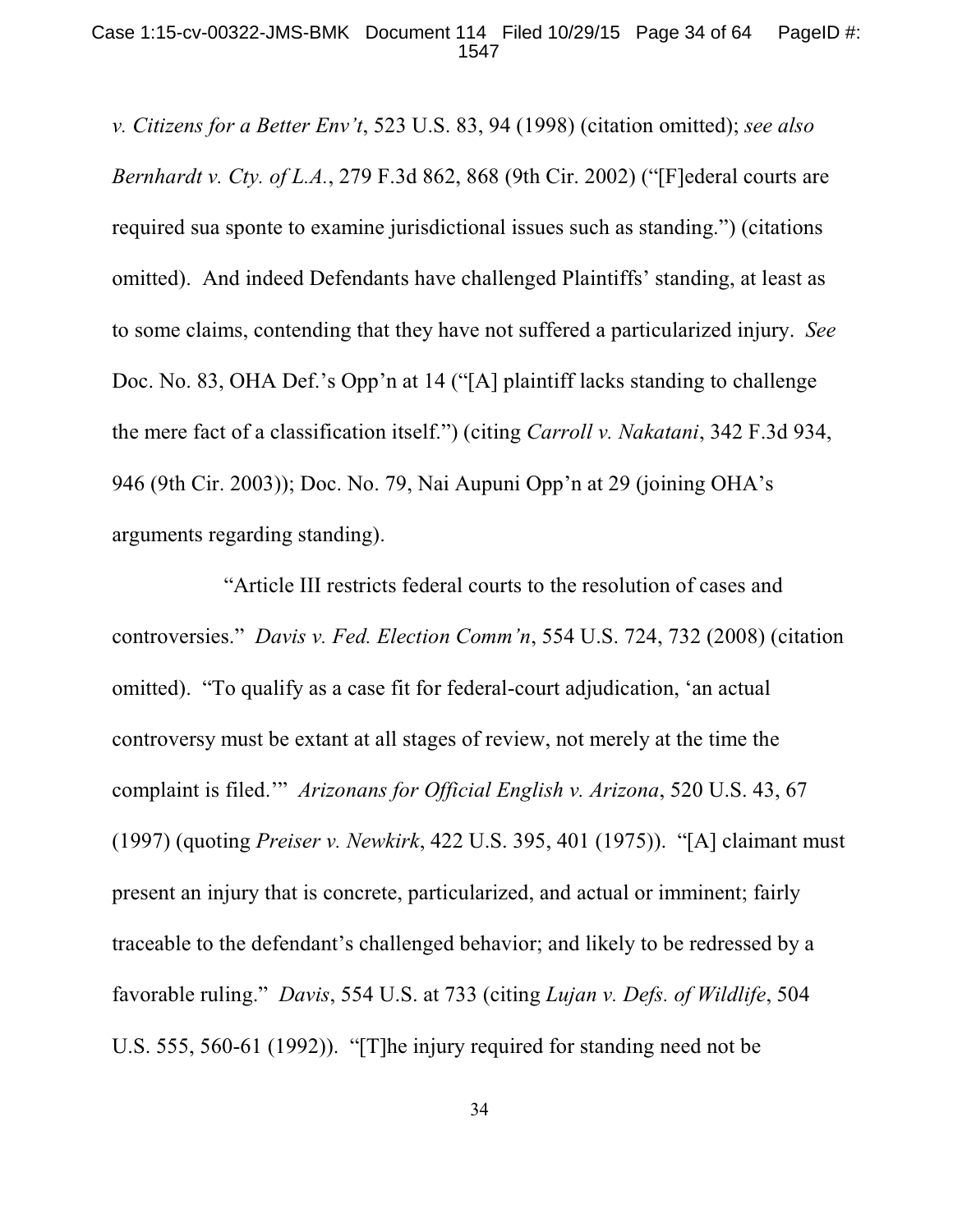### Case 1:15-cv-00322-JMS-BMK Document 114 Filed 10/29/15 Page 35 of 64 PageID #: 1548

actualized. A party facing prospective injury has standing to sue where the threatened injury is real, immediate, and direct." *Id*. at 734 (citing *Los Angeles v. Lyons*, 461 U.S. 95, 102 (1983)).

When determining Article III standing, courts "'accept as true all material allegations of the complaint' and 'construe the complaint in favor of the complaining party.'" *Davis v. Guam*, 785 F.3d 1311, 1314 (9th Cir. 2015) (quoting *Maya v. Centex Corp*., 658 F.3d 1060, 1068 (9th Cir. 2011)). "[S]tanding doesn't depend on the merits of the plaintiff's contention that particular conduct is illegal." *Id.* at 1316 (quotation marks and citation omitted).

The court concludes that there is standing to challenge Act 195 and the proposed election, at least at this preliminary injunction stage. Among other matters, Plaintiffs allege that Nai Aupuni is acting under color of law, and is holding a state election. Assuming those allegations are true, and without determining the merits of those allegations, at least some Plaintiffs are injured -- at minimum, if true on the merits, Plaintiffs Kent and Mitsui would be deprived of a right to vote in a public election. Further, for purposes of standing, this case is similar to *Davis*, where the Ninth Circuit found a plaintiff's allegations of injury in being excluded on the basis of race from a Guam plebescite vote that could have led to a change in Guam's future political relationship with the United States were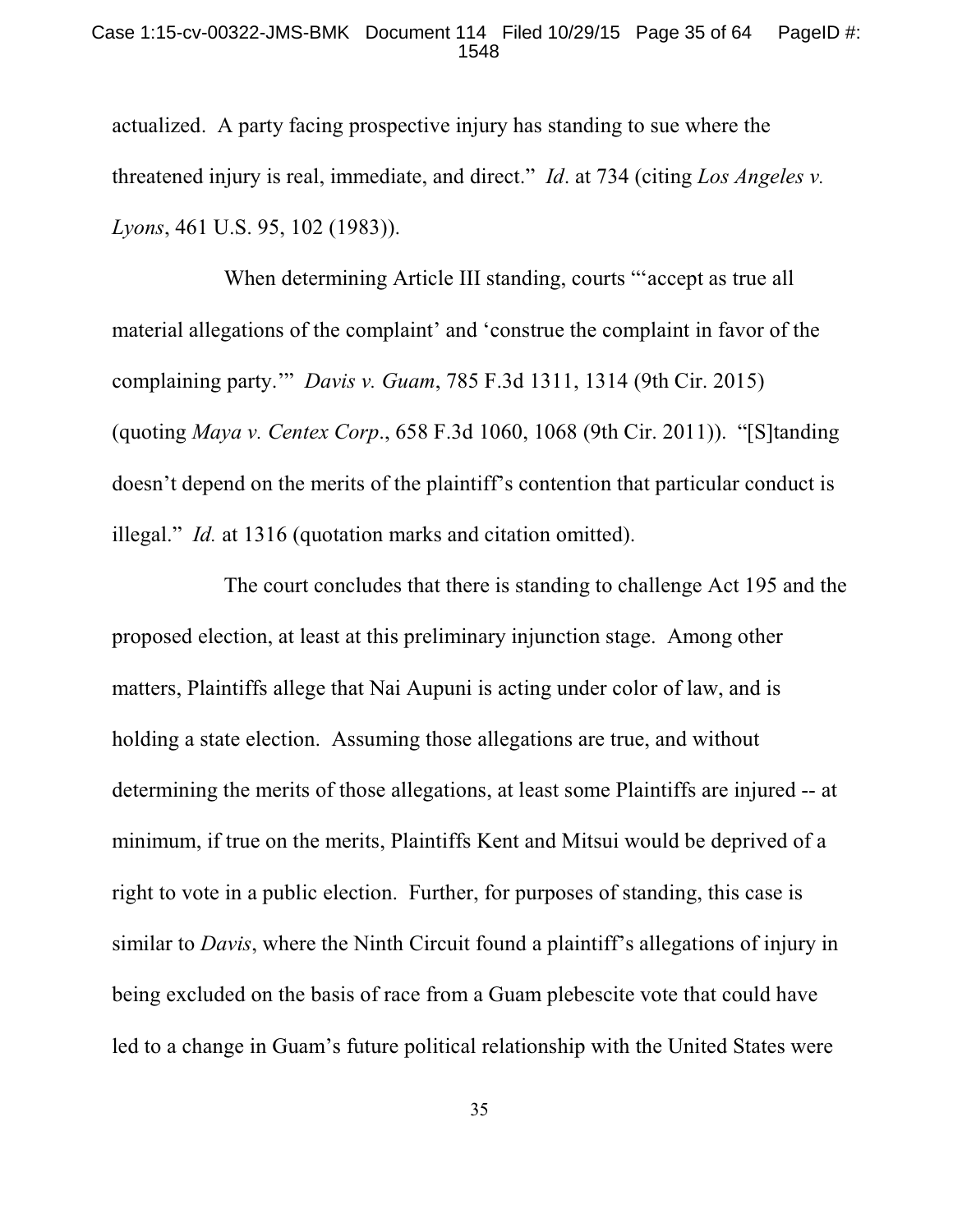sufficient to confer standing. 785 F.3d at 1315. Moreover, generally, "[i]t is enough, for justiciability purposes, that at least one party with standing is present." *Kostick v. Nago*, 960 F. Supp. 2d 1074, 1089 (D. Haw. 2013) (citing *Dep't of Commerce v. U.S. House of Representatives*, 525 U.S. 316, 330 (1999)); *see also Pickup v. Brown*, 740 F.3d 1208, 1224 n.2 (9th Cir. 2013) ("[T]he presence in a suit of even one party with standing suffices to make a claim justiciable.") (quoting *Brown v. City of Los Angeles*, 521 F.3d 1238, 1240 n.1 (9th Cir. 2008) (per curiam)).

## **B. The** *Winter* **Analysis for a Preliminary Injunction**

The court now applies the four-part *Winter* test, beginning with a discussion of whether Plaintiffs can demonstrate a likelihood of success.

## *1. Likelihood of Success*

*a. Plaintiffs Have Not Demonstrated a Likelihood of Success on Their Fifteenth Amendment and Voting Rights Act Claims.*

As to Plaintiffs' Fifteeth Amendment and Voting Rights Act claims --

Counts One, Three, Five, and Six -- the evidence demonstrates that Nai Aupuni's

upcoming election is a private election, and not a State election. As a result,

Plaintiffs have not demonstrated a likelihood of success on these claims.

This election is fundamentally different than the elections at issue in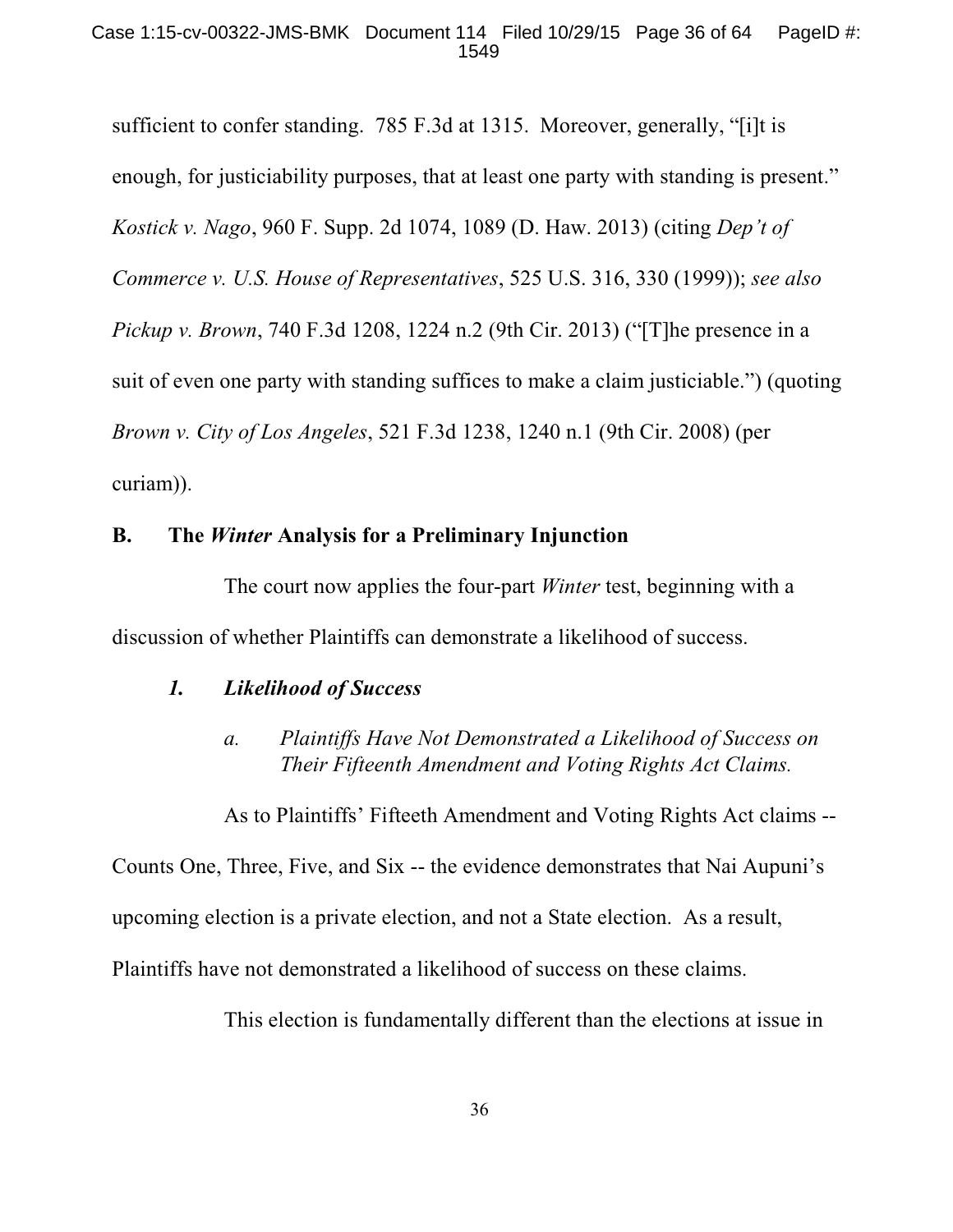*Rice v. Cayetano*, 528 U.S. 495 (2000), and in *Arakaki v. Hawaii*, 314 F.3d 1091 (9th Cir. 2002), which found Fifteenth Amendment violations. Those opinions were based on a conclusion that OHA elections are an "affair of the State of Hawaii" for public officials for public office to a "state agency" established by the State Constitution. *See Rice*, 528 U.S. at 520-21, 525; *Arakaki*, 314 F.3d at 1095. Not so here. As set forth in *Terry v. Adams*, 345 U.S. 461 (1953), the Fifteenth Amendment precludes discrimination against voters in "elections to determine public governmental policies or to select public officials," *id.* at 467, not in private elections to determine private affairs. Similarly, the Voting Rights Act applies to "votes cast with respect to candidates for public or party office." *Chisom v. Roemer*, 501 U.S. 380, 391 (1991).

Certainly, this is not a state election governed by Chapter Eleven of the Hawaii Revised Statutes, or the State's regulatory systems covering public elections. It is not an election run by the State of Hawaii Office of Elections for any federal, state, or county office, nor is it a general or special election to decide any referendum, constitutional, or ballot question. No public official will be elected or nominated; no matters of federal, state, or local law will be determined. Rather, the evidence indicates it is an election conducted by Elections America, Inc. -- a private company -- with all decisions regarding the election made by Nai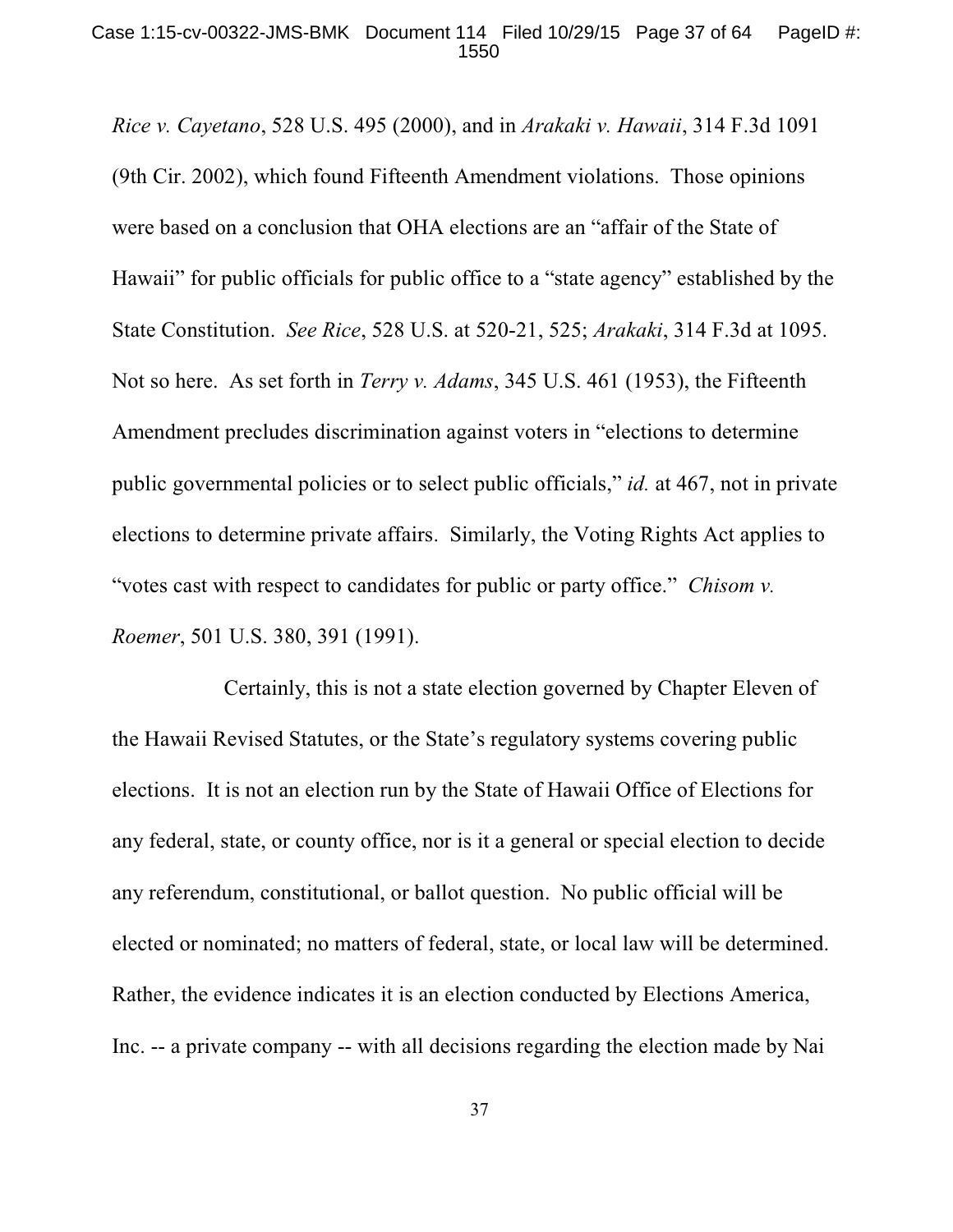### Case 1:15-cv-00322-JMS-BMK Document 114 Filed 10/29/15 Page 38 of 64 PageID #: 1551

Aupuni, not by any state actor or entity. There is no evidence before the court that any state official dictated or controlled the requirements for this election.

So what is this election? How is it best characterized? The court concludes -- at this preliminary injunction stage -- that this is an election for delegates to a private convention, among a community of indigenous people for purposes of exploring self-determination, that will not -- and cannot -- result in any federal, state, or local laws or obligations by itself. Stated differently, this election will not result in any federal, state, or county officeholder, and will not result, by itself, in any change in federal or state laws or obligations. Although it might result in a constitution of a Native Hawaiian governing entity, as OHA correctly argues, "even if such a constitution is ratified, the resulting Native Hawaiian selfgoverning entity would have no official legal status unless it were otherwise recognized by the state or federal government." Doc. No. 83, OHA Opp'n at 9.

And as Nai Aupuni recognizes, "even if the convention results in the formation of a Native Hawaiian governing entity, that [governing entity] *by itself* would not alter in any way how the State is governed." Doc. No. 79, Nai Aupuni Opp'n at 28. Nai Aupuni recognizes that "[a]ny such alteration of government will require subsequent action (*e.g*., formal recognition) by the federal and possibly state governments. Similarly, any alteration of inter-governmental structure will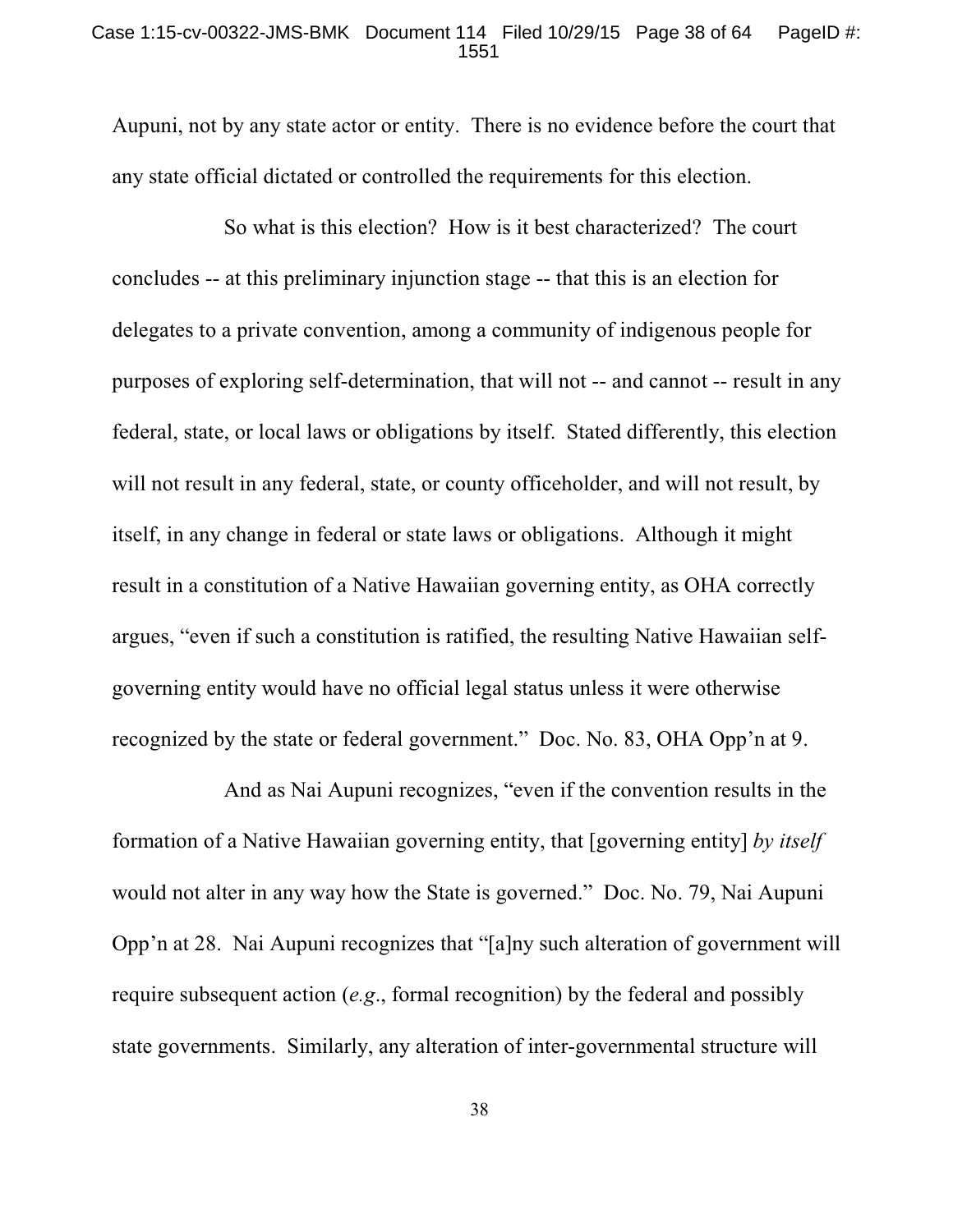### Case 1:15-cv-00322-JMS-BMK Document 114 Filed 10/29/15 Page 39 of 64 PageID #: 1552

require subsequent Federal and State legislative and/or executive action with respect to the [entity]." *Id.* This statement is absolutely true, and critical to an understanding of the court's conclusion.

The court likewise agrees with the Department of the Interior's observation that "this case is about Native Hawaiian elections for Native Hawaiian delegates to a convention that might propose a constitution or other governing document for the Native Hawaiian community. This election has nothing to do with governing the State of Hawaii." Doc. No. 93, Amicus Br. at 21.

Plaintiffs argue that this is an important election about "public issues," and has the potential to be historic, and thus falls under the Fifteenth Amendment. They point to the Department of the Interior's October 1, 2015 NPRM as indicative of the election's importance -- it could conceivably lead to a "Native Hawaiian governing entity" that could eventually negotiate important questions on a "government-to-government" basis. But such potential is entirely speculative. Notably, the NPRM is just that -- proposed -- and has no force at all as of yet. Even if adopted in proposed form, many discretionary steps would be required before any proposed governing entity could even be recognized. *See* 80 Fed. Reg. at 59129-31 (explaining proposed "Criteria for Reestablishing a Formal Government-to-Government Relationship," PR §§ 50.11 to 50.16).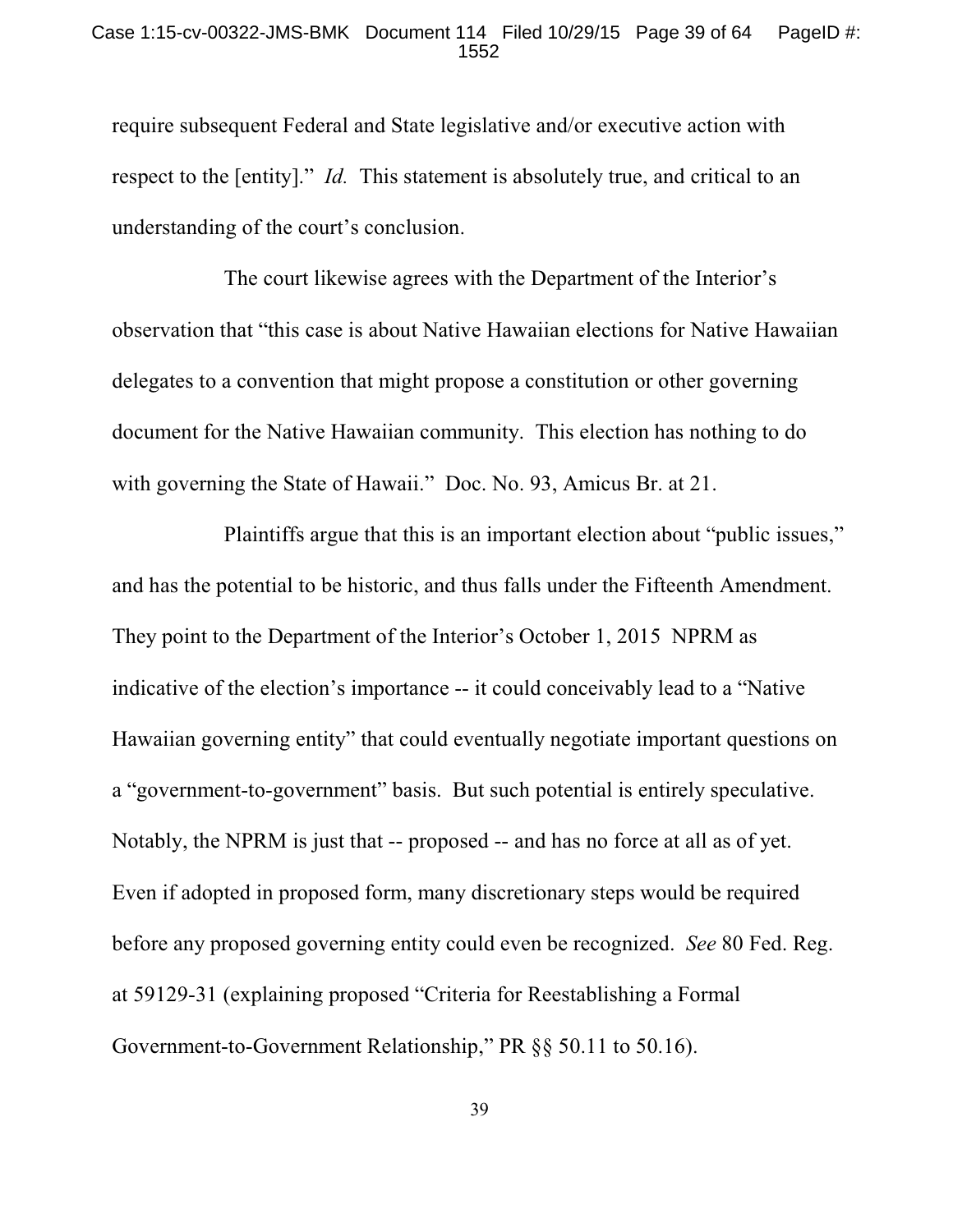### Case 1:15-cv-00322-JMS-BMK Document 114 Filed 10/29/15 Page 40 of 64 PageID #: 1553

Plaintiffs rely heavily on *Terry v. Adams*, a case invalidating elections of the private "Jaybird party" that excluded African-Americans from primary elections that functioned essentially as a nominating process for public primary elections for county office. 345 U.S. at 463-64. Specifically, Plaintiffs rely on *Terry's* statement that the Fifteenth Amendment "includes any election in which public issues are decided or public officials selected." *Id.* at 468. But this statement must be read in the specific context addressed by the court -- "[t]he Jaybird primary has become an integral part, indeed the only effective part, of the elective process that determines who shall rule and govern in the county." *Id.* at 469. Thus, the racist selection of candidates stripped African-Americans "of every vestige of influence" in selecting public county officials. *Id.* at 470. This court simply cannot read, in context, the statement that the Fifteenth Amendment applies to an election to decide "public issues" to apply to this private election.

In short, much more will need to happen under any scenario before this election leads to any public change at all. A Native Hawaiian governing entity may recommend change, but cannot alter the legal landscape on its own.

Morever, this is not a public election based on Act 195 itself. The creation of a Roll of Native Hawaiians does not mean its commissioners are conducting an election. Act 195, although it contemplates a convention of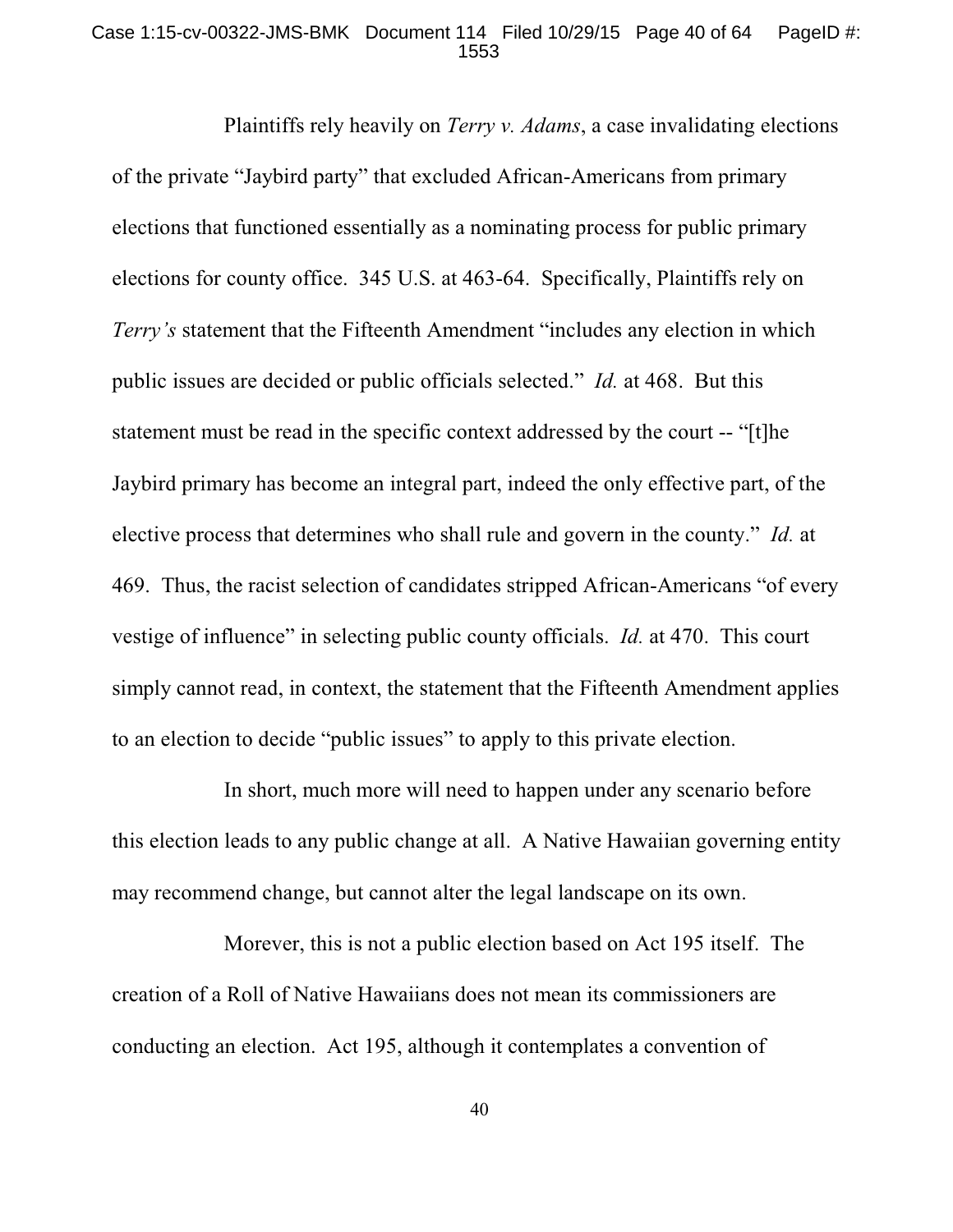Hawaii's indigenous peoples to participate in the organization of a Native Hawaiian governing entity, does not mandate any election. It doesn't impose, direct, or suggest any particular process. Under HRS § 10H-5, the Roll is intended to facilitate an *independent* process for Native Hawaiians to organize *themselves*. As an internal matter of self-governance by a group of the Native Hawaiian community, it does not involve a public election at all. At most, Act 195 facilitates *private* self determination, not governmental acts of organization.

# *b. Plaintiffs Have Not Demonstrated a Likelihood of Success on Their Fourteenth Amendment Claims*.

Nor is Nai Aupuni's election, or Act 195 itself, a violation of Plaintiffs' equal protection or due process rights under the Fourteenth Amendment as asserted in Counts Two, Four, Seven, and Eight of the Complaint. To state a cause of action under 42 U.S.C. § 1983 for deprivation of a constitutional right, Plaintiffs must demonstrate that the deprivation occurs "under color of any statute, ordinance, regulation, custom, or usage of any State[.]" *Lugar v. Edmondson Oil Co., Inc*., 457 U.S. 922, 924 (1982). That is, there must be "state action." *Id*. at 935 n.18 ("[C]onduct satisfying the state-action requirement of the Fourteenth Amendment satisfies the statutory requirement of action under color of state law [under  $\S$  1983]."). This requirement "excludes from [ $\S$  1983's] reach merely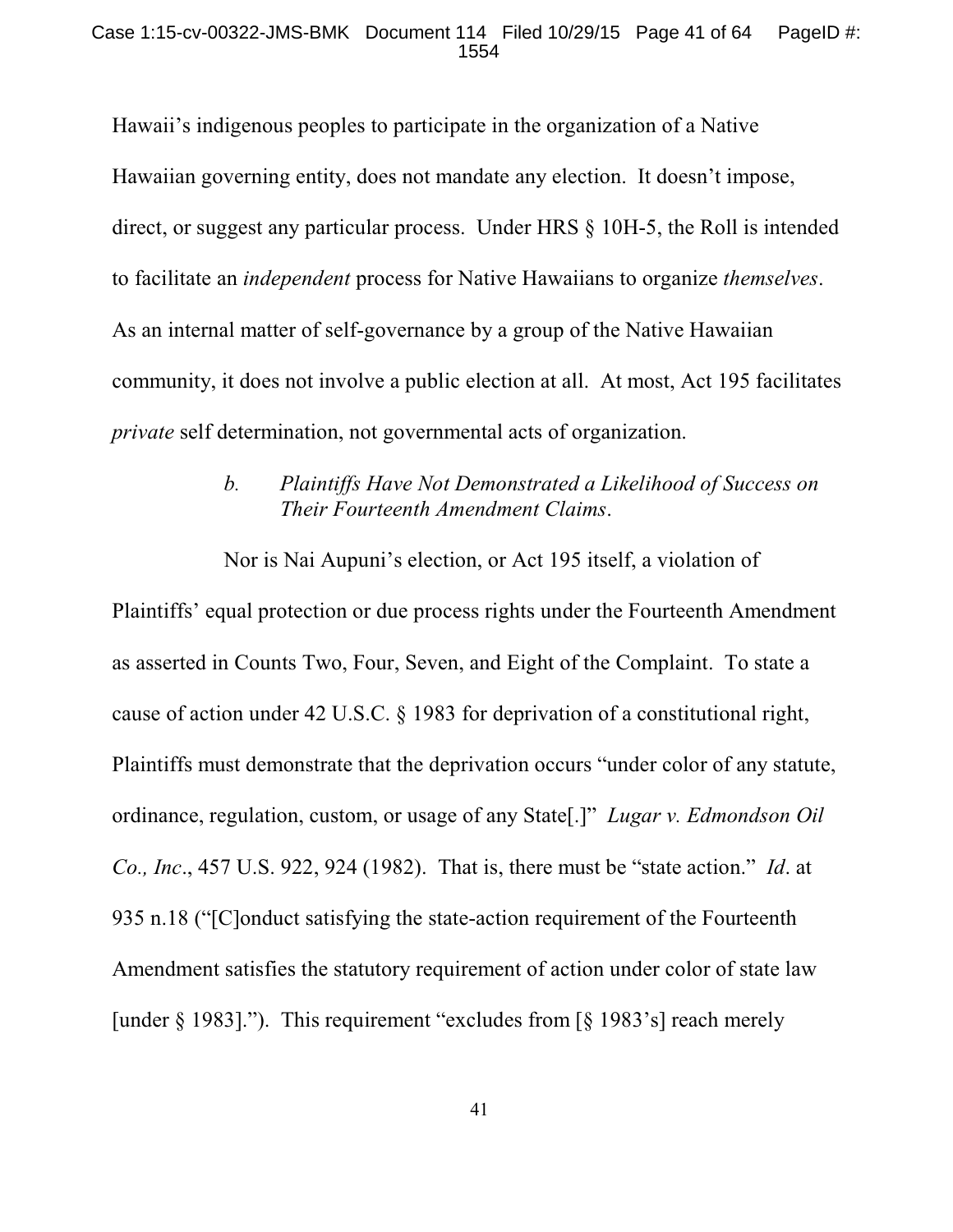private conduct, no matter how discriminatory or wrongful." *American Mfrs. Mut. Ins. Co. v. Sullivan*, 526 U.S. 40, 50 (1999) (quotation marks and citation omitted). And determining whether there is state action is a "necessarily fact-bound inquiry." *Brentwood Acad. v. Tennessee Secondary Sch. Athletic Ass'n*, 531 U.S. 288, 298 (2001).

But, because Nai Aupuni's election is a private election, Nai Aupuni is not a "state actor" for much the same reason. Its election does not fit under the "public function" test of state action, which requires a private entity to be carrying out a function that is "traditionally the *exclusive* prerogative of the State." *Rendell-Baker v. Kohn*, 457 U.S. 830, 842 (1982). In the area of elections, "[t]he doctrine does not reach to all forms of private political activity, but encompasses only stateregulated elections or elections conducted by organizations which in practice produce 'the uncontested choice of public officials.'" *Flagg Bros., Inc. v. Brooks*, 436 U.S. 149, 158 (1978). And although *some* (even most) elections are "public functions," clearly not all elections are public.

Nor does Nai Aupuni's election fall under a "joint action" test, which asks "whether state officials and private parties have acted in concert in effecting a particular deprivation of constitutional rights." *Franklin v. Fox*, 312 F.3d 423, 445 (9th Cir. 2002) (quotation marks and citation omitted). The evidence does not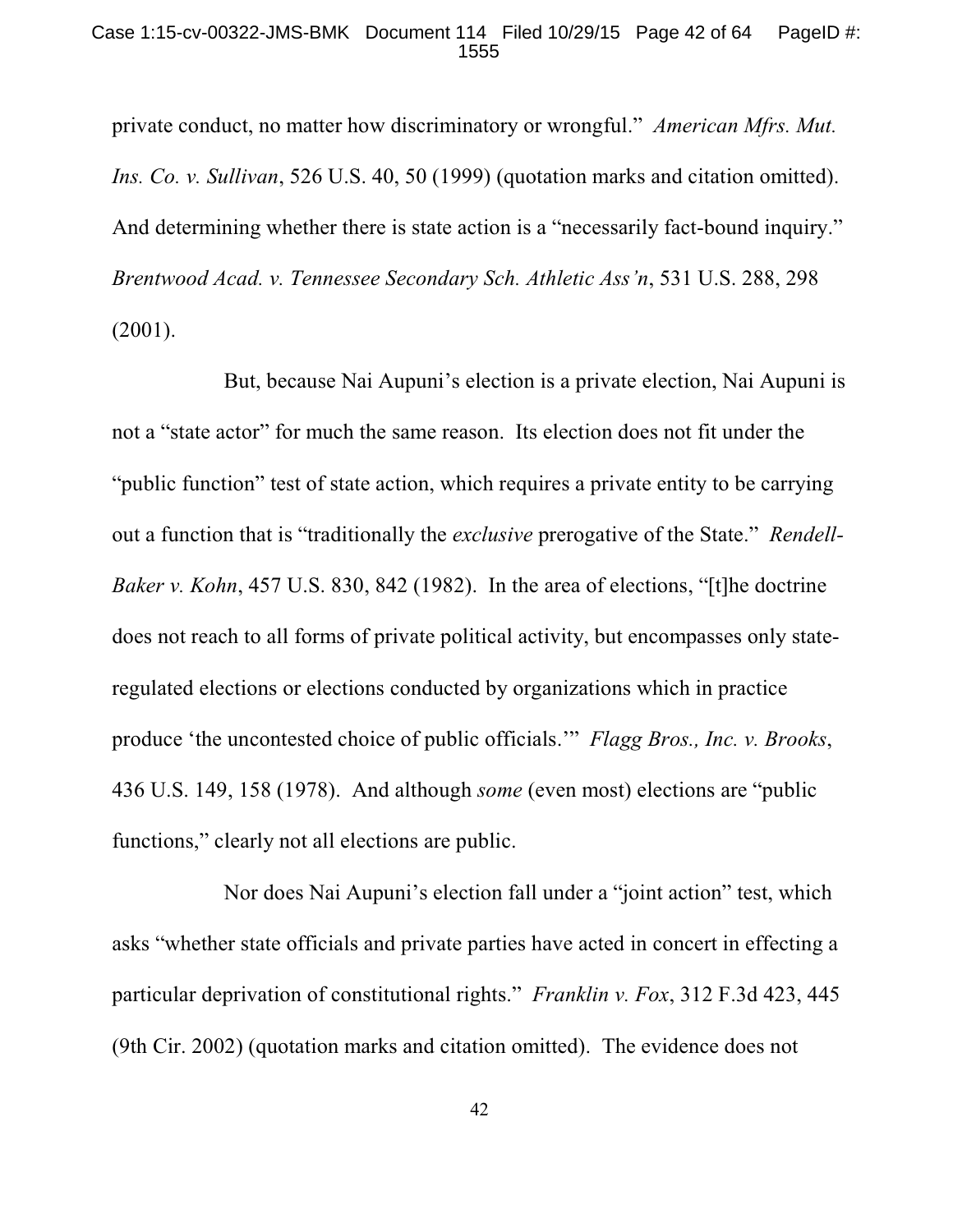#### Case 1:15-cv-00322-JMS-BMK Document 114 Filed 10/29/15 Page 43 of 64 PageID #: 1556

suggest joint action here -- although certainly Nai Aupuni obtained significant funds through an OHA grant, it did so with a specific autonomy clause whereby OHA agreed not to "directly or indirectly control or affect the decisions of [Nai Aupuni]." Doc. No. 79-1, Asam Decl. ¶ 14. All the evidence suggests that OHA has no control over Nai Aupuni, and that Nai Aupuni is acting completely independently. Plaintiffs have not met their burden to demonstrate otherwise.

That is, OHA's grant of funds to Nai Aupuni, through the Akamai Foundation, does not make this a public election. Indeed, Plaintiffs admitted at the October 20, 2015 hearing that public funding is a "red herring." Doc. No. 104, Tr. (Oct. 20, 2015) at 126-27 ("[I]t's not public action because it's public[ly] funded. Defendants amply demonstrate that that's not the test. We never said it was the test, we never will say it's the test."). And this admission was well-taken given cases such as *Blum v. Yaretsky*, 457 U.S. 991, 1004 (1982), and *San Francisco Arts and Athletics, Inc. v. United States Olympic Committee*, 483 U.S. 522, 544 (1987), which explain that "[t]he Government may subsidize private entities without assuming constitutional responsibility for their actions." For example, in *Rendell-Baker* the Supreme Court found no relevant state action by a private school even where public funds accounted for at least 90 percent of its budget. 457 U.S. at 832. The "receipt of public funds does not make [the agency's] discharge decisions acts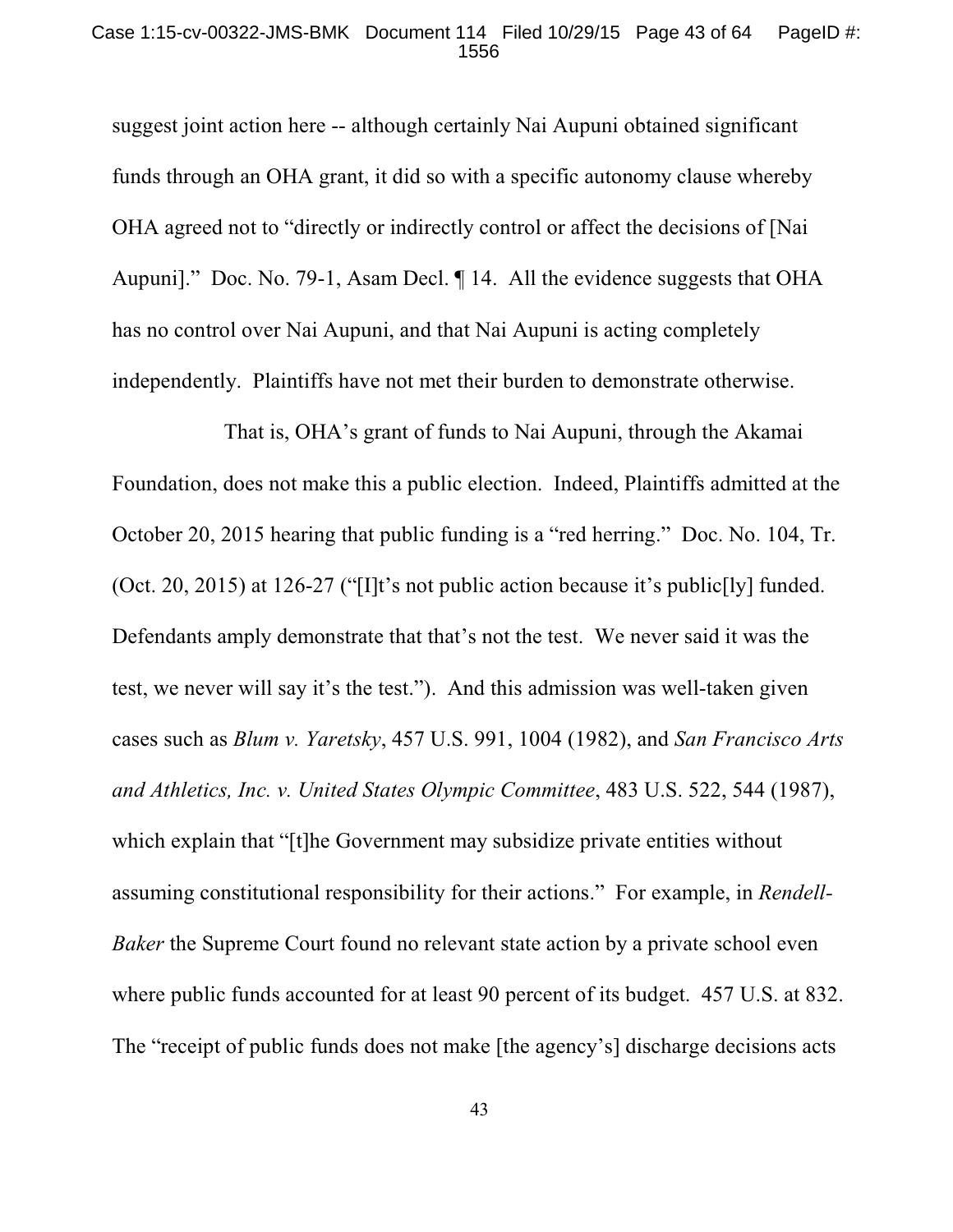of the State." *Id.* at 840.

Rather, "[s]tate action may be found if, though only if, there is such a close nexus between the State and the challenged action that seemingly private behavior may be fairly treated as that of the State itself." *Villegas v. Gilroy Garlic Festival Ass'n*, 541 F.3d 950, 955 (9th Cir. 2008) (en banc) (citing *Brentwood Acad.*, 531 U.S. at 295). And in addressing that "nexus," the inquiry must begin by focusing on the "specific conduct of which the plaintiff complains." *Caviness v. Horizon Cmty. Learning Ctr., Inc.*, 590 F.3d 806, 812 (9th Cir. 2010) (quoting *Sullivan*, 526 U.S. at 51); *see also, e.g.*, *Barrios-Velasquez v. Asociacion de Empleados del Estado Libre Asociado de P.R.*, 84 F.3d 487, 490 n.1 & 493 (1st Cir. 1996) (finding no state action in private election of a quasi-public entity with several indicia of government control, emphasizing that the analysis focuses on "the government's connection to the complained-of action, not the government's connection to the [organization] itself"). Thus, "an entity may be a State actor for some purposes but not for others." *Caviness*, 590 F.3d at 812-13.

There is no such "close nexus" here between the State and this particular election that would make this a public election. An OHA grant was not for the purpose of a public election. And even if OHA -- certainly a "state actor" - desires or agrees with some of Nai Aupuni's choices it makes in conducting the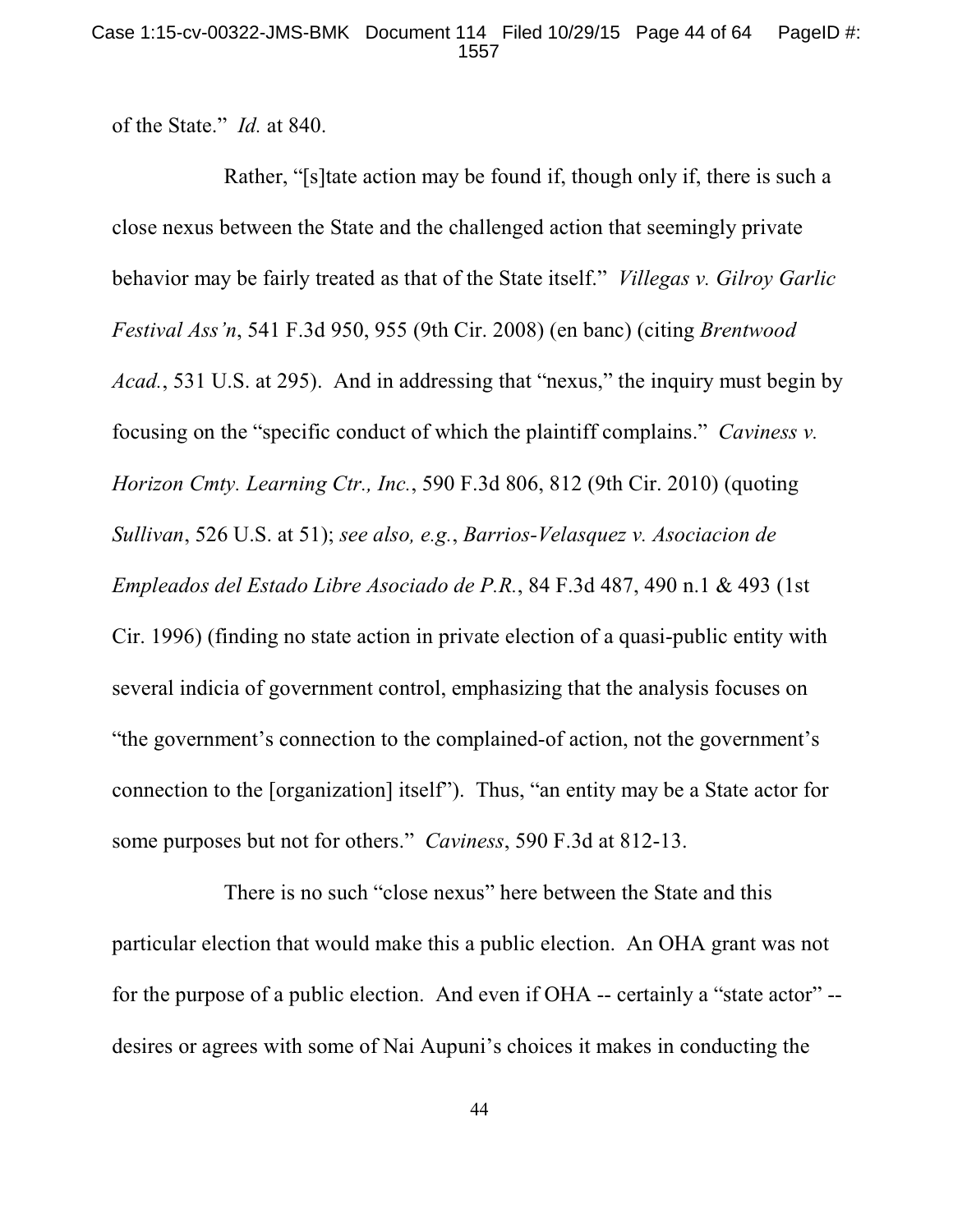### Case 1:15-cv-00322-JMS-BMK Document 114 Filed 10/29/15 Page 45 of 64 PageID #: 1558

election of delegates and holding a convention, the Supreme Court has held that "[a]ction taken by private entities with the mere approval or acquiescence of the State is not state action." *Sullivan*, 526 U.S. at 52.

Likewise -- although Act 195 itself, and the commission's actions in creating the Roll, certainly constitute "state action" -- this does not mean such action is an equal protection violation. The court finds merit in Defendants' argument that the Roll itself is simply a list of people with Native Hawaiian ancestry who may or may not have declared that they have a civic connection to the Hawaiian community or believe in "unrelinquished sovereignty." *See* Doc. No. 83, OHA Defs.' Opp'n at 15-17; Doc. No. 80, State Defs.' Opp'n at 1. The Roll is essentially a classification, and as the Supreme Court stated in *Nordlinger v. Hahn*, "[t]he Equal Protection Clause does not forbid classifications." 505 U.S. 1, 10 (1992). Rather, it is directed at unequal *treatment*. *Id.* It is the *use* of the Roll that Plaintiffs attack. But Act 195's creation of the commission and a Roll does not actually *treat* persons differently. Nothing in Act 195 calls for a vote. Even if HRS § 10H-5 contemplates or even encourages a convention, it simply calls for a chance for certain Native Hawaiians to *independently* organize *themselves*, without involvement from the State.

The court also finds some merit in Defendants' argument that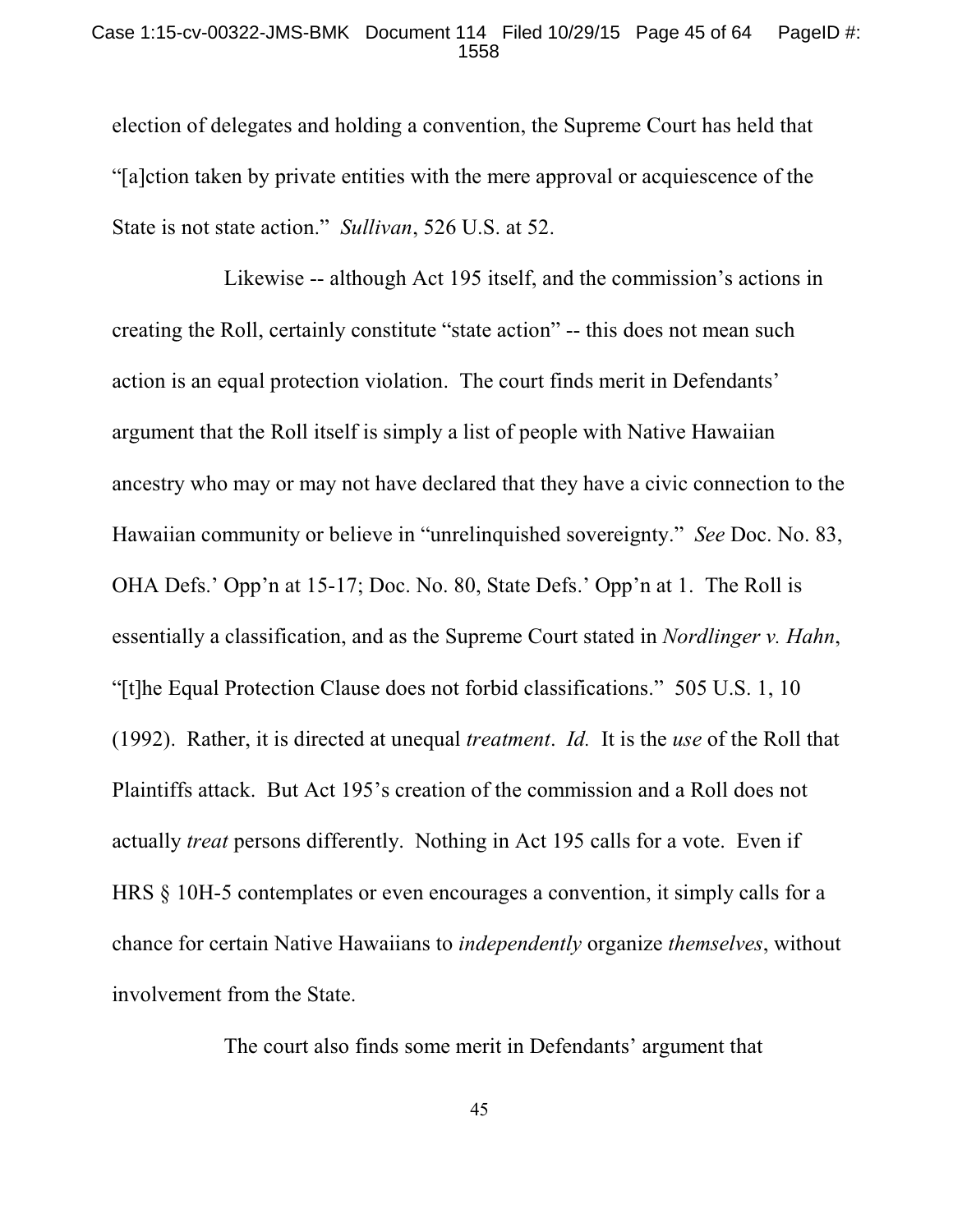### Case 1:15-cv-00322-JMS-BMK Document 114 Filed 10/29/15 Page 46 of 64 PageID #: 1559

*Brentwood Academy* acknowledged a type of exception or consideration (where state action might otherwise exist) for "unique circumstances" where that action raises "some countervailing reason against attributing activity to the government." 531 U.S. at 295-96. And Act 195 is certainly a unique law -- its stated purpose is meant to facilitate *self*-governance and the organizing of the State's indigenous people independently and amongst themselves. *See* HRS §§ 10H-2, 10H-5. By definition, then, such organizing (especially private organization as is at issue here) must occur amongst Native Hawaiians only -- and this is a "countervailing reason against attributing activity to the government."

Furthermore, forcing a private entity such as Nai Aupuni to associate with non-Native Hawaiians in its convention to discuss matters of potential selfgovernance could implicate Nai Aupuni's own First Amendment rights. *See, e.g.*, *Boy Scouts of Am. v. Dale*, 530 U.S. 640, 648 (2000) ("The forced inclusion of an unwanted person in a group infringes the group's freedom of expressive association if the presence of that person affects in a significant way the group's ability to advocate public or private viewpoints.") (citation omitted). $9$  The Ninth Circuit explained in *Single Moms, Inc. v. Montana Power Co.*, 331 F.3d 743 (9th

This is a factor whether considered at this first prong of *Winter*, or when considering <sup>9</sup> the balance of the equities at the third prong.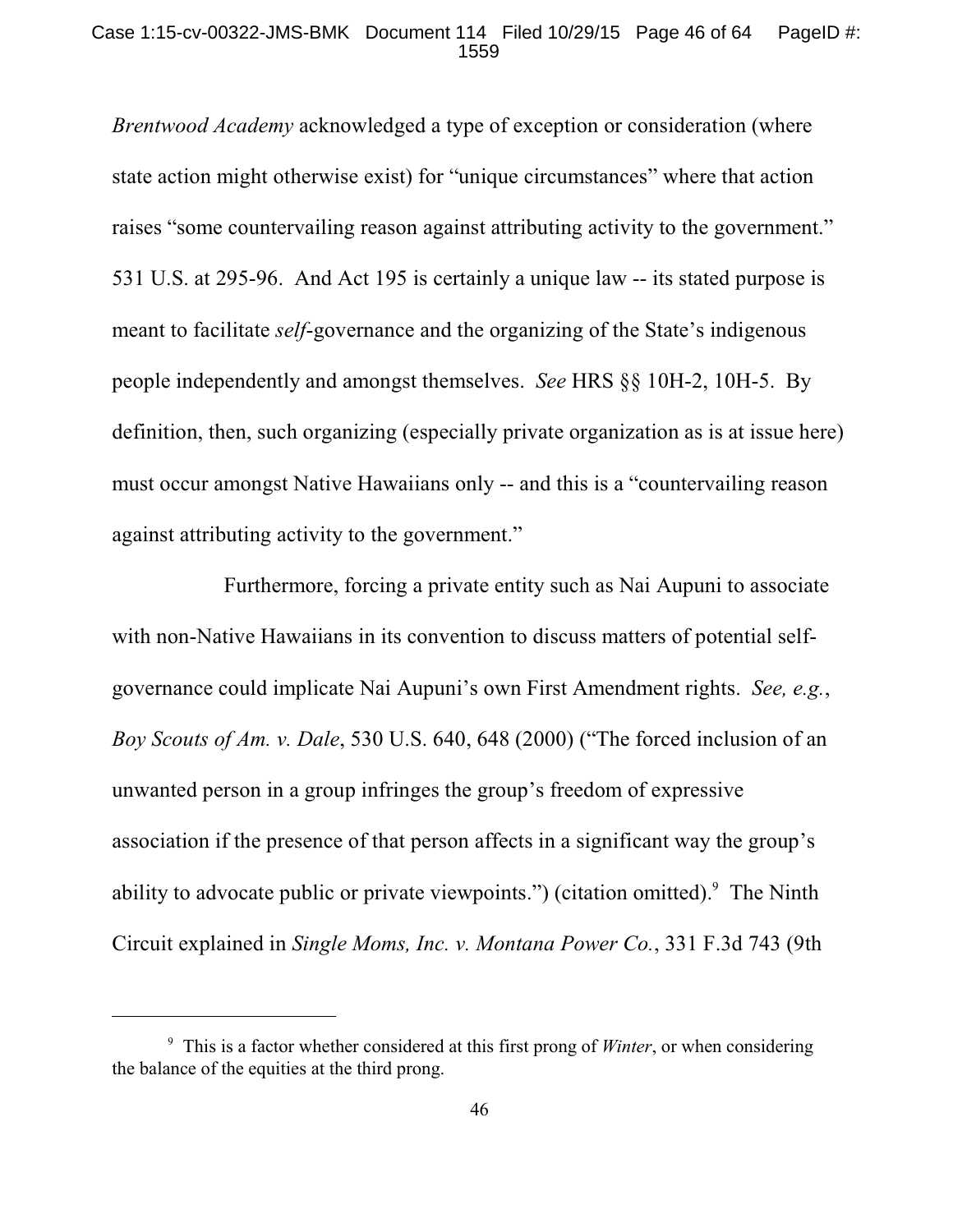Cir. 2003), that such First Amendment rights can also be a "countervailing reason against attributing" even "significant government involvement in private action" to be state action. *Id.* at 748.

In short, Plaintiffs have not demonstrated a likelihood of success on their Fourteenth Amendment claims.

*c. Morton v. Mancari, 417 U.S. 535 (1974)*.

The court next addresses the Defendants' secondary argument as to equal protection -- that is, *assuming* that Nai Aupuni is a state actor and that Act 195's Roll otherwise implicates equal protection under § 1983, under *Mancari*, unequal treatment need only be "tied rationally" to some legitimate governmental purpose. 417 U.S. at 555. That is, "legislative classifications are valid unless they bear no rational relationship to the State's [legitimate] objectives." *Wash. v. Confederated Bands & Tribes of Yakima Indian Nation*, 439 U.S. 463, 502 (1979). The court recognizes that this secondary analysis may not be necessary, given the court's findings regarding a lack of state action and that Act 195 does not otherwise violate equal protection. Nevertheless, it is important to reach some of these secondary questions to help explain, and perhaps bolster, the court's ultimate conclusion.

"In *Mancari*, the Supreme Court upheld an employment preference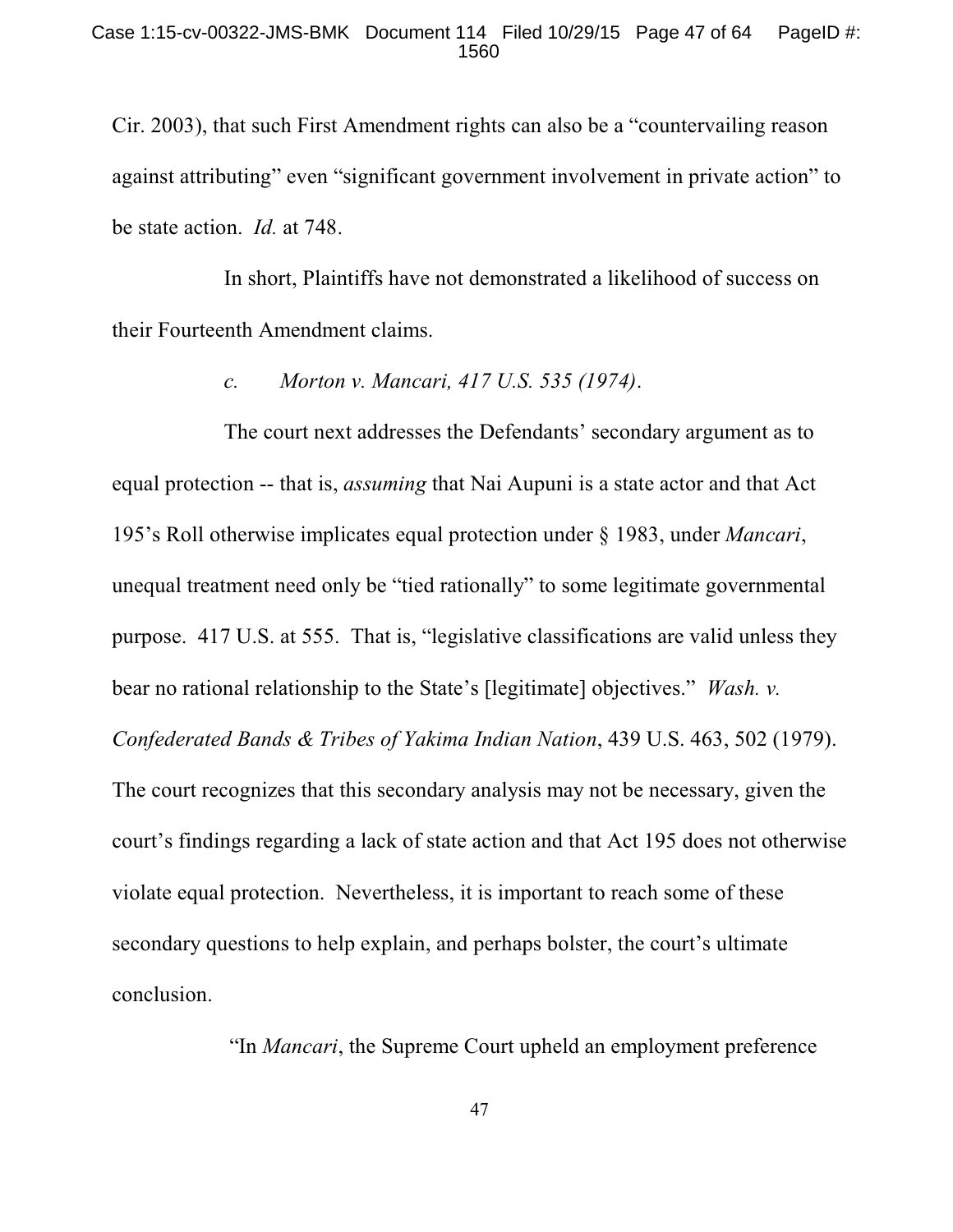### Case 1:15-cv-00322-JMS-BMK Document 114 Filed 10/29/15 Page 48 of 64 PageID #: 1561

for Native Americans seeking positions in the Bureau of Indian Affairs ('BIA'). The class action plaintiffs, who were non-Indian applicants for BIA employment, argued that the preference amounted to invidious racial discrimination that violated their right to equal protection." *Artichoke Joe's Cal. Grand Casino v. Norton*, 353 F.3d 712, 732 (9th Cir. 2003). *Mancari* "concluded that strict scrutiny did not apply because the preference for Indians relied on a political, rather than a racial, classification. The hiring preference was not directed toward 'a "racial" group consisting of "Indians"; instead, it applie[d] only to members of "federally recognized" tribes.'" *Id*. (quoting *Mancari*, 417 U.S. at 554 n.24).

In this regard, although Native Hawaiians have not been classified as a "tribe," Defendants and amicus have made a strong argument that *Mancari* can also apply to uphold Congressional action taken under its powers to support Native Hawaiians as indigenous people. *See, e.g.*, 42 U.S.C. § 11701(17) (Congressional finding that "[t]he authority of the Congress under the United States Constitution to legislate in matters affecting the aboriginal or indigenous peoples of the United States includes the authority to legislate in matters affecting the native peoples of Alaska and Hawaii"); 20 U.S.C. § 7512(12)(B) (Congressional finding that "Congress does not extend services to Native Hawaiians because of their race, but because of their unique status as the indigenous people of a once sovereign nation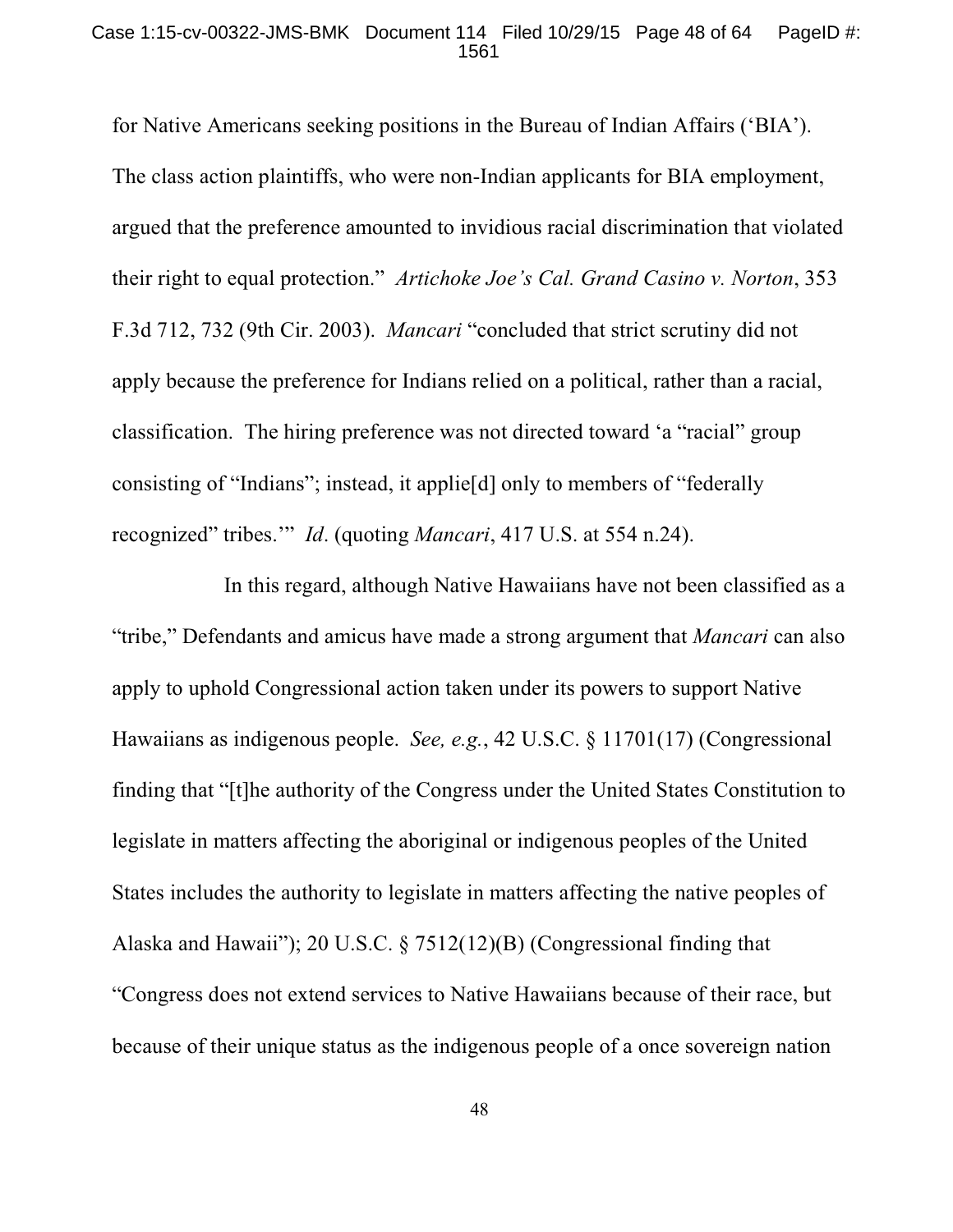#### Case 1:15-cv-00322-JMS-BMK Document 114 Filed 10/29/15 Page 49 of 64 PageID #: 1562

as to whom the United States has established a trust relationship"); 20 U.S.C. § 7512(12)(D) (Congressional finding that "the political status of Native Hawaiians is comparable to that of American Indians and Alaska Natives"); 20 U.S.C. § 7512(1) (Congressional finding that "Native Hawaiians are a distinct and unique indigenous people with a historical continuity to the original inhabitants of the Hawaiian archipelago"); 42 U.S.C. § 11701(1) (Congressional finding that "Native Hawaiians comprise a distinct and unique indigenous people with a historical continuity to the original inhabitants of the Hawaiian archipelago whose society was organized as a Nation prior to the arrival of the first nonindigenous people in 1778").

But another step is required before *Mancari* can apply to *state* laws - that is, before such federal power would allow a state to treat Native Hawaiians differently under a "rationally related" test. This is a more difficult question. *Yakima Indian Nation*, reasons that a state has power if federal law *explicitly* gives a state authority. 439 U.S. at 501. The state law at issue in *Yakima Indian Nation* "was enacted in response to a federal measure explicitly designed to readjust the allocation of jurisdiction over Indians." *Id*. But it is unclear whether the specific type of alleged state actions at issue here (*e.g.*, creation of the Roll, facilitating Native Hawaiian self-governance) are encompassed within existing grants of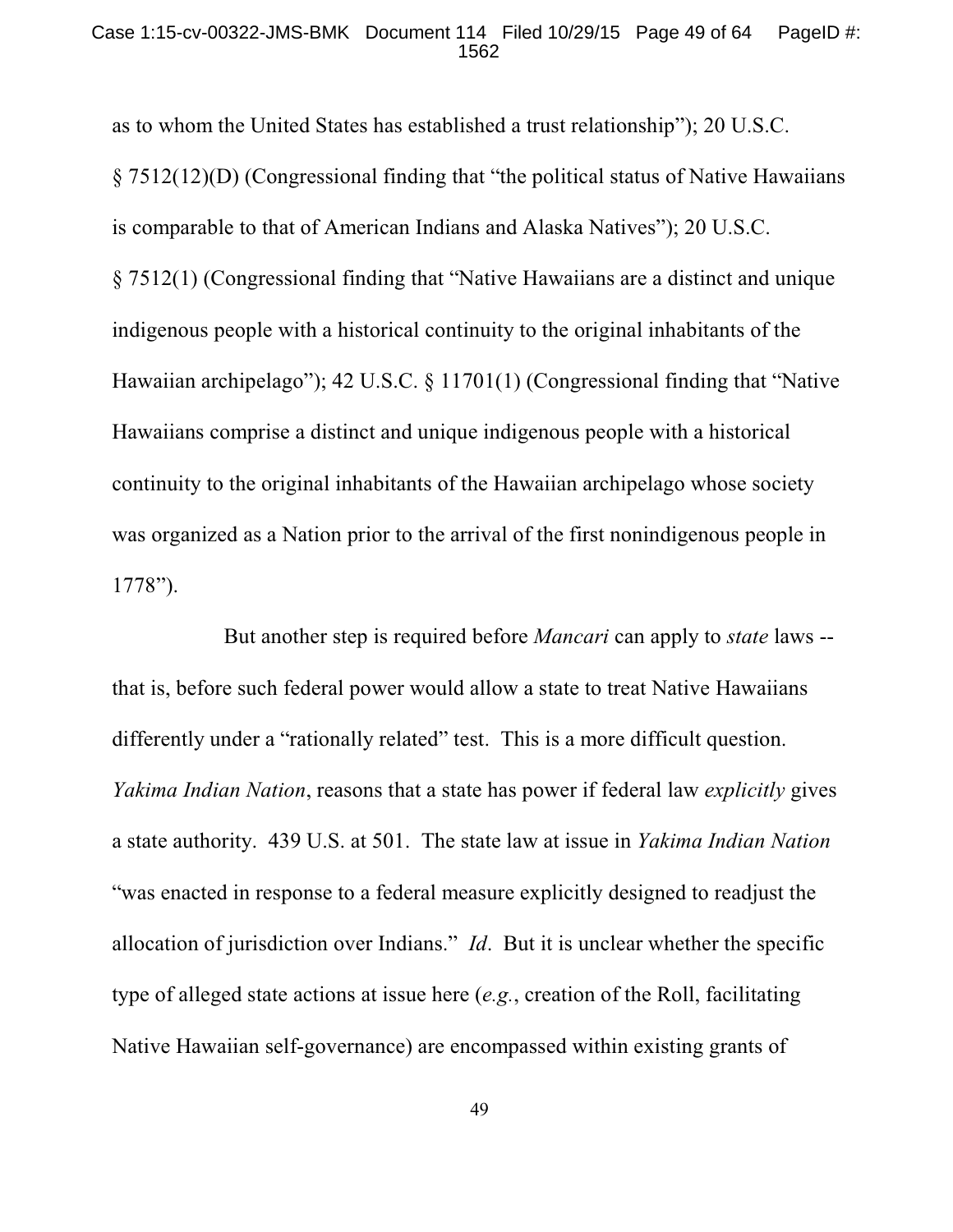### Case 1:15-cv-00322-JMS-BMK Document 114 Filed 10/29/15 Page 50 of 64 PageID #: 1563

federal authority. *Compare KG Urban Enters., LLC v. Patrick*, 693 F.3d 1, 19, 20 (1st Cir. 2012) (reasoning that "it is quite doubtful that *Mancari's* language can be extended to apply to preferential *state* classifications based on tribal status" and questioning "whether the [Indian Gaming Regulatory Act] 'authorizes' the state's actions on the present facts") *with Greene v. Comm'r Minn. Dep't of Human Servs*., 755 N.W.2d 713, 727 (Minn. 2008) ("Generally, courts have applied rational basis review to state laws that promote tribal self-governance, benefits tribal members, or implement or reflect federal laws.") (citing *Yakima Indian Nation*, 439 U.S. at 500-01) (other citations omitted). The court will not, however, reach -- as the Supreme Court stated in *Rice* -- this "difficult terrain." 528 U.S. at 519. *Mancari* is not necessary if a strict scrutiny test can otherwise be satisfied to the specific actions at issue here.

### *d. Strict Scrutiny*

Next, the court discusses whether -- again, assuming Nai Aupuni is involved in state action and/or that Act 195 implicates equal protection -- a strict scrutiny test could be met to justify the challenged actions under the Fourteenth Amendment. And, if it becomes necessary to reach this issue, the court's answer would be "yes." The court certainly recognizes that strict scrutiny is a difficult test to meet, and that this is a close question. But the court also recognizes that it faces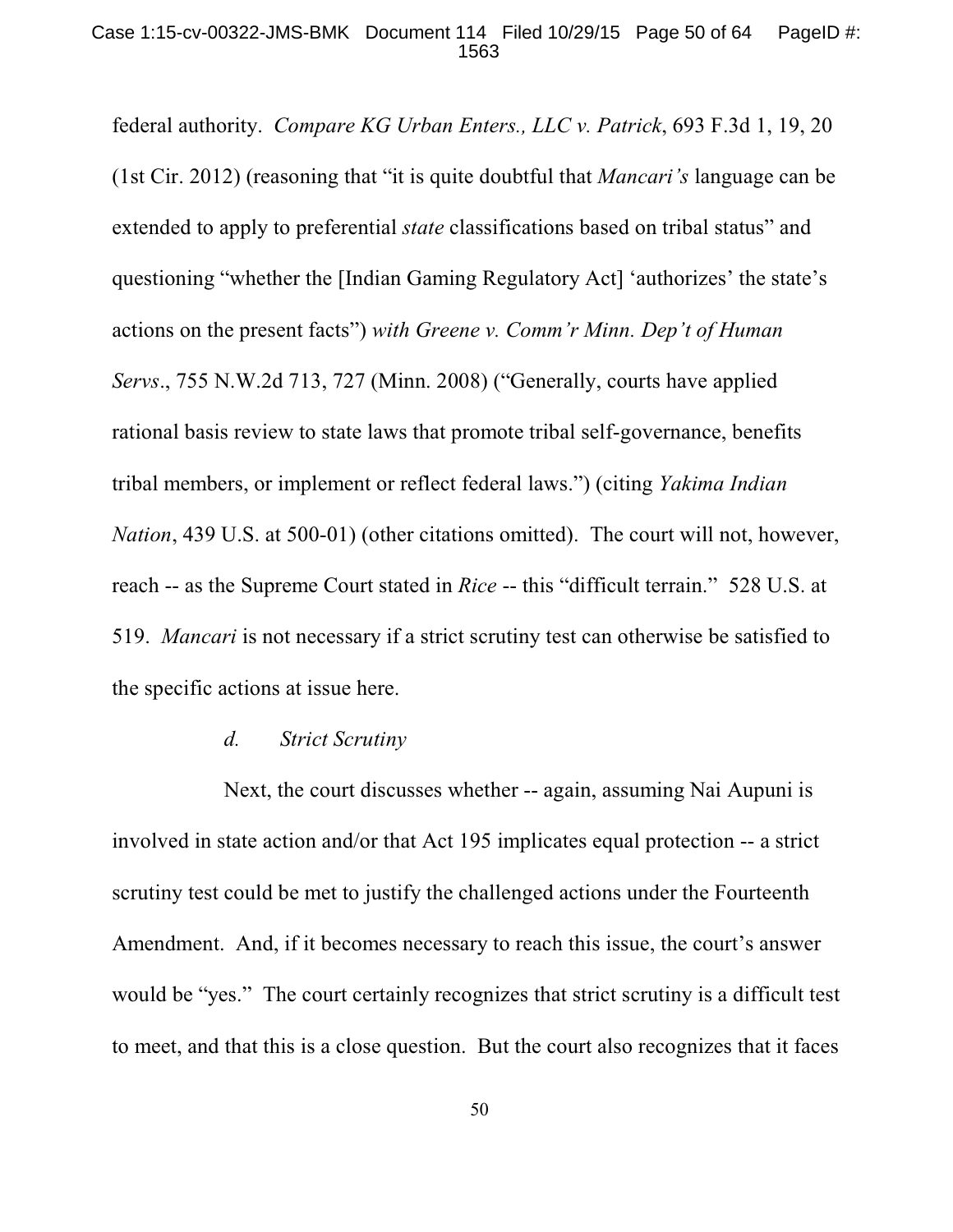### Case 1:15-cv-00322-JMS-BMK Document 114 Filed 10/29/15 Page 51 of 64 PageID #: 1564

a unique issue, one with a long history.

Act 195 and the upcoming election cannot be read in a vacuum. Both must be read in context of Hawaiian history and the State's trust relationship with Native Hawaiians. As explained in Act 195 § 1, "[f]rom its inception, the State has had a special political and legal relationship with the Native Hawaiian people and has continually enacted legislation for the betterment of their condition." As the Department of the Interior's October 1, 2015 NPRM summarizes, the United States also has a history of recognizing through many laws of a "special political and trust relationship with the Native Hawaiian community." Doc. No. 93-1, 80 Fed. Reg. at 59116. *See also, e.g.*, *id.* at 59114-118 (providing background of the NPRM and recounting history of Congressional enactments supporting Native Hawaiians, and some efforts at self-determination).

As quoted above, in passing laws specifically to benefit Native Hawaiian healthcare, Congress found that "Native Hawaiians comprise a distinct and unique indigenous people with a historical continuity to the original inhabitants of the Hawaiian archipelago whose society was organized as a Nation prior to the arrival of the first nonindigenous people in 1778." 42 U.S.C. § 11701(1). It recognized that "[a]t the time of the arrival of the first nonindigenous people in Hawaii in 1778, the Native Hawaiian people lived in a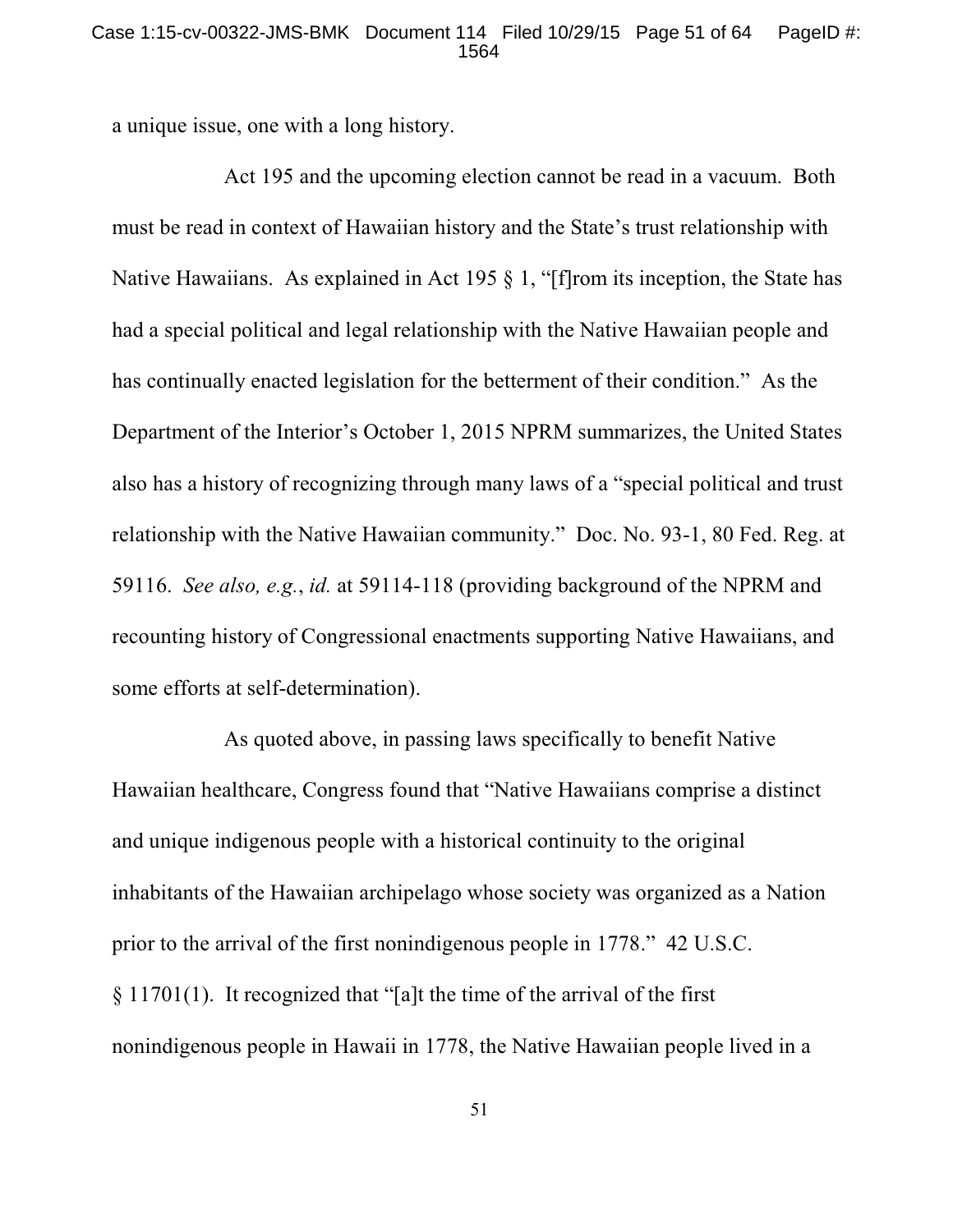highly organized, self-sufficient, subsistence social system based on communal land tenure with a sophisticated language, culture, and religion." 42 U.S.C. § 11701(4). And Congress found that "[i]n 1898, the United States annexed Hawaii through the Newlands Resolution without the consent of or compensation to the indigenous people of Hawaii or their sovereign government who were thereby denied the mechanism for expression of their inherent sovereignty through self-government and self-determination, their lands and ocean resources." 42 U.S.C. § 11701(11).

Similarly, Congress, in enacting laws specifically to benefit Native Hawaiian education, recognized and reaffirmed that "Native Hawaiians have a cultural, historic, and land-based link to the indigenous people who exercised sovereignty over the Hawaiian Islands, and that group has never relinquished its claims to sovereignty or its sovereign lands." 20 U.S.C. § 7512(12)(A). Congress reaffirmed that "the aboriginal, indigenous people of the United States have . . . (i) a continuing right to autonomy in their internal affairs; and (ii) an ongoing right of self-determination and self-governance that has never been extinguished." 20 U.S.C. § 7512(12)(E). And Congress found that "[d]espite the consequences of over 100 years of nonindigenous influence, the Native Hawaiian people are determined to preserve, develop, and transmit to future generations their ancestral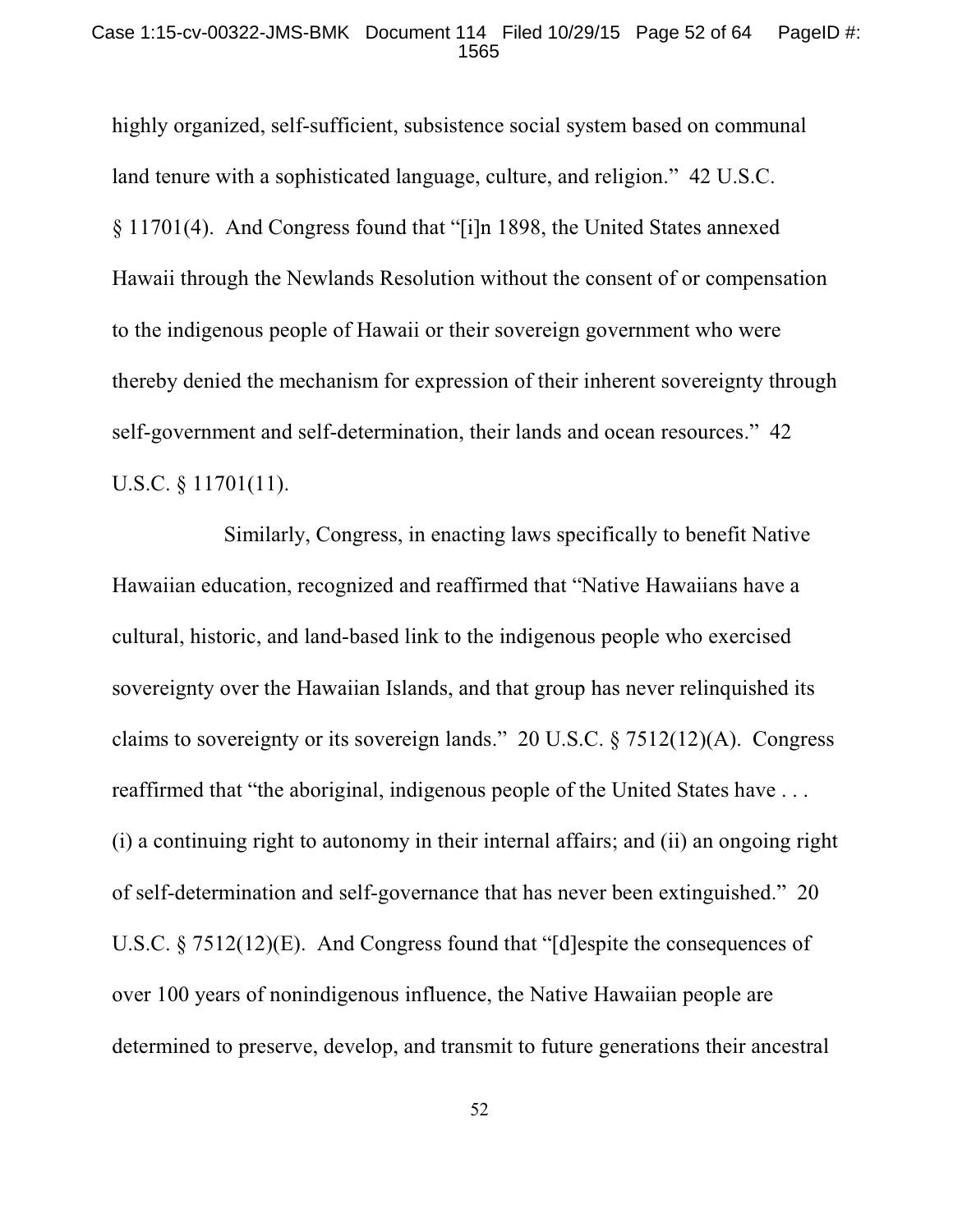territory and their cultural identity in accordance with their own spiritual and traditional beliefs, customs, practices, language, and social institutions." 20 U.S.C.  $§ 7512(20).$ 

Act 195 likewise acknowledges that "Native Hawaiians have continued to maintain their separate identity as a single, distinctly native political community through cultural, social, and political institutions and have continued to maintain their rights to self-determination, self-governance, and economic selfsufficiency." Act 195 § 1. The Hawaii Legislature thus found that "[t]he Native Hawaiian people are hereby recognized as the only indigenous, aboriginal maoli people of Hawaii." HRS § 10H-1.<sup>10</sup> The Admissions Act itself, and other provisions of Hawaii law, require the "betterment of conditions of native Hawaiians . . . and Hawaiians." HRS § 10-3; Admission Act, Pub. L. No. 86-3 § 5(f), 73 Stat. 6 (1959).

It follows that the State has a compelling interest in bettering the conditions of its indigenous people and, in doing so, providing dignity in simply

<sup>&</sup>lt;sup>10</sup> See also HRS § 10H-8(b) ("Consistent with the policies of the State of Hawaii, the members of the qualified Native Hawaiian roll, and their descendants, shall be acknowledged by the State of Hawaii as the indigenous, aboriginal, maoli population of Hawaii."). This section is read in conjunction with § 10H-8(a) and restates the State's recognition in § 10H-1 that the Native Hawaiian people are "the only indigenous, aboriginal, maoli people of Hawaii." It does not mean, of course, that the members of the Roll are the *only* "indigenous, aboriginal, maoli population of Hawaii." It goes without saying that a person of Native Hawaiian ancestry does not, and cannot, lose their ancestry simply by not being included on the Roll.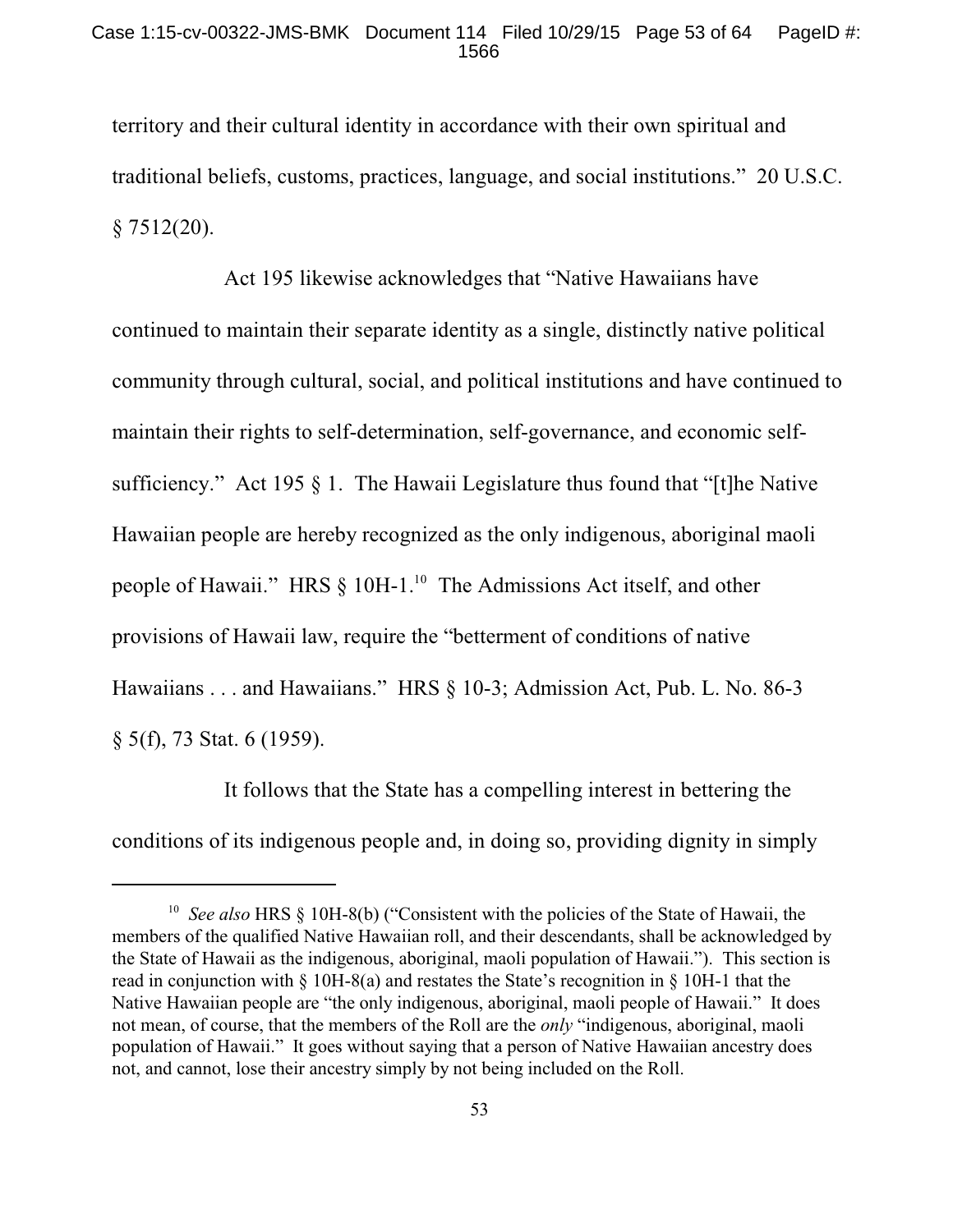allowing a starting point for a process of self-determination. And there is a history of attempts at self-governance, as set forth in the Department of the Interior's NPRM, *see* 80 Fed. Reg. at 59117, and other sources. *See generally Native Hawaiian Law* ch. 5 at 271-79 (Melody Kapilialoha MacKenzie ed., 2015). Nevertheless, before any discussion of a "government-to-government" relationship with any "Native Hawaiian governing entity" under the NPRM could even begin to take place, such an entity should reflect the "will of the Native Hawaiian community." 80 Fed. Reg. at 59130 (PR § 50.11). The State has a compelling interest in facilitating the organizing of the indigenous Native Hawaiian community so it can decide for itself, independently, whether to seek selfgovernance or self-determination, and if so, in what form.<sup>11</sup> The question of "Hawaiian sovereignty" -- which means different things to different people -- is not going to go away. So the State could be said to have a compelling interest in facilitating a forum that might result in a unified and collective voice amongst Native Hawaiians.<sup>12</sup> And, by definition, this is not possible without limiting such

 $11$  And this is particularly true given that the undisputed evidence in the record before the court is that "Native Hawaiians' socio-economic status has steadily declined, and for the last several decades has been the lowest of any ethnic group residing in Hawaii." Doc. No. 83-1, Crabbe Decl. ¶ 23.

 $12$  This interest is far different than a right of "the Native Hawaiian people to reestablish an autonomous sovereign government," *State v. Armitage*, 132 Haw. 36, 56, 319 P.3d 1044, 1064 (continued...)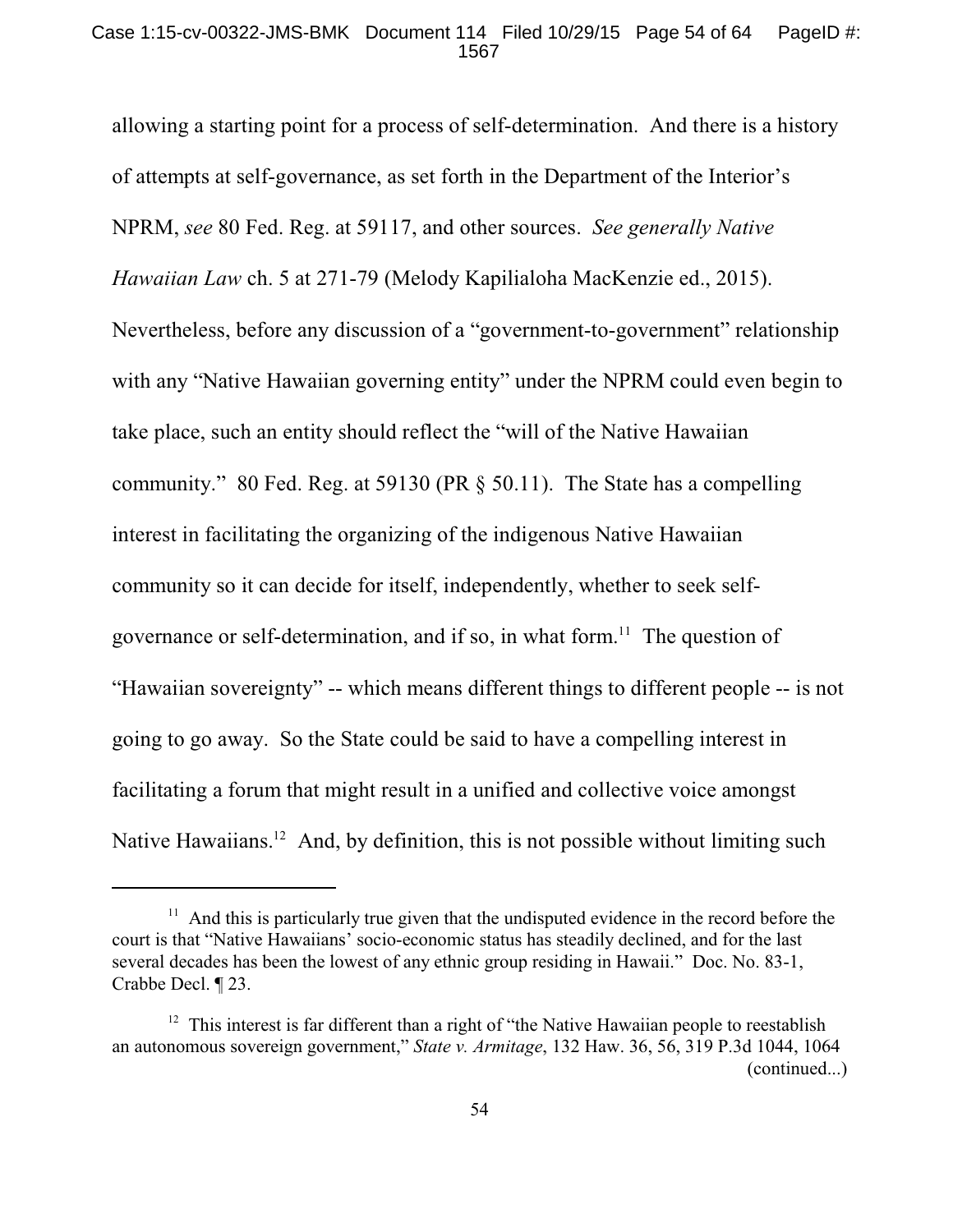self-governance discussions to Native Hawaiians themselves. Stated differently, the restriction to Native Hawaiians is precisely tailored to meet that compelling interest. It would meet strict scrutiny for purposes of equal protection. "Purport[ing] to require the Native Hawaiian community to include non-Natives in organizing a government could mean in practice that a Native group could never organize itself, impairing its right to self-government[.]" Doc. No. 93, Amicus Br. at 20.

# *e. Plaintiffs Have Not Demonstrated a Likelihood of Success on Their First Amendment Claims*.

Likewise, Plaintiffs have not demonstrated a likelihood of success on their claims under the First Amendment (Counts Four and Nine). In Count Four, Plaintiffs Akina and Makekau contend that their First Amendment rights were violated because conditions were placed on their registration for the Roll (*i.e*., requiring Declaration One), which implicates rights under the First Amendment.

The evidence in this regard is mixed -- Defendants attest that Plaintiffs Akina and Makekau can (or could have) participated in the process without affirming Declaration One. *See, e.g.*, Doc. No. 80-1, Namuo Decl. ¶ 23; Doc. No.

 $^{12}$ (...continued)

<sup>(2014),</sup> which the Hawaii Supreme Court held is not a fundamental right existing in the Hawaii Constitution. *Id.* at 56-57, 319 P.3d at 1064-65 ("Petitioners fail to establish that the right to form a sovereign native Hawaiian nation is a 'fundamental right.'"). It is simply an interest in facilitating discussions about self-determination amongst Native Hawaiians.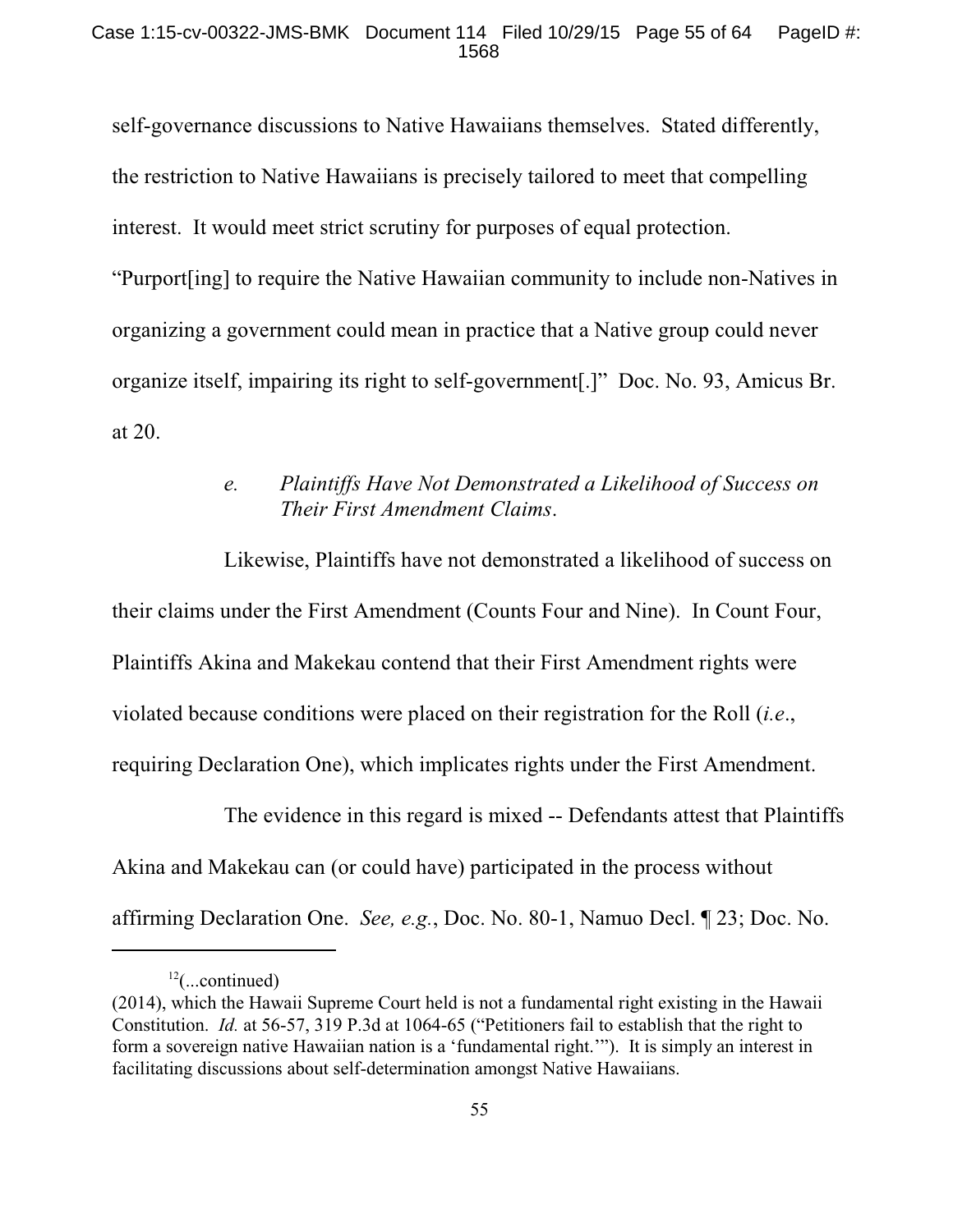104, Tr. (Oct. 20, 2015) at 15-17; Doc. No. 79-1, Asam Decl. ¶ 26 (providing newspaper editorial published purporting "to inform Plaintiffs [Akina and Makekau] and Native Hawaiians generally that they may register without making [Declaration One]" that explains that "[w]e understand that the Roll Commission has registered and certified voters -- and will continue to do so -- even if these voters refuse to agree to this declaration."). Indeed, Act 195 itself (as amended) *requires* OHA registrants to be included on the list, irrespective of Declaration One or Two. As explained above, if Plaintiffs Akina and Makekau, as Native Hawaiians as defined by Hawaii law, had registered under the OHA Hawaiian Registry, they would have been included on the Roll (without making Declaration One or Two).

Both Akina and Makekau dispute that they had notice that they could have registered for the Roll without affirming Declaration One. See Doc. No. 91-2, Second Akina Decl. ¶ 4 ("Once I failed to confirm the statement and the principles asserted in Declaration One, I received no other information from the [commission] website suggesting that I could register without affirming the Declaration."); *id.* ¶ 6 ("To my knowledge, I never received any communications of any kind (prior to the filing of this lawsuit) from any source informing me that I did not have to affirm Declaration One."); Doc. No. 91-1, Second Makekau Decl. ¶ 4 ("At no time during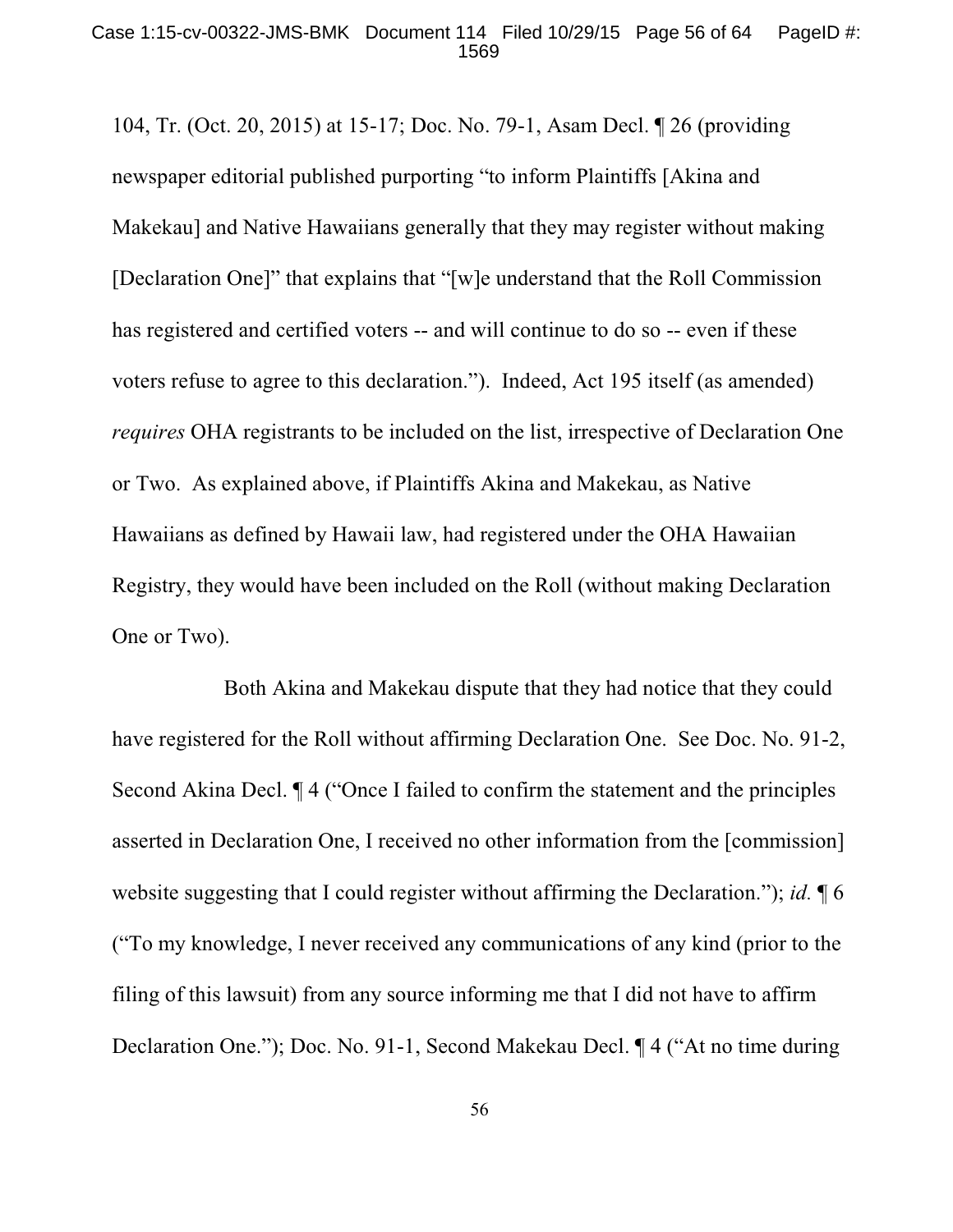the registration process was I given the option to avoid asserting Declaration One."); *id*. ¶ 8 ("I received no communication from any source telling me I did not have to confirm Declaration One to register.").

From the record as a whole, it certainly appears that if Akina and Makekau truly wanted to participate in Nai Aupuni's process they could have easily done so, but they chose not to.

In any event, given the focus at this preliminary injunction stage on the Roll's use in the election, the claim is not likely to succeed because the burdens that Akina and Makekau assert only apply if they concern a right to vote in a public election, and Nai Aupuni's election is private. They contend that their inability to register for the Roll (without affirming Declaration One's reference to "unrelinquished sovereignty") deprives them of the right to participate in Nai Aupuni's process -- the vote for delegates, the ability to run as a delegate, participation in the convention. But again, Nai Aupuni's delegate election and proposed convention is a private matter, not involving state action.

In a different First Amendment theory, in Count Nine, Plaintiffs Gapero and Moniz contend that their inclusion on the Roll through an OHA registry violates a First Amendment right against compelled speech or a right not to register to vote. Doc. No. 47-1, Pls.' Mem. at 22 (citing *Buckley v. Am. Const. Law*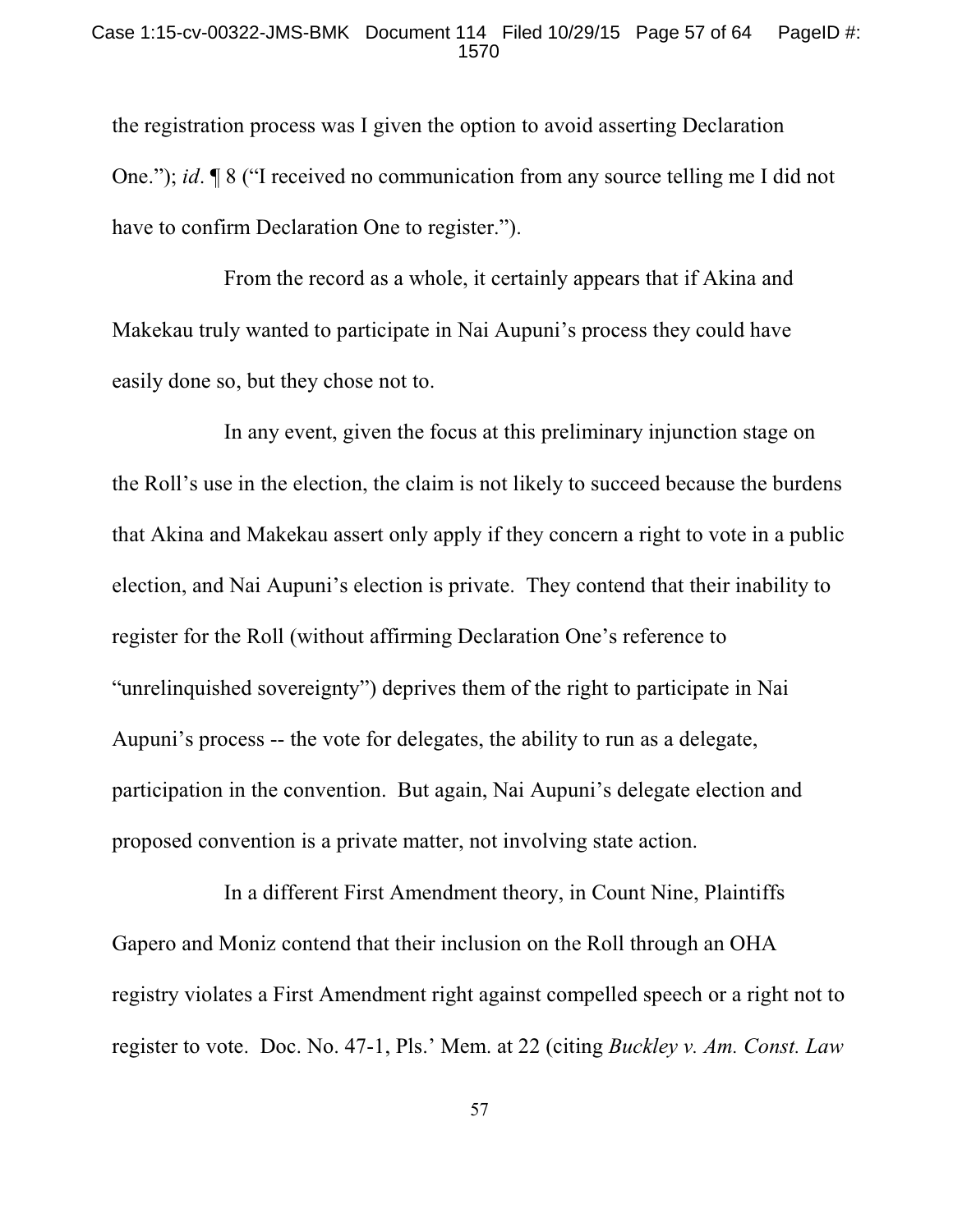*Found*., 525 U.S. 182, 195 (1999) ("[T]he choice not to register implicates political thought and expression."). Count Nine alleges that "[f]orcibly registering an individual amounts to compelled speech," Doc. No. 1, Compl. ¶ 131, and that, where they do not agree with Declaration One, Plaintiffs Gapero and Moniz do not wish to bolster the legitimacy of the Roll." *Id.* **[1**] 134, 136. "By registering Plaintiffs Gapero and Moniz without their consent and without notice to them, the [commission] compelled their speech and violated their First Amendment right to refrain from speaking." *Id*. ¶ 137. Plaintiff Gapero contends that such use provides an unauthorized assertion that he supports a position. Doc. No. 47-4, Gapero Decl. ¶ 7. Likewise, Plaintiff Moniz alleges that the use of her name on the Roll wrongly indicates that she supports the Roll and its purpose. Doc. No. 47-5, Moniz Decl. ¶ 9.

They, however, are unlikely to succeed on the merits of such claims. It is undisputed that approximately 62 percent of the Roll comes from OHA registries, which, again, do not require affirmations of sovereignty or a civic connection to the Native Hawaiian community. Only 38 percent of the Roll has made those affirmations. These Plaintiffs are thus unlikely to prevail on a claim that inclusion on the Roll implies that they have certain views. Merely being on the Roll does not compel a statement as to sovereignty. Moreover, as already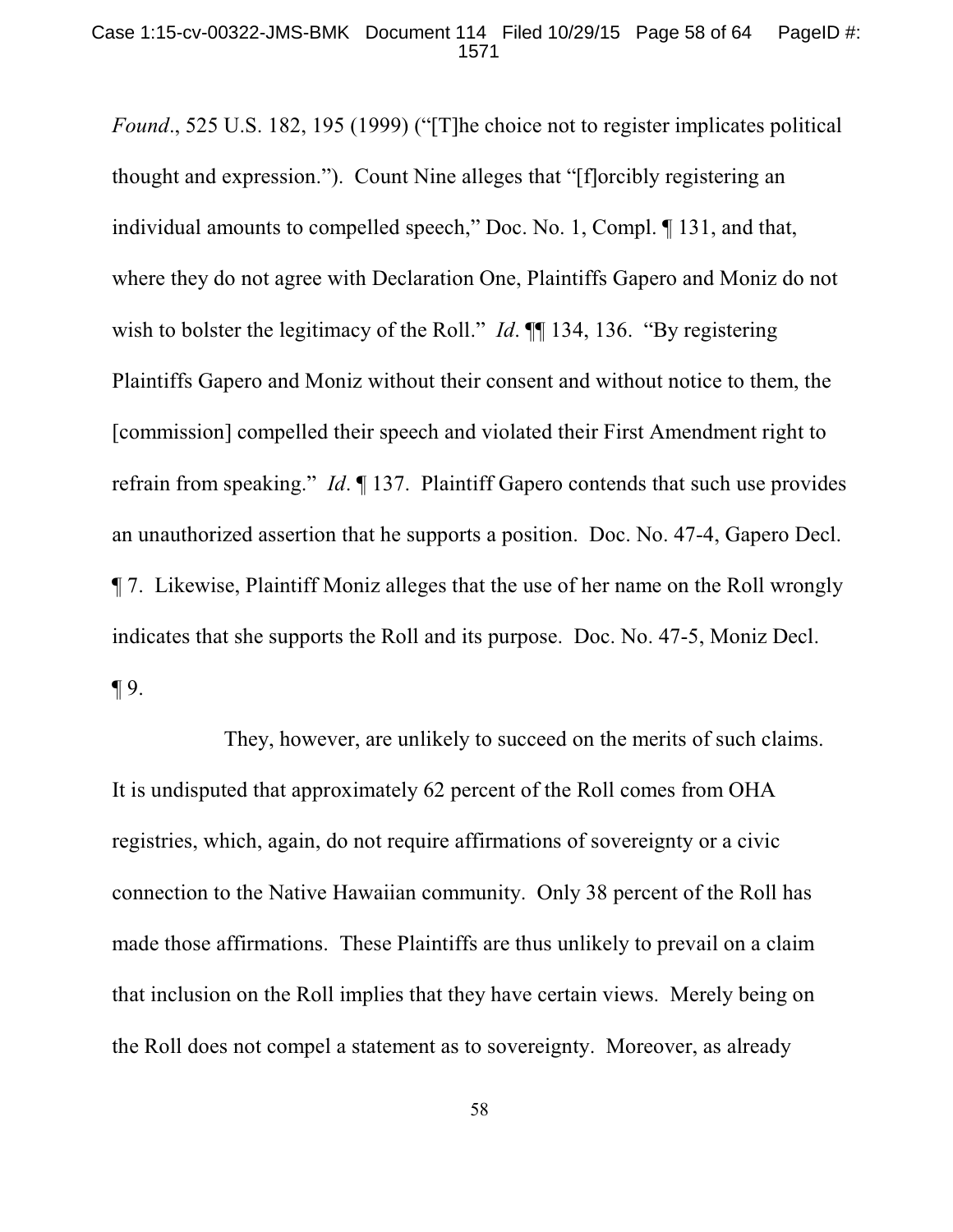### Case 1:15-cv-00322-JMS-BMK Document 114 Filed 10/29/15 Page 59 of 64 PageID #: 1572

established, the Roll itself is not a voter-registration list. Gapero and Moniz cannnot be said to have been compelled to register to vote. Finally, the evidence establishes that Gapero and Moniz could have easily removed themselves from the Roll as early as 2013, if they did not want to remain on the list. Indeed, as OHA Defendants note, even if there were a First Amendment violation, the likely remedy would not be to halt the planned election -- it would be to remove them from the list. Doc. No. 83, OHA Defs.' Opp'n at 20 n.5. In short, simply being included on the Roll does not implicate the First Amendment.

Plaintiffs have thus failed to meet the first requirement for granting a preliminary injunction, and all four prongs of the *Winter* test must be met. "Because it is a threshold inquiry, when a plaintiff has failed to show the likelihood of success on the merits, [the court] need not consider the remaining three *Winter* elements." *Garcia v. Google, Inc*., 786 F.3d 733, 740 (9th Cir. 2015) (citations and internal editorial marks omitted). Nevertheless, the court briefly explains why Plaintiffs also fail to meet *Winter's* other three prongs.

### *2. Irreparable Harm*

Plaintiffs assert very generally that they will suffer irreparable harm because of "the various illegal activities to be carried out in the registration/election/convention process under Act 195." Doc. No. 47-1, Pls.'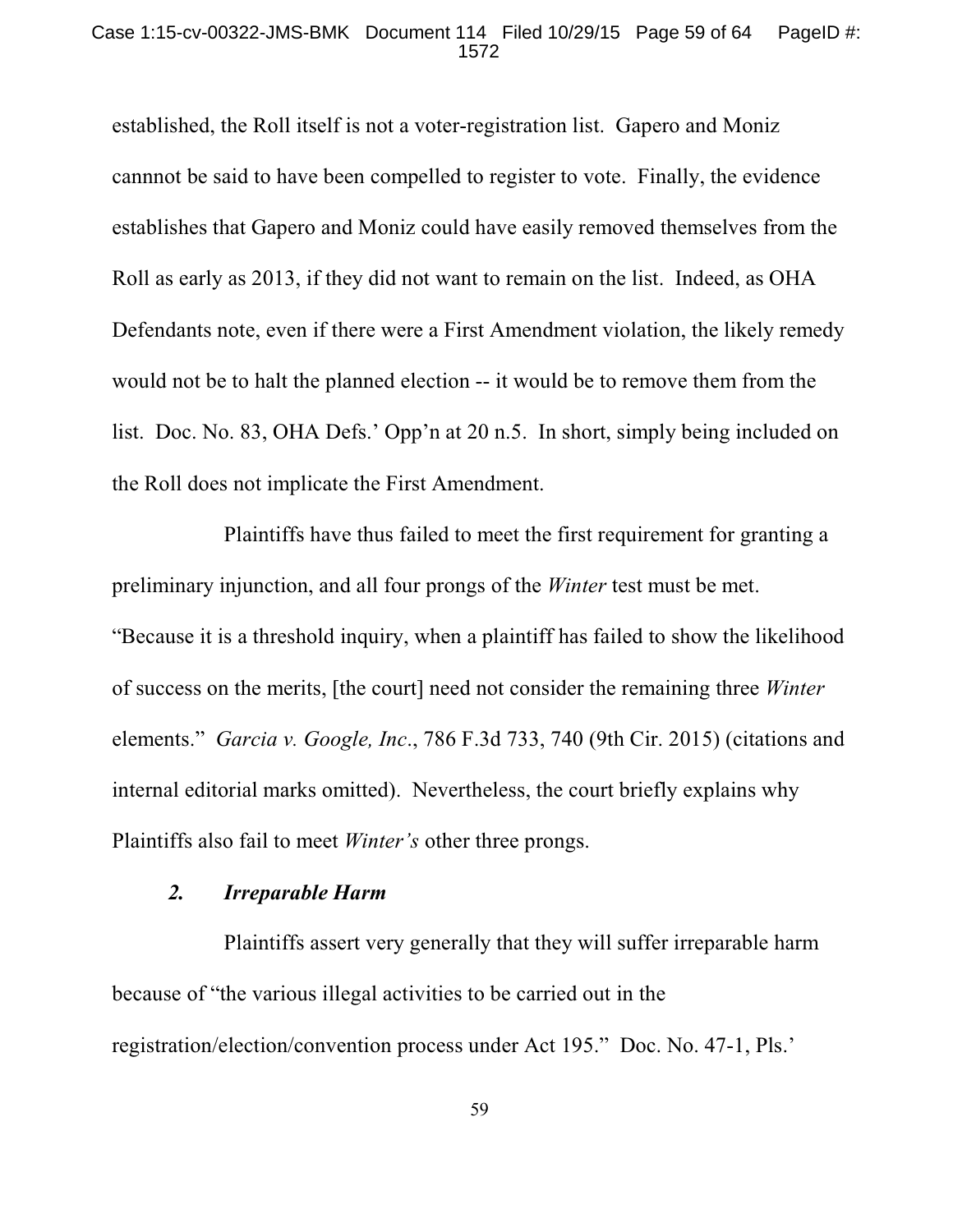Mem. at 30. They refer to the right to vote and the principle that "an alleged constitutional infringement will often alone constitute irreparable harm." *Id.*

But there is no constitutional violation. Plaintiffs are not being deprived of a right to vote in a public election. There is no showing of a First Amendment violation. And the harm from being deprived of participation in Nai Aupuni's election and convention is speculative. *Winter* reiterated that "[a] preliminary injunction will not be issued simply to prevent the possibility of some remote future injury." 555 U.S. at 22 (citation and quotation marks omitted). In short, Plaintiffs have not demonstrated irreparable harm.

## *3. Balance of Equities*

Plaintiffs must demonstrate that the balance of equities tips in their favor. Defendants argue that Plaintiffs waited too long to bring suit -- Act 195 was passed in 2011 and this suit was not filed until August 2015. But Plaintiffs respond by pointing out that the decisions regarding the election were not made until this year. Suit was filed within five weeks of when the election schedule was first reported. Plaintiffs could not have sued to enjoin an election that was not scheduled. Thus, at least as to claims regarding the election itself, the timing of the suit does not affect the equities.

Nevertheless, Plaintiffs have not demonstrated that the equities tip in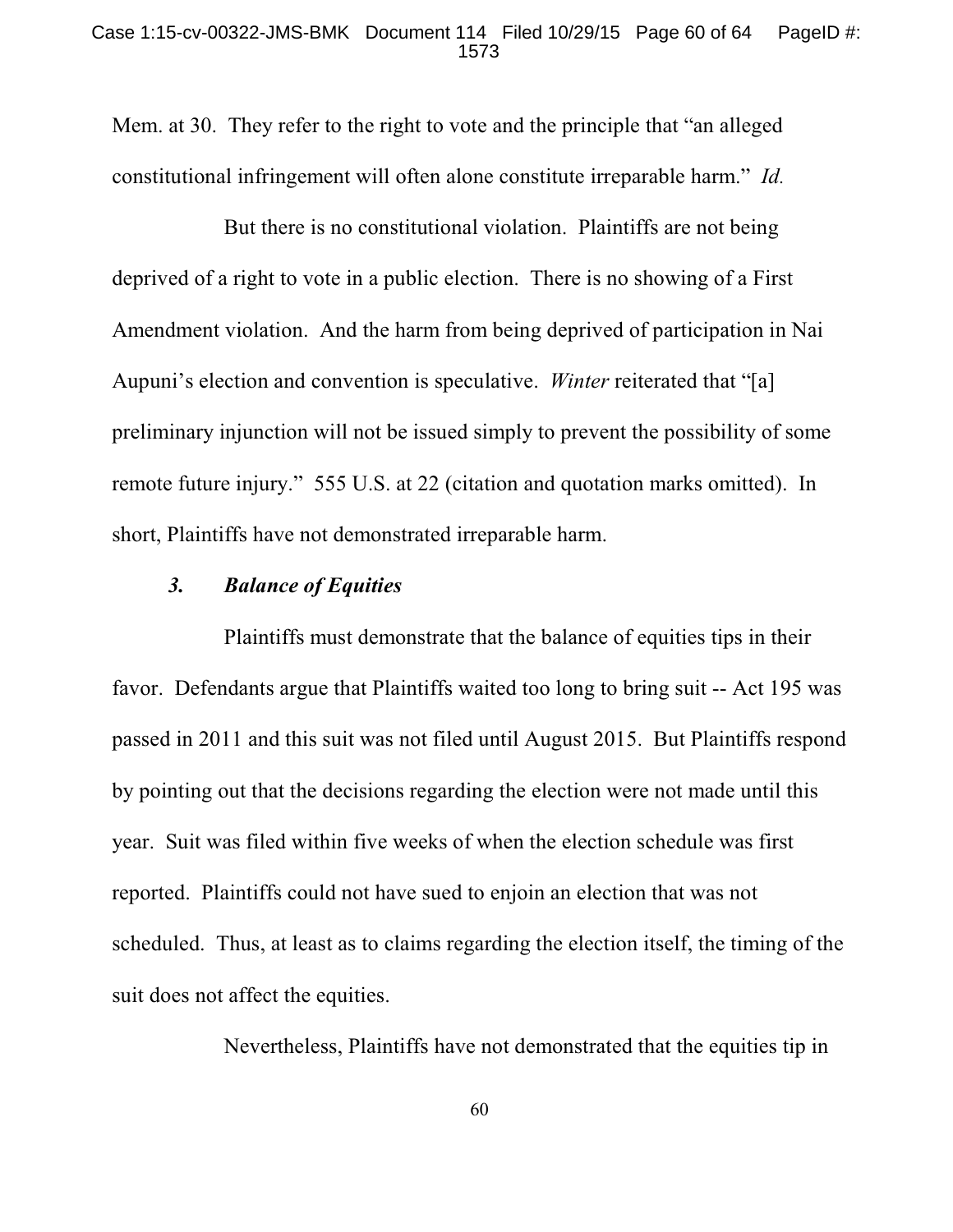### Case 1:15-cv-00322-JMS-BMK Document 114 Filed 10/29/15 Page 61 of 64 PageID #: 1574

their favor. They have no right to participate in a private election. And Plaintiffs Akina and Makekau could have participated, as voters and/or candidates for delegates, even without making Declarations One and Two. They both qualify as Native Hawaiians to register on OHA's Hawaiian Registry. The evidence indicates that they could have participated if they wanted to do so, even if registration occurred after suit was filed. And Plaintiffs Gapero and Moniz could have easily removed (and may still remove) themselves from the Roll.

On the other hand, enjoining a private election process that has already begun -- with candidates for delegate having registered, notices having been given, and campaign activities occurring -- would disrupt Native Hawaiian efforts to organize. In short, the equities do not tip in Plaintiffs' favor.

### *4. Public Interest*

Finally, Plaintiffs have not demonstrated that the public interest would be served by a preliminary injunction. Plaintiffs are not likely to be deprived of any Constitutional rights. And granting an injunction now would potentially affect approximately 100,000 people who are on Nai Aupuni's voter list who might want to participate in a process of self-determination.

///

///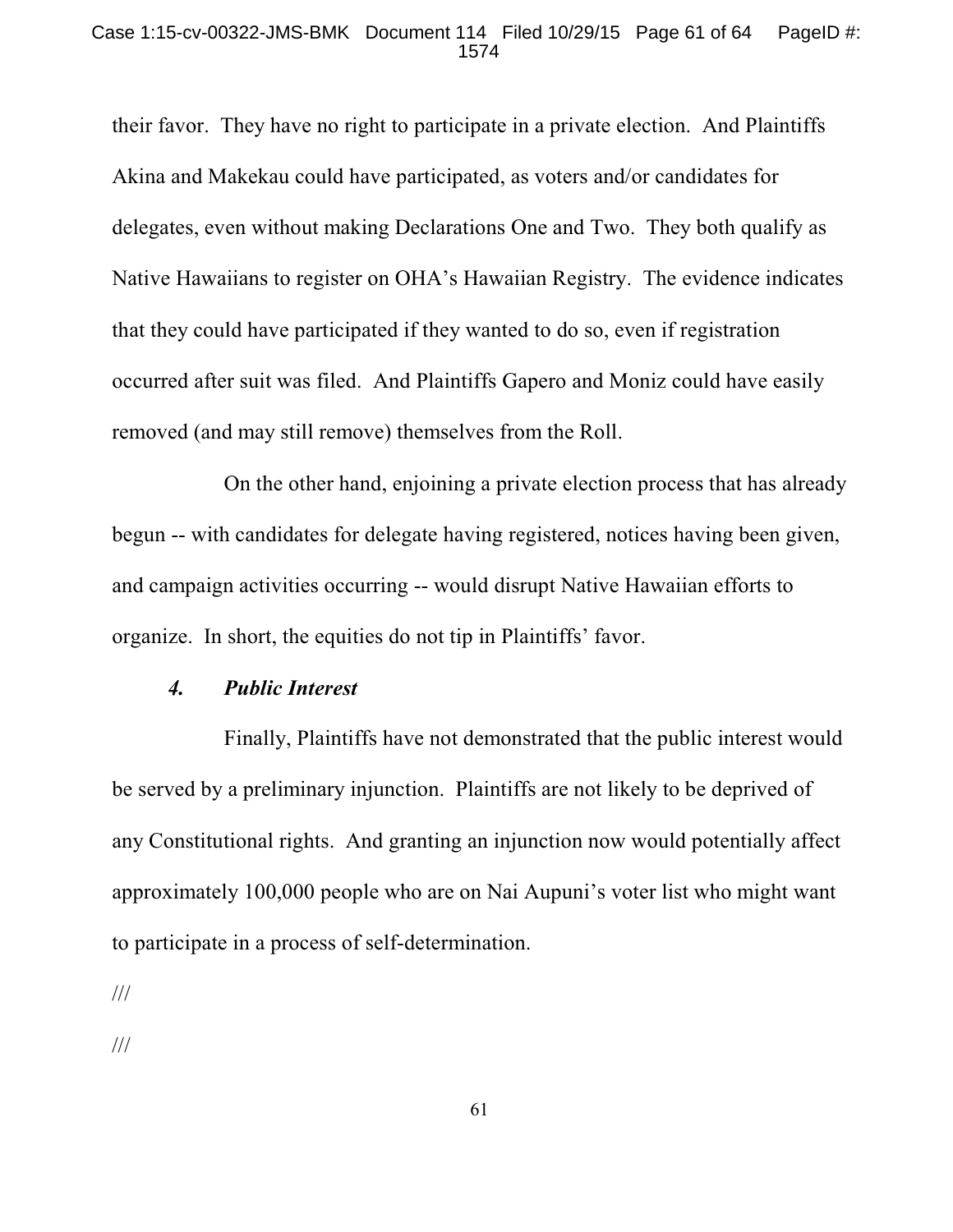## **C. What the Court Is Not Deciding**

The court pauses to emphasize the limited scope of this Order. To be clear, the court is tasked *only* with determining whether Plaintiffs have met their burden under *Winter* to obtain an injunction, "an extraordinary remedy never awarded as of right." *Winter*, 555 U.S. at 24.The court, however, is not assessing the process itself. The court is *not* deciding whether this specific election will lead to an entity that reflects "the will of the native Hawaiian community" or whether it will be "fair and inclusive" such that the United States may then begin to negotiate on a "government-to-government" basis, as set forth in the Department of the Interior's NPRM, 80 Fed. Reg. at 59119. Nor is the court deciding whether any potential actions under Act 195 or the NPRM -- such as encouraging Native Hawaiian self-governance, or negotiating or engaging on a "government-togovernment" basis with a "reorganized Native Hawaiian government" -- reflect wise public policy. And the court is not deciding whether the Department of the Interior even has the Congressional authorization to facilitate the "reestablishment" of a government-to-government relationship with the Native Hawaiian community. The court has only addressed the legal considerations underlying the specific challenged actions, and has considered whether Plaintiffs have demonstrated that the proposed election, and challenged aspects of Act 195, are likely to be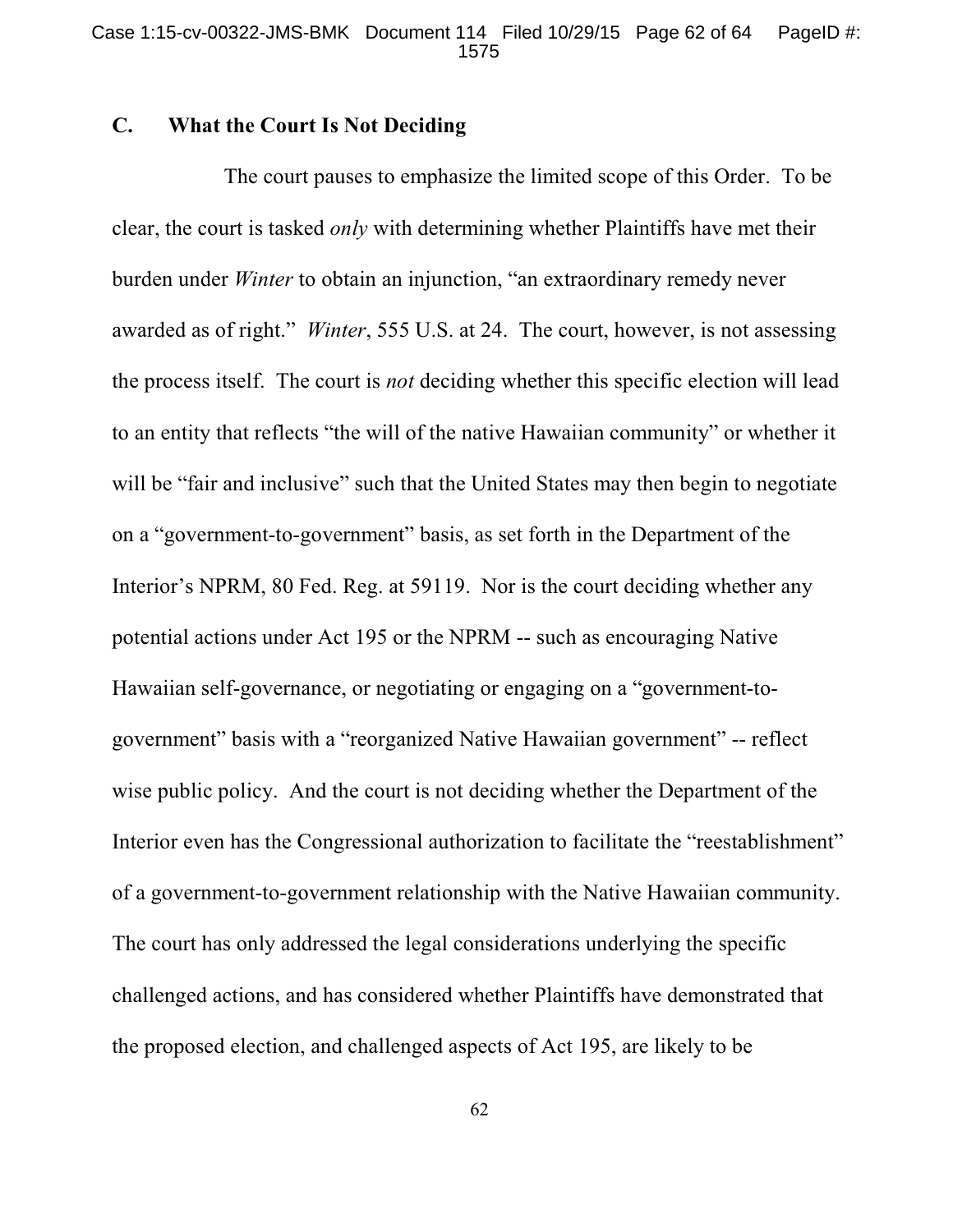unconstitutional so as to require stopping the process now (at this preliminary injunction phase).

## **V. CONCLUSION**

Act 195 is a unique law. It is both symbolic and remarkable. It reaffirms a delegation of authority in the Admissions Act from the United States to the State of Hawaii to address conditions of Hawaii's indigenous people. It declares that the Native Hawaiian people are Hawaii's only "indigenous, aboriginal, maoli people." It is meant -- in limited fashion -- to facilitate a possible mechanism of independent *self*-determination and *self*-governance of Hawaii's indigenous people. It facilitates -- simply by creating a Roll of qualified Native Hawaiians -- a possible process for the Native Hawaiian community to determine *for themselves* (absent any other involvement by the State of Hawaii) what collective action, if any, might be sought by that community.

Undoubtedly there is *some* "state action." But, based on the information presented at this preliminary injunction stage, Nai Aupuni's planned election of delegates is not; Nai Aupuni's determination of who may participate is not; the planned convention is not. And the state is not involved in whether this process is or will be "fair and inclusive" and "reflect the will of the Native Hawaiian community" for purposes of the Department of the Interior's NPRM.